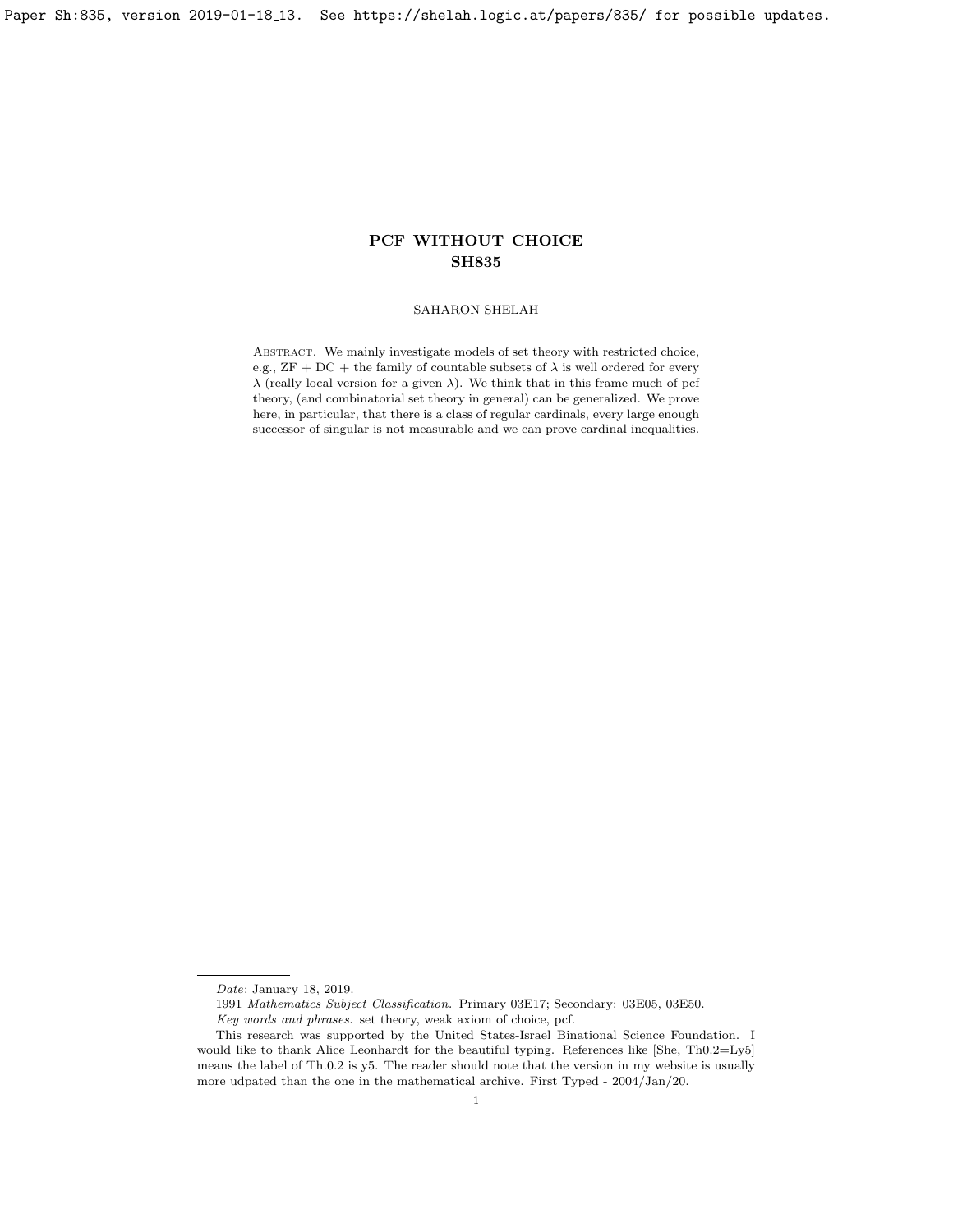#### Anotated Content

- §0 Introduction, pg[.3](#page-2-0)
	- $\S(0)$  Background, aims and results, pg. 3
	- §(0B) Preliminaries, pg[.4](#page-3-0)

[Include quoting [\[She97\]](#page-32-1),  $(0.1, 0.2)$  $(0.1, 0.2)$  $(0.1, 0.2)$ ; hrtg $(Y)$ , wlor $(Y)$ ,  $(0.8)$ ; defining rk $_D(f)$ ,  $(0.9 + 0.10)$  $(0.9 + 0.10)$  $(0.9 + 0.10)$  on  $J[f, D]$ ,  $(0.11, 0.9, 0.13)$  $(0.11, 0.9, 0.13)$  $(0.11, 0.9, 0.13)$ ;  $\mathscr{H}_{\leq \kappa, \gamma}(Y)$ ,  $(0.15$  and observation [0.16\)](#page-5-1); and on closure operations [\(0.17\)](#page-5-2).]

§1 Representing  $\kappa \lambda$ , pg[.8](#page-7-0)

[We define Fil<sup> $\ell$ </sup> and prove a representation theorem for <sup> $\kappa \lambda$ </sup>. Essentially under "reasonable choice" the set  $\kappa \lambda$  is the union of few well ordered sets, i.e., their number depends on  $\kappa$  only". We end by a claim on  $\Pi \mathfrak{a}$ .

§2 No decreasing sequence of subalgebras, pg[.18](#page-17-0)

[As suggested in the title we weaken the axioms. We deal with  $\kappa \lambda$  with  $\lambda^+$ not measurable, existence of ladder  $\overline{C}$  witnessing cofinality and prove that many  $\lambda^+$  are regular [\(2.13\)](#page-24-0).]

§3 Concluding remarks, pg[.30](#page-29-0)

[We prove that if  $\mu > \kappa = cf(\mu) > \aleph_0$ , then from a well ordering of  $\mathscr{P}(\mathscr{P}(\kappa)) \cup \kappa > \mu$  we can define a well ordering of  $\kappa \mu$ , see [3.1.](#page-29-1) If e.g.  $\mu$  is strong limit singular of uncountable cofinality, using a well order of  $\mathcal{H}(\mu)$ we can define a well ordering of  $\mathscr{P}(\mu)$  hence of  $H(\mu^+)$ , see [3.2.](#page-29-2) Lastly, we give sufficient conditions (in  $ZF + DC$ ) for singular  $\mu$ , that  $\mu^+$  is regular, see [3.3.](#page-30-0) Actually if  $\mu = \mu^{\aleph_0} + 2^{2^{\kappa}}, \kappa = \kappa^{\aleph_0}$  and  $X \subseteq \mu$  codes  $\mathscr{P}(\mathscr{P}(\kappa))$  and  $^{\omega}\mu$ , then using X as a parameter we can define a well ordering of  $^{\kappa}\mu$ , see [3.4.](#page-30-1)]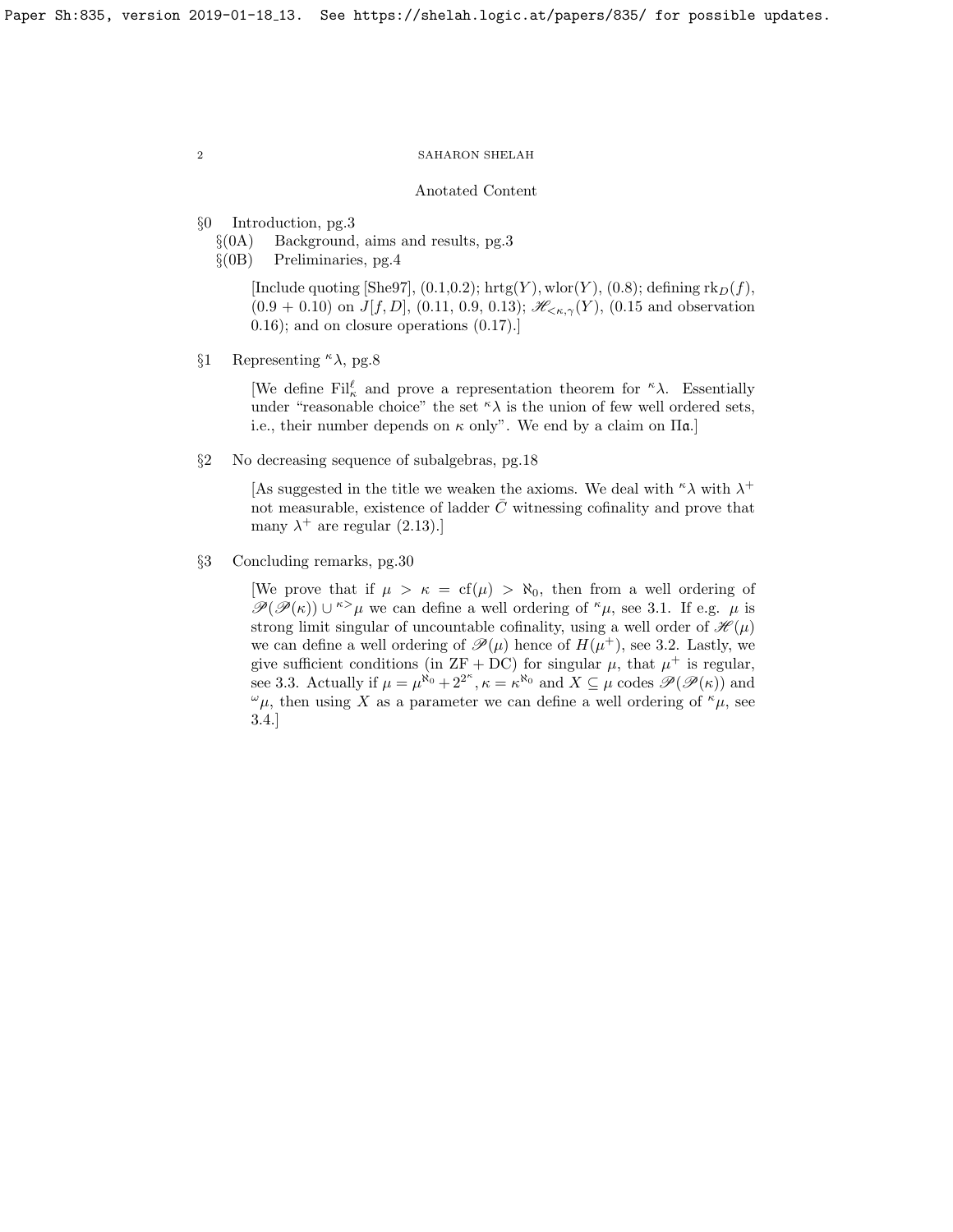## § 0. INTRODUCTION

## <span id="page-2-1"></span><span id="page-2-0"></span> $\S$  0(A). Background, aims and results.

The thesis of [\[She97\]](#page-32-1) was that pcf theory without full choice exists. Two theorems supporting this thesis were proved. The first ([\[She97,](#page-32-1) 4.6,pg.117], we shall not mention ZF) is:

<span id="page-2-2"></span>**Theorem 0.1.** [DC] If  $\mathcal{H}(\mu)$  is well ordered,  $\mu$  strong limit singular of uncountable cofinality then  $\mu^+$  is regular not measurable (and  $2^{\mu}$  is an  $\aleph$ , i.e.  $\mathscr{P}(\mu)$  can be well ordered and no  $\lambda \in (\mu, 2^{\mu}]$  is measurable).

Note that before this Apter and Magidor [\[AM95\]](#page-32-2) had proved the consistency of " $\mathcal{H}(\mu)$  well ordered,  $\mu = \mathbb{L}_{\omega}$ ,  $(\forall \kappa < \mu)$ DC<sub>K</sub> and  $\mu^+$  is measurable" so [0.1](#page-2-2) says that this consistency result cannot be fully lifted to uncountable cofinalities. Generally without full choice, a successor cardinal being not measurable is worthwhile information.

A second theorem ([\[She97,](#page-32-1) §5]) was

<span id="page-2-3"></span>Theorem 0.2. Assume

- (a)  $DC + AC_{\kappa} + \kappa$  regular uncountable
- (b)  $\langle \mu_i : i \langle \kappa \rangle$  is increasing continuous with limit  $\mu, \mu > \kappa, \mathscr{H}(\mu)$  is well ordered, µ strong limit, (we need just a somewhat weaker version, the socalled  $i < \kappa \Rightarrow Tw_{\mathscr{D}_{\kappa}}(\mu_i) < \mu$ .

Then, we cannot have two regular cardinals  $\theta$  such that for some stationary  $S \subseteq \kappa$ , the sequence  $\langle cf(\mu_i^+): i \in S \rangle$  is constantly  $\theta$ .

A dream was to prove that there is a class of regular cardinals from a restricted version of choice (see more [\[She97\]](#page-32-1) and a little more in [?]).

Our original aim here is to improve those theorems. As for [0.1](#page-2-2) we replace " $\mathcal{H}(\mu)$ well ordered" by " $[\mu]^{\aleph_0}$  is well ordered" and then by weaker statements.

We know (assuming full choice) that if, e.g.,  $\neg \exists 0^{\#}$  or there is no inner model with a measurable cardinal then though  $\langle 2^{\kappa} : \kappa \text{ regular} \rangle$  is quite arbitrary, the size of  $[\lambda]^{\kappa}, \lambda >> \kappa$  is strictly controlled (by Easton forcing [\[Eas70\]](#page-32-3), and Jensen and Dodd [\[DJ82\]](#page-32-4) respectively). It seemed that the situation here is parallel in some sense; under the restricted choice we assume, we cannot say much on the cardinality of  $\mathscr{P}(\kappa)$  but can say something on the cardinality of  $[\lambda]^\kappa$  for  $\lambda >> \kappa$ .

In the proofs we fulfill a promise from [\[She00,](#page-32-5)  $\S5$ ] about using  $J[f, D]$  from Definition [0.12](#page-4-5) instead of the nice filters used in [\[She97\]](#page-32-1) and, to some extent, in early versions of this work which require going through inner models to prove their existence. This work is continued in Larson-Shelah [\[LS09\]](#page-32-6) and will be continued in [\[She16\]](#page-32-7). On a different line with weak choice (say  $DC_{\aleph_0} + AC_{\mu}, \mu$  fixed): see [\[She12\]](#page-32-8), [\[She14\]](#page-32-9) and [\[S](#page-32-10)<sup>+</sup>]. The present work fits the thesies of [\[She94\]](#page-32-11) which in particular says: it is better to look at  $\langle \lambda^{\aleph_0} : \lambda$  a cardinality) then at  $\langle 2^{\lambda} : \lambda$  a cardinal). Here instead well ordering  $\mathscr{P}(\lambda)$  we well order  $[\lambda]^{\aleph_0}$ , this is enough for much.

A simply stated conclusion is (see [3.6\)](#page-31-0)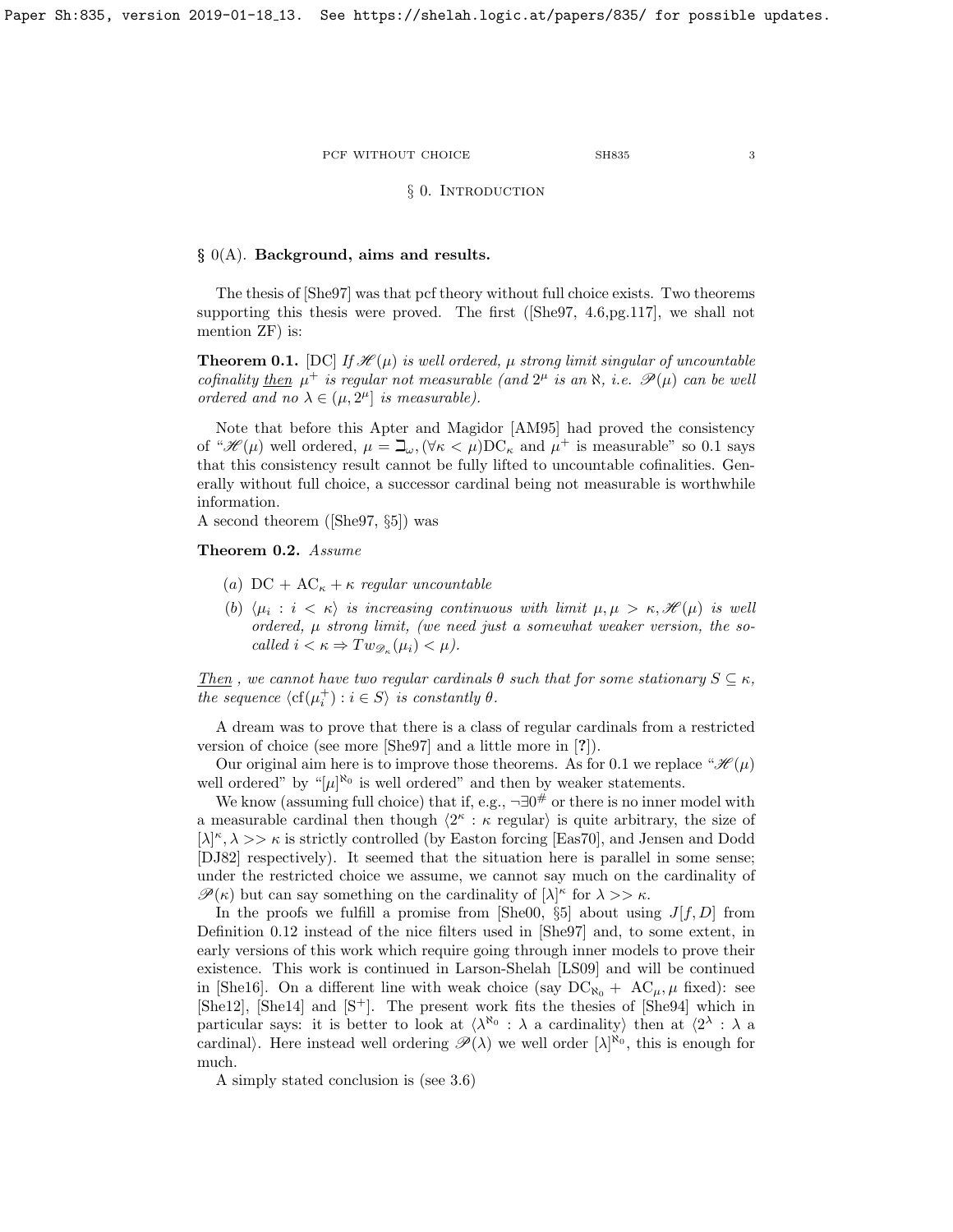**Conclusion 0.3.** [DC] Assume  $[\lambda]^{\aleph_0}$  is well ordered for every  $\lambda$ . 1) If  $2^{2^{\kappa}}$  is well ordered then for every  $\lambda$ ,  $[\lambda]^{\kappa}$  is well ordered.

2) For any set Y, there is a derived set  $Y_*$  so called  $\mathrm{Fil}_{\aleph_1}^4(Y)$  of power near  $\mathscr{P}(\mathscr{P}(Y))$  such that  $\Vdash_{\text{Levy}(\aleph_0,Y)}$  "for every  $\lambda, Y\lambda$  is well ordered".

**Thesis 0.4.** 1) If  $V \models$  "ZF + DC" and "every  $[\lambda]^{\aleph_0}$  is well orderable" then V looks like the result of starting with a model of ZFC and using  $\aleph_1$ -complete forcing notions like Easton forcing, Levy collapses, and more generally, iterating of  $\kappa$ complete forcing for  $\kappa > \aleph_0$ .

2) This approach is dual to investigating  $\mathbf{L}[\mathbb{R}]$  - here we assume  $\omega$ -sequences are understood (or weaker versions) and we try to understand  $\bf{V}$  (over this), there over the reals everything is understood.

Also though our original motivation was to look at consequences of  $Ax<sub>4</sub>$ , this was shadowed here by the try to use weaker relatives; see more in [\[She16\]](#page-32-7).

**Explanation 0.5.** How do we analyze  $[\mu]^{\kappa}$  or equivalently  $^{\kappa}\mu$  here? We use  $\aleph_1$ complete filters on  $\kappa$  and a well ordering of  $[\alpha]^{\aleph_0}$  for appropriate  $\alpha$  or less. We will consider  $f : \kappa \to \mu$ ; now for every  $\aleph_1$ -complete filter D on  $\kappa$ , the ordinal  $\text{rk}_D(f)$ gives us some information on  $\alpha$ , but if  $A, \kappa \backslash A \in D^+$  and  $f \restriction A = 0_A$ , then  $\alpha = 0$ but we have no information on  $f(x \mid A)$ , then  $\alpha = 0$  but we have no information on  $f[(\kappa \backslash A)]$ . Trying to correct this we consider the ideal  $J[f, D] = \{A \subseteq \kappa : A = \emptyset\}$ mod D or  $A \in D^+$  but  $\mathrm{rk}_{D+(A)}(f) > \alpha$ , this is an  $\aleph_1$ -complete ideal and so we may consider the pair  $D = (D_1, D_2) = (D, \text{dual}(J[f, D]))$ . Now  $\alpha$  and the pair D gives more information on f; they determine f modulo  $D_2$ . This is not enough so we use an algebra  ${\mathscr B}$  on  $\mu$  with no infinite decreasing sequence of sub-algebras built using the assumption " $[\mu]^{\aleph_0}$  is well ordered". So there is  $Z \in D_2$  such that  $A = cl_{\mathscr{B}}(\text{Rang}(f|Z))$  is ⊆-minimal.

Now the triple  $(D_1, D_2, Z)$  and the ordinal  $\alpha$  almost determines f, we need one more piece of information with domain  $\kappa : h(i) = \text{otp}(\alpha \cap Z)$ , hence an ordinal  $\langle \text{hrtg}(\text{Rang}(f)) \rangle$ . So we need a bound on it which depends on the choice of  $\mathscr{B}_{\gamma}$ , usually it is  $\mathrm{hrtg}([\kappa]^{\aleph_0})$ , natural by the construction of  $\mathscr{B}$ .

So  $f\,[Z]$  is uniquely determined by the ordinal  $\text{rk}_D(f)$  and the quadruple  $(D_1, D_2, Z, h)$ , which belongs to a set defined from  $\kappa$ , independently of  $\mu$ .

Lastly, considering all such filters  $D$  (recalling we are assuming  $DC$ ) we can find countably many quadruple  $(D_1^n, D_2^n, Z^n, h^n)$  which together are enough as  $\bigcup Z^n = \kappa$ . n

We thank for attention and comments the audience in the advanced seminar in Rutgers 10/2004 (particularly Arthur Apter) and advanced course in logic in the Hebrew University 4,5/2005 and to Paul Larson and Shimoni Garti for many corrections.

## <span id="page-3-0"></span> $\S$  0(B). Preliminaries.

**Convention 0.6.** We assume just  $V \models ZF$  if not said otherwise.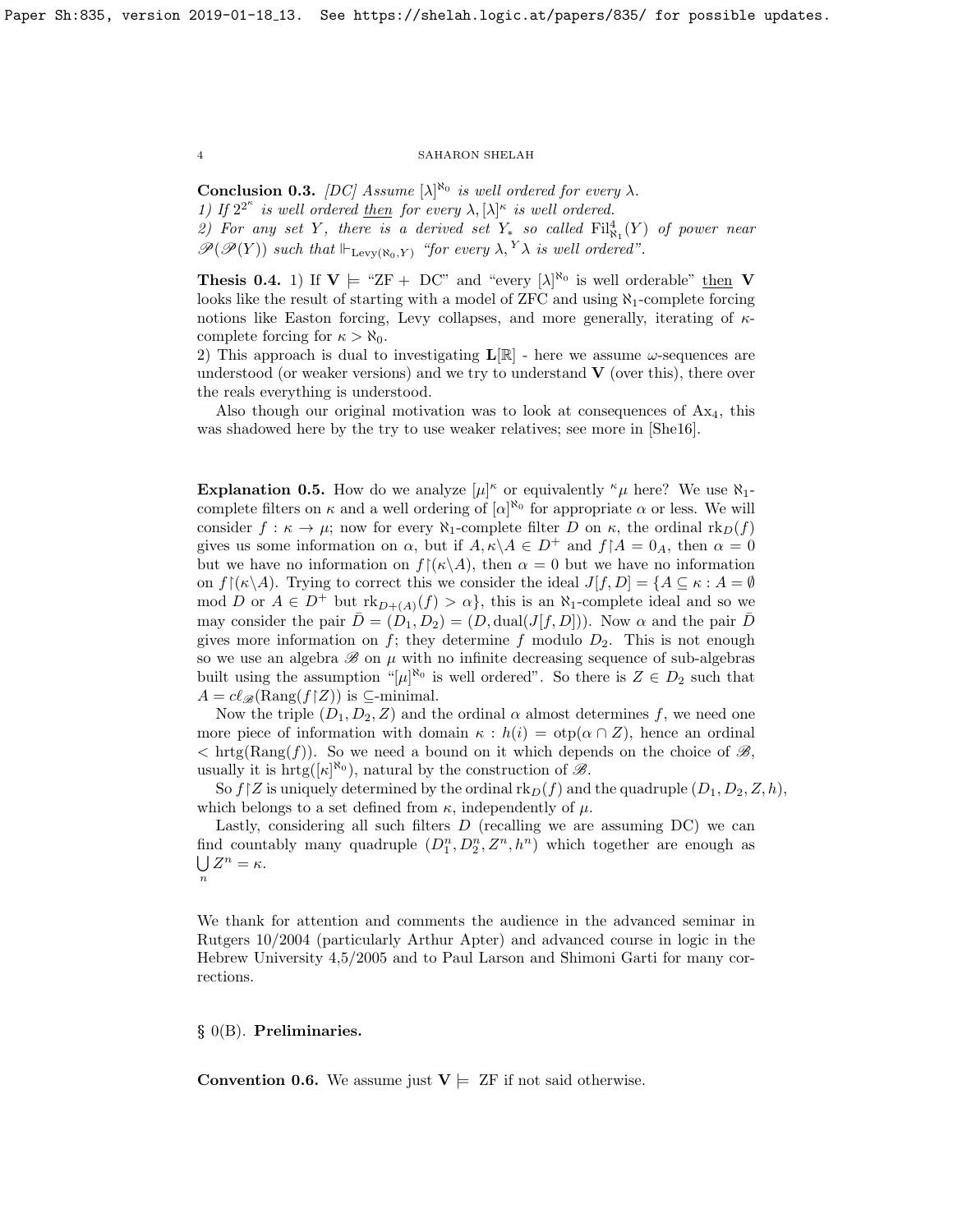Notation 0.7. Let

1)  $\alpha, \beta, \gamma, \delta, \varepsilon, \zeta, \xi, i, j$  denote ordinals.

- 2)  $\kappa, \lambda, \mu, \chi$  denotes cardinals, infinite if not said otherwise.
- 3)  $n, m, k, \ell$  denotes natural numbers.
- 4)  $D$  denotes a filter (on some set),  $I, J$  denote ideals on some set.

<span id="page-4-0"></span>**Definition 0.8.** 1) hrtg $(A) = \text{Min}\{\alpha: \text{there is no function from } A \text{ onto } \alpha\}.$ 2) wlor(A) = Min{ $\alpha$ : there is no one-to-one function from  $\alpha$  into A or  $\alpha = 0 \wedge A =$  $\emptyset$  so wlor(A)  $\leq$  hrtg(A).

<span id="page-4-1"></span>**Definition 0.9.** 1) For D an  $\aleph_1$ -complete filter on Y and  $f \in Y$ Ord and  $\alpha \in Y$ Ord  $\cup \{\infty\}$  we define when  $\mathrm{rk}_D(f) = \alpha$ , by induction on  $\alpha$ :

 $\mathscr{F}$  For  $\alpha < \infty$ ,  $\text{rk}_D(f) = \alpha$  iff  $\beta < \alpha \Rightarrow \text{rk}_D(f) \neq \beta$  and for every  $g \in {}^Y$ Ord satisfying  $g \leq_D f$  there is  $\beta < \alpha$  such that  $\text{rk}_D(g) = \beta$ .

2) We can replace D by the dual ideal. If  $f \in {}^Z\text{Ord}$  and  $Z \in D$  then we let  $\text{rk}_D(f) = \text{rk}_{D+Z}(f \cup 0_{Y \setminus Z}).$ 

Galvin-Hajnal [\[GH75\]](#page-32-12) use the rank for the club filter on  $\omega_1$ . This was continued in [\[She80\]](#page-32-13) where varying  $D$  was extensively used.

<span id="page-4-2"></span>**Claim 0.10.** [DC] In Definition [0.9,](#page-4-1)  $\text{rk}_D(f)$  is always an ordinal and if  $\alpha \leq \text{rk}_D(f)$ <u>then</u> for some  $g \in \prod (f(y) + 1)$  we have  $\alpha = \text{rk}_D(g)$ , (if  $\alpha < \text{rk}_D(f)$  we can add  $y{\in}\bar Y$ 

 $g <_D f$ ; if  $\text{rk}_D(f) < \infty$  then DC is not necessary; if  $\text{rk}_D(f) = \alpha$  this is trivial, as we can choose  $g = f$ ).

<span id="page-4-3"></span>**Claim 0.11.** 1) [DC] If D is an  $\aleph_1$ -complete filter on Y and  $f \in Y$  Ord and  $Y = \bigcup \{ Y_n : n < \omega \}$  then  $\text{rk}_D(f) = \text{Min} \{ \text{rk}_{D+Y_n}(f) : n < \omega \text{ and } Y_n \in D^+ \},$  $(|\text{She80}|)$ .

2) [DC + AC<sub> $\alpha^*$ </sub>] If D is a  $\kappa$ -complete filter on Y,  $\kappa$  a cardinal >  $\aleph_0$  and  $f \in Y$ Ord and  $Y = \bigcup \{ Y_\alpha : \alpha < \alpha^* \}, \alpha^* < \kappa$  then  $\text{rk}_D(f) = \text{Min} \{ \text{rk}_{D+Y_\alpha}(f) : \alpha < \alpha^* \text{ and }$  $Y_{\alpha} \in D^+\}.$ 

*Proof.* 1) By [\[She80\]](#page-32-13), in fact,  $AC_{\aleph_0}$  suffice. 2) By [\[She80\]](#page-32-13), in fact, DC is not necessary.  $\square_{0.11}$  $\square_{0.11}$  $\square_{0.11}$ 

<span id="page-4-5"></span>**Definition 0.12.** For Y, D, f as in [0.9](#page-4-1) let  $J[f, D] =: \{Z \subseteq Y : Y \ | Z \in D \text{ or } Z \in D\}$  $Y \setminus Z \in D^+$  and  $\mathrm{rk}(f)_{D+(Y \setminus Z)} > \mathrm{rk}_D(f)$ .

<span id="page-4-4"></span>**Claim 0.13.**  $[DC+AC_{< \kappa}]$  Assume D is a  $\kappa$ -complete filter on  $Y, \kappa > \aleph_0$ . 1) If  $f \in Y$  Ord then  $J[f, D]$  is a  $\kappa$ -complete ideal on Y. 2) If  $f_1, f_2 \in Y$ Ord and  $J = J[f_1, D] = J[f_2, D]$  then  $\text{rk}_D(f_1) < \text{rk}_D(f_2) \Rightarrow f_1 < f_2$ mod J and  $\text{rk}_D(f_1) = \text{rk}_D(f_2) \Rightarrow f_1 = f_2 \text{ mod } J$ .

Proof. Straightforward or see [\[She00,](#page-32-5) §5] and the reference there to [\[She97\]](#page-32-1) (and [\[She80\]](#page-32-13)).  $\square_{0.13}$  $\square_{0.13}$  $\square_{0.13}$ 

<span id="page-4-6"></span>**Definition 0.14.** 1) Here  $Y \leq_{\text{qu}} Z$  or  $|Y| \leq_{\text{qu}} |Z|$  or  $|Y| \leq_{\text{qu}} Z$  or  $Y \leq_{\text{qu}} |Z|$ means that  $Y = \emptyset$  or there is a function from Z (equivalently from a subset of Z) onto  $Y$ .

2) reg( $\alpha$ ) = Min{ $\partial$  :  $\partial \geq \alpha$  is a regular cardinal}.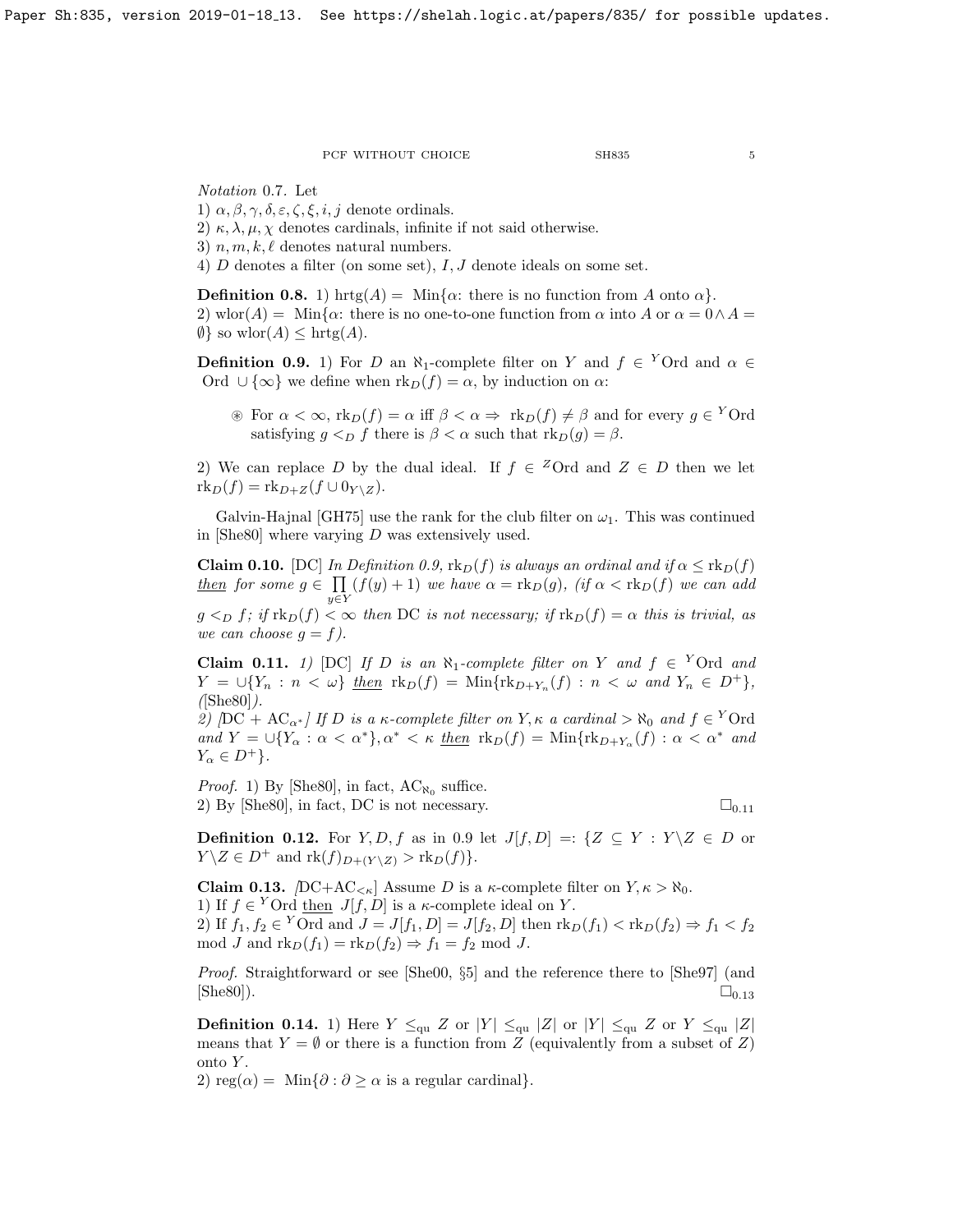<span id="page-5-0"></span>**Definition 0.15.** For a set Y, cardinal  $\kappa$  and ordinal  $\gamma$  we define  $\mathscr{H}_{\leq \kappa,\gamma}(Y)$  by induction on  $\gamma$ : if  $\gamma = 0$ ,  $\mathscr{H}_{\leq \kappa,\gamma}(Y) = Y$ , if  $\gamma = \beta + 1$  then  $\mathscr{H}_{\leq \kappa,\gamma}(Y) = \mathscr{H}_{\leq \kappa,\beta}(Y) \cup$  ${u : u \subseteq \mathscr{H}_{\leq\kappa,\beta}(Y) \text{ and } |u| < \kappa}$  and if  $\gamma$  is a limit ordinal then  $\mathscr{H}_{\leq\kappa,\gamma}(Y)$  $\bigcup \{\mathscr{H}_{\leq\kappa,\beta}(Y):\beta<\gamma\}.$ 

<span id="page-5-1"></span>**Observation 0.16.** 1) If  $\lambda$  is the disjoint union of  $\langle W_z : z \in Z \rangle$  and  $z \in Z \Rightarrow$  $|W_z| < \lambda$  and wlor $(Z) \leq \lambda$  then  $\lambda = \sup\{\text{otp}(W_z) : z \in Z\}$  hence  $\text{cf}(\lambda) < \text{hrtg}(Z)$ . 2) If  $\lambda = \bigcup \{W_z : z \in Z\}$  and  $\text{wlor}(\mathscr{P}(Z)) \leq \lambda$  then  $\text{sup}\{\text{otp}(W_z) : z \in Z\} = \lambda$ . 3) If  $\lambda = \bigcup \{W_z : z \in Z\}$  and  $|Z| < \lambda$  then  $\lambda = \sup \{ \text{otp}(W_z) : z \in Z \}.$ 4) If  $Z \subseteq \text{Ord}, \overline{W} = \langle W_\alpha : \alpha \in Z \rangle, W_\alpha \subseteq \text{Ord} \text{ and } \lambda \geq \aleph_0, |Z|, |W_\alpha| \text{ for } \alpha \in Z \text{ then}$  $\bigcup \{W_\alpha : \alpha \in Z\}$  has cardinality  $\leq \lambda$ .

*Proof.* 1) Let  $Z_1 = \{z \in Z : W_z \neq \emptyset\}$ , so the mapping  $z \mapsto \text{Min}(W_z)$  exemplifies that  $Z_1$  is well ordered hence by the definition of wlor( $Z_1$ ) the power  $|Z_1|$  is an aleph  $\langle \text{wlor}(Z_1) \leq \text{wlor}(Z)$  and by assumption  $\text{wlor}(Z) \leq \lambda$ . Now if the desirable conclusion fails then  $\gamma^* = \sup(\{\text{otp}(W_z) : z \in Z_1\} \cup \{|Z_1|\})$  is an ordinal  $\langle \lambda, \rangle$ so we can find a sequence  $\langle u_\gamma : \gamma < \gamma^* \rangle$  such that  $\text{otp}(u_\gamma) \leq \gamma^*, u_\gamma \subseteq \lambda$  and  $\lambda = \bigcup \{u_{\gamma} : \gamma < \gamma^* \},$  so  $\gamma^* < \lambda \leq |\gamma^* \times \gamma^*|$ , easy contradiction.

2) For  $x \subseteq Z$  let  $W_x^* = \{\alpha < \lambda : (\forall z \in Z)(\alpha \in W_z \equiv z \in x)\}\)$  hence  $\lambda$  is the disjoint union of  $\{W_x^* : x \in \mathscr{P}(Z) \setminus \{\emptyset\}\}\$ . So the result follows by part (1).

3) So let  $\lt_*$  be a well ordering of Z and let  $W'_z = \{ \alpha \in W_z : \text{ if } y \lt_* z \text{ then } \alpha \notin W_y \},$ so  $\langle W'_z : z \in Z \rangle$  is a well defined sequence of pairwise disjoint sets with union equal to  $\bigcup \{W_z : z \in Z\} = \lambda$  and  $otp(W'_z) \leq otp(W_z)$ . Hence if  $|W_z| = \lambda$  for some  $z \in Z$ the desirable conclusion is obvious, otherwise the result follows by part (1). 4) Should be clear.  $\Box_{0.16}$  $\Box_{0.16}$  $\Box_{0.16}$ 

<span id="page-5-2"></span>**Definition 0.17.** 1) We say that cl is a very weak closure operation on  $\lambda$  of character  $(\mu, \kappa)$  when :

- (a) cl is a function from  $\mathscr{P}(\lambda)$  to  $\mathscr{P}(\lambda)$
- (b)  $u \in [\lambda]^{\leq \kappa} \Rightarrow |c\ell(u)| \leq \mu$
- (c)  $u \subseteq \lambda \Rightarrow u \cup \{0\} \subseteq c\ell(u)$ , the 0 for technical reasons.

[1](#page-5-3)A) We say that cl is a weak closure<sup>1</sup> operation on  $\lambda$  of character  $(\mu, \kappa)$  when  $(a), (b), (c)$  above and:

(d)  $u \subseteq v \subseteq \lambda \Rightarrow u \subseteq cl(u) \subseteq cl(v)$ (e)  $c\ell(u) = \bigcup \{c\ell(v) : v \subseteq u, |v| \leq \kappa\}.$ 

1B) Let "... character  $( $\mu, \kappa$  or  $(\mu, < \kappa)$ , or  $( $\mu, < \kappa$ )" have the obvious meaning$$ but if  $\mu$  is an ordinal not a cardinal, then " $\lt \mu$ " means of order type  $\lt \mu$ ; similarly for " $\lt \kappa$ ". Let "... character  $(\mu, Y)$ " means "character  $( $\mu^+$ ,  $<$  hrtg $(Y)$ "$ 1C) We omit the weak when in addition:

(f)  $c\ell(u) = c\ell(c\ell(u))$  for  $u \subseteq \lambda$ .

2) We say  $\lambda$  is f-inaccessible when  $\delta \in \lambda \cap \text{Dom}(f) \Rightarrow f(\delta) < \lambda$ .

3) We say  $cl : \mathscr{P}(\lambda) \to \mathscr{P}(\lambda)$  is well founded when for no sequence  $\langle \mathscr{U}_n : n < \omega \rangle$ of subsets of  $\lambda$  do we have  $cl(\mathscr{U}_{n+1}) \subset \mathscr{U}_n$  for  $n < \omega$ .

<span id="page-5-3"></span><sup>&</sup>lt;sup>1</sup>so by actually only  $c\ell$ [ $\lambda$ ]<sup> $\leq \kappa$ </sup> count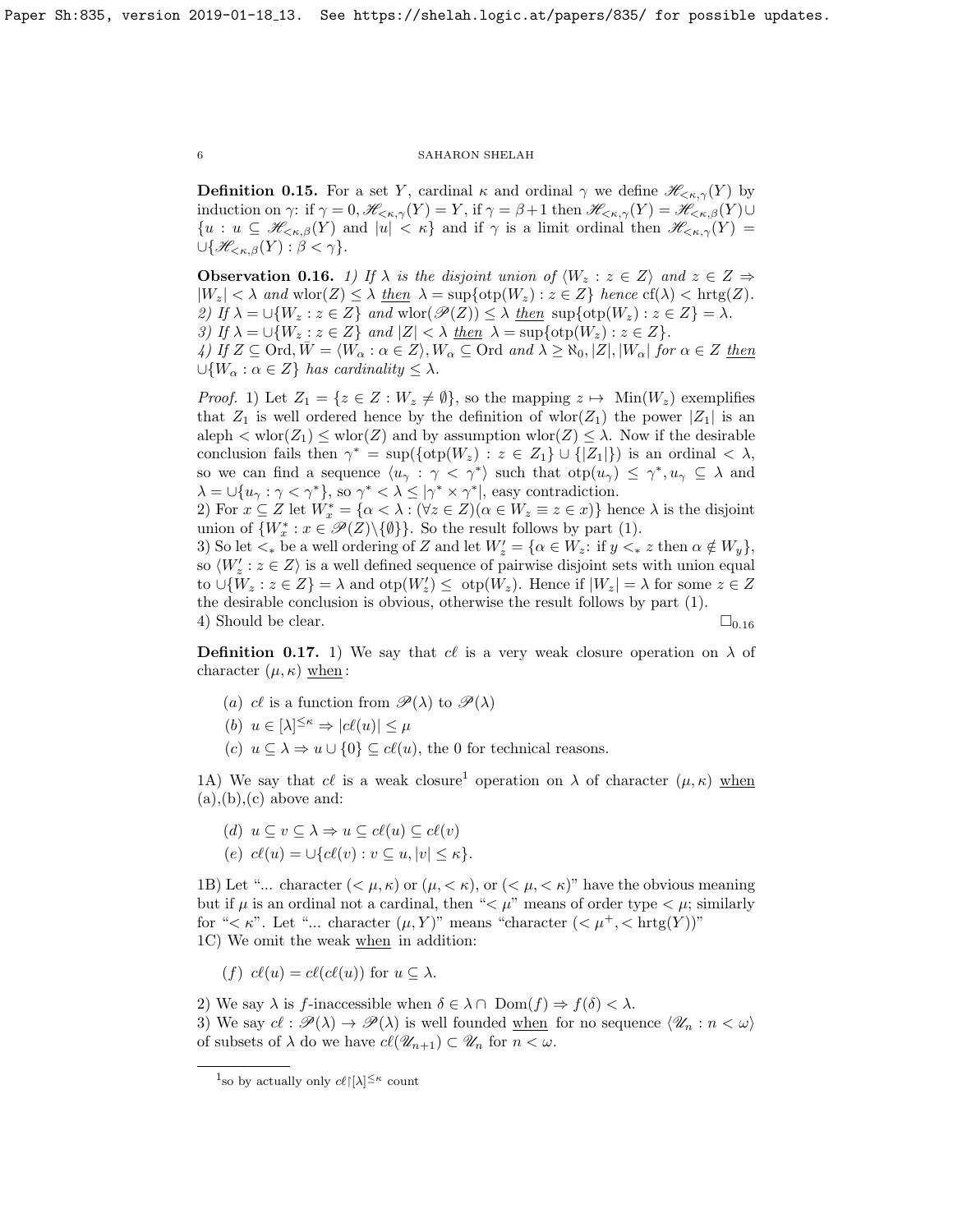4) For cl a partial function from  $\mathcal{P}(\alpha)$  to  $\mathcal{P}(\alpha)$  (for simplicity assume  $\alpha = \bigcup \{u :$  $u \in Dom(c\ell)$  let  $c\ell^1_{\varepsilon,\leq \kappa}$  be the function from  $\mathscr{P}(\alpha)$  to  $\mathscr{P}(\alpha)$  defined by induction on the ordinal  $\varepsilon$  as follows:

- (a)  $c\ell_{0,<\kappa}^1(u) = u$ (b)  $c\ell^1_{\varepsilon+1,\leq \kappa}(u) = \{0\} \cup c\ell^1_{\varepsilon,\leq \kappa}(u) \cup \bigcup \{c\ell(v) : v \subseteq c\ell^1_{\varepsilon,\leq \kappa}(u) \text{ and } v \in \text{ Dom}(c\ell), |v| < \ell^1_{\varepsilon,\leq \kappa}(u) \big)$ κ}
- (c) for limit  $\varepsilon$  let  $c\ell_{\varepsilon, <\kappa}^1(u) = \cup \{c\ell_{\zeta, <\kappa}^1(u) : \zeta < \varepsilon\}.$

4A) Instead " $\lt \kappa$ " we may use " $\leq \kappa$ ".

5) For any function  $F : [\lambda]^{\aleph_0} \to \lambda$  and countable  $u \subseteq \lambda$  we define  $c l^2_{\varepsilon}(u, F)$  by induction on  $\varepsilon \leq \omega_1$ 

\n- (a) 
$$
c\ell_0^2(u, F) = u \cup \{0\}
$$
\n- (b)  $c\ell_{\varepsilon+1}^2(u, F) = c\ell_{\varepsilon}^2(u, F) \cup \{F(c\ell_{\varepsilon}^2(u, F))\}$
\n- (c)  $c\ell_{\varepsilon}^2(u, F) = \bigcup \{c\ell_{\zeta}^2(u, F) : \zeta < \varepsilon\}$  when  $\varepsilon \leq \omega_1$  is a limit ordinal.
\n

6) For countable u and F as in part (5) let  $c\ell_F^3(u) = c\ell^3(u, F) := c\ell_{\omega_1}^2(u, F)$  and for any  $u \subseteq \lambda$  let  $c\ell_F^4(u) := u \cup \bigcup \{c\ell_F^3(v) : v \in \text{Dom}(F)\}.$ 

7) For a cardinal ∂ we say that  $c \ell : \mathscr{P}(\lambda) \to \mathscr{P}(\lambda)$  is ∂-well founded when for no ⊆-decreasing sequence  $\langle \mathscr{U}_{\varepsilon} : \varepsilon < \partial \rangle$  of subsets of  $\lambda$  do we have  $\varepsilon < \zeta < \partial \Rightarrow$  $cl(\mathscr{U}_{\zeta}) \nsupseteq \mathscr{U}_{\varepsilon}.$ 

8) If  $F : [\lambda]^{\leq \kappa} \to \lambda$  and  $u \subseteq \lambda$  then we let  $c\ell_F(u) = c\ell_F^1(u)$  be the minimal subset v of  $\lambda$  such that  $w \in [v]^{\leq \kappa} \Rightarrow F(w) \in v$  and  $u \subseteq v$  (exists).

<span id="page-6-1"></span>**Observation 0.18.** For  $F : [\lambda]^{\aleph_0} \to \lambda$ , the operation  $u \mapsto c\ell_F^3(u)$  is a very weak closure operation of character  $(\aleph_1, \aleph_0)$ .

Remark 0.19. So for any very weak closure operation,  $\aleph_0$ -well founded is a stronger property than well founded, but if  $u \subseteq \lambda \Rightarrow cl(c(\ell(u)) = cl(u)$  which is reasonable, they are equivalent.

<span id="page-6-0"></span>**Observation 0.20.** [ $\alpha$ ]<sup>∂</sup> is well ordered iff <sup>∂</sup> $\alpha$  is well ordered when  $\alpha \geq \partial$ .

*Proof.* Use a pairing function on  $\alpha$  for showing  $|\partial \alpha| \leq [\alpha]\partial$ , so  $\Rightarrow$  holds. If  $\partial \alpha$  is well ordered by  $\lt_*$  map  $u \in [\alpha]^\partial$  to the  $\lt_*$ -first  $f \in \partial \alpha$  satisfying  $\text{Rang}(f) = u$ .  $\square_{0.20}$  $\square_{0.20}$  $\square_{0.20}$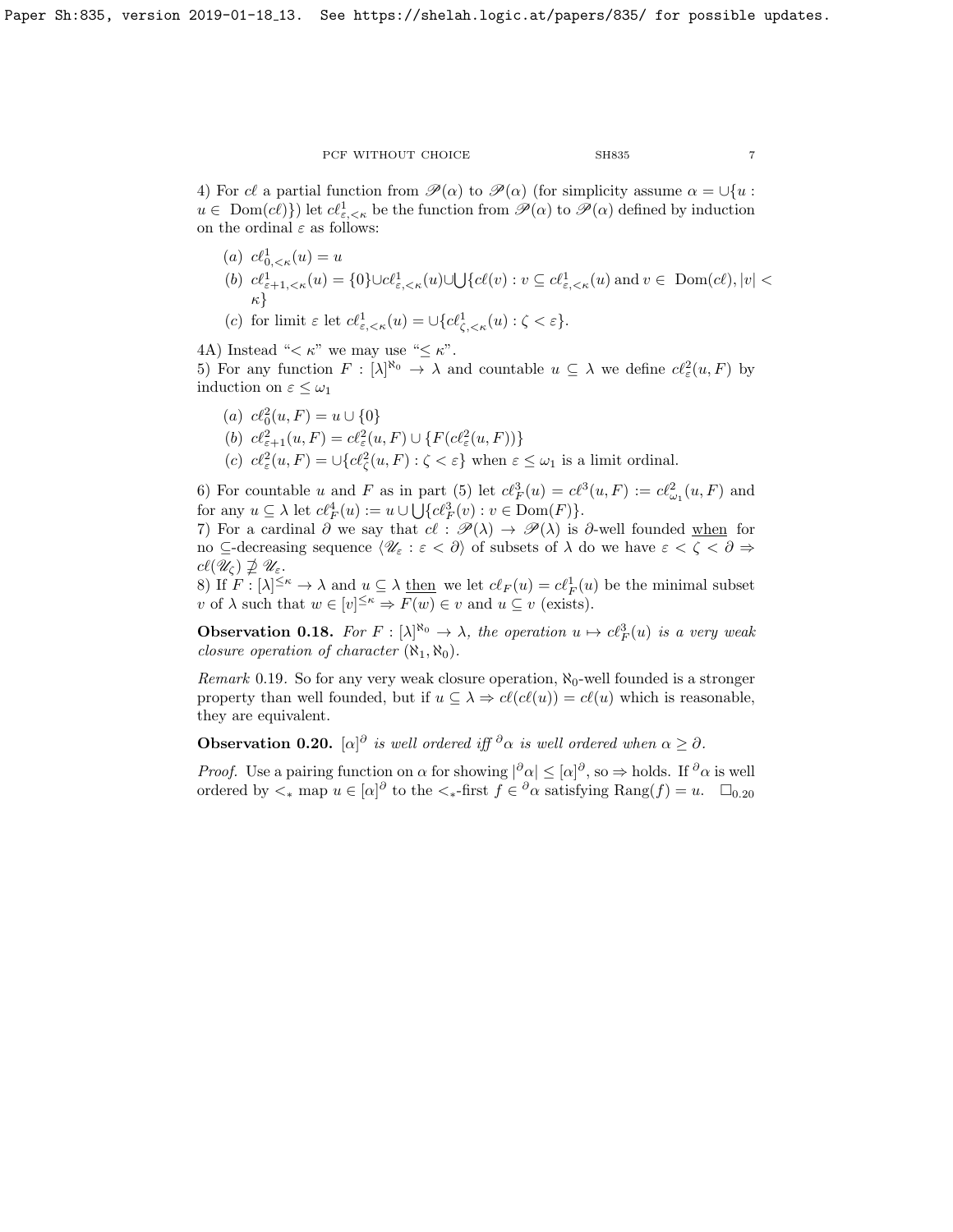## § 1. REPRESENTING  $\kappa \lambda$

<span id="page-7-0"></span>Here we give a simple case to illustrate what we do (see later on improvements in the hypothesis and the conclusion). Specifically, if Y is uncountable and  $[\lambda]^{\aleph_0}$ is well ordered, then the set  $Y_{\lambda}$  can be analyzed modulo countable union over few (i.e., their number depends on Y but not on  $\lambda$ ) well ordered sets.

## Definition 1.1. 1)

- (a)  $\text{Fil}_{\aleph_1}(Y) = \text{Fil}_{\aleph_1}^1(Y) = \{D : D \text{ is an } \aleph_1\text{-complete filter on } Y\},\text{ so } Y \text{ is }$ defined from D as  $\cup \{X : X \in D\}$
- (b)  $Fil_{\aleph_1}^2(Y) = \{(D_1, D_2) : D_1 \subseteq D_2 \text{ are } \aleph_1\text{-complete filters on } Y, (\emptyset \notin D_2, \text{ of } Z)\}$ course)}; in this context  $Z \in \overline{D}$  means  $Z \in D_2$
- (c)  $Fil_{\aleph_1}^3(Y,\mu) = \{ (D_1, D_2, h) : (D_1, D_2) \in Fil_{\aleph_1}^2(Y) \text{ and } h : Y \to \alpha \text{ for some }$  $\alpha < \mu$ , if we omit  $\mu$  we mean  $\mu = \text{hrtg}(Y) \cup \omega$
- (d)  $\text{Fil}_{\aleph_1}^4(Y,\mu) = \{ (D_1, D_2, h, Z) : (D_1, D_2, h) \in \text{Fil}_{\aleph_1}^3(Y,\mu), Z \in D_2 \};$  omitting  $\mu$  means as above.

2) For  $\mathfrak{y} \in \text{Fil}_{\aleph_1}^4(Y, \mu)$  let  $Y = Y^{[\mathfrak{y}]} = Y[\mathfrak{y}]$  and  $\mathfrak{y} = (D_1^{\mathfrak{y}}, D_2^{\mathfrak{y}}, h^{\mathfrak{y}}, Z^{\mathfrak{y}}) = (D_1[\mathfrak{y}], D_2[\mathfrak{y}], h[\mathfrak{y}], Z[\mathfrak{y}])$ ; similarly for the others and let  $D^{\mathfrak{y}} = D[\mathfrak{y}]$  be  $D_1^{\mathfrak{y}} + Z^{\mathfrak{y}}$ . 3) We can replace  $\aleph_1$  by any  $\kappa > \aleph_1$  (the results can be generalized easily assuming

 $DC + AC_{\leq \kappa}$ , used in §2).

<span id="page-7-1"></span>**Theorem 1.2.** [DC] Assume  $[\lambda]^{\aleph_0}$  is well ordered.

Then we can find a sequence  $\langle \mathcal{F}_{\mathfrak{y}} : \mathfrak{y} \in \mathrm{Fil}^4_{\mathcal{N}_1}(Y) \rangle$  satisfying

- $(\alpha)$   $\mathscr{F}_n \subseteq {}^{Z[\mathfrak{y}]}\lambda$
- (β)  $\mathscr{F}_n$  is a well ordered set by  $f_1 <sub>y</sub> f_2 \Leftrightarrow$   $\text{rk}_{D[p]}(f_1) < \text{rk}_{D[p]}(f_2)$  so  $f \mapsto$  $\text{rk}_{D[\mathfrak{y}]}(f)$  is a one-to-one mapping from  $\mathscr{F}_{\mathfrak{y}}$  into the ordinals
- ( $\gamma$ ) if  $f \in {}^Y\lambda$  then we can find a sequence  $\langle \mathfrak{y}_n : n < \omega \rangle$  with  $\mathfrak{y}_n \in \mathrm{Fil}_{\aleph_1}^4(Y)$ such that  $n < \omega \Rightarrow f \restriction Z^{n_n} \in \mathscr{F}_{n_n}$  and  $\cup \{Z^{n_n} : n < \omega\} = Y$ .

An immediate consequence of [1.2](#page-7-1) is

<span id="page-7-2"></span>**Conclusion 1.3.** 1)  $[DC + \omega \alpha \text{ is well-orderable for every ordinal } \alpha].$ 

For any set Y and cardinal  $\lambda$  there is a sequence  $\langle \mathscr{F}_{\bar{x}} : \bar{x} \in {}^{\omega}(\mathrm{Fil}^{4}_{\aleph_{1}}(Y)) \rangle$  such that

(a)  ${}^Y\lambda = \bigcup \{ \mathscr{F}_{\overline{\mathfrak{x}}} : \overline{\mathfrak{x}} \in {}^{\omega}(\mathrm{Fil}^4_{\aleph_1}(Y)) \}$ 

(b)  $\mathscr{F}_{\bar{\mathfrak{x}}}$  is well orderable for each  $\bar{\mathfrak{x}} \in {}^{\omega}(\mathrm{Fil}^4_{\aleph_1}(Y))$ 

- $(b)^+$  moreover, uniformly, i.e., there is a sequence  $\langle \langle \bar{x}; \ \bar{y} \in \mathcal{L}(\mathrm{Fil}^4_{\aleph_1}(Y) \rangle$  such that  $\lt_{\bar{x}}$  is a well order of  $\mathscr{F}_{\bar{x}}$
- (c) there is a function F with domain  $\mathscr{P}(Y\lambda)\setminus\{\emptyset\}$  such that: if  $S \subseteq Y\lambda$  is non-empty then  $F(S)$  is a non-empty subset of S of power  $\leq_{\text{qu}} \text{``(Fil}_{\aleph_1}^4(Y))$ recalling Definition [0.14.](#page-4-6) In fact, some ordinal  $\alpha(*)$  and  $\bar{u}$  we have:
	- ( $\alpha$ )  $\bar{u} = \langle \mathscr{U}_{\alpha} : \alpha < \alpha(*) \rangle$  is a partition of  $Y \lambda$
	- (β) if  $S \subseteq Y$  $\lambda$  then  $F(S) = \mathscr{U}_{f(S)} \cap S$  where  $f(S) = \text{Min}\{\alpha : \mathscr{U}_{\alpha} \cap S \neq \emptyset\}$
	- ( $\gamma$ ) if  $\alpha < \alpha(*)$  then  $|\mathscr{U}_{\alpha}| < \text{hrtg}(\mathscr{C}(\text{Fil}^4_{\aleph_1}(Y))).$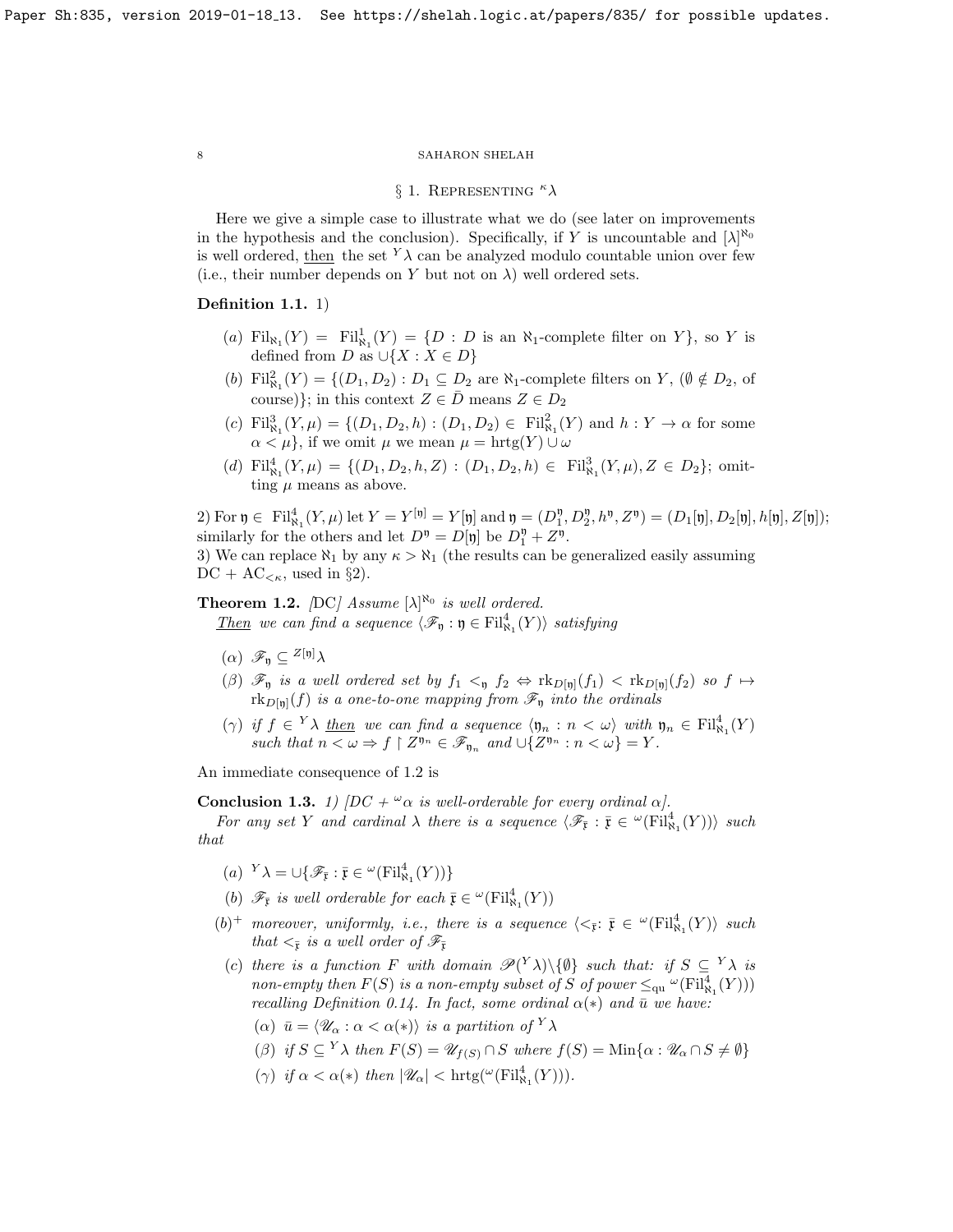2) [DC] For any Y,  $\lambda$  above, if  $[\alpha(*)]^{\aleph_0}$  is well ordered where  $\alpha(*) = \bigcup \{ \text{rk}_D(f) + 1 :$  $f \in {}^Y\lambda$  and  $D \in \mathrm{Fil}^1_{\aleph_1}(Y) \}$  then  ${}^Y\lambda$  satisfies the conclusion of part (1).

Remark 1.4. So clause (c) of  $1.3(1)$  is a weak form of choice.

*Proof.* <u>Proof of [1.3](#page-7-2)</u> 1) Let  $\langle \mathcal{F}_{\mathfrak{y}} : \mathfrak{y} \in \mathrm{Fil}_{\aleph_1}^4(Y) \rangle$  be as in [1.2.](#page-7-1) For each  $\bar{\mathfrak{x}} \in {}^{\omega}(\mathrm{Fil}^4_{\aleph_1}(Y))$  (so  $\bar{\mathfrak{x}} = \langle \mathfrak{x}_n : n < \omega \rangle$ ) let

$$
\mathscr{F}'_{\overline{\mathfrak{x}}} = \{ f : \begin{array}{l} f \text{ is a function from } Y \text{ to } \lambda \text{ such that} \\ n < \omega \Rightarrow f \upharpoonright Z^{\mathfrak{x}_n} \in \mathscr{F}_{\mathfrak{x}_n} \text{ and } Y = \cup \{ Z^{\mathfrak{x}_n} : n < \omega \} \} . \end{array}
$$

Now

$$
(\ast)_1 \ {}^Y\lambda = \cup \{ \mathscr{F}_{\overline{\mathfrak{x}}}^{\prime} : \overline{\mathfrak{x}} \in {}^{\omega}(\mathrm{Fil}^4_{\aleph_1}(Y)) \}.
$$

[Why? By clause  $(\gamma)$  of [1.2.](#page-7-1)]

Let  $\alpha(*) = \bigcup \{ \text{rk}_D(f) + 1 : f \in {}^Y\lambda \text{ and } D \in \text{ Fil}_{\aleph_1}^1(Y) \}$ . For  $\overline{\mathfrak{x}} \in {}^{\omega}(\text{Fil}_{\aleph_1}^4(Y))$  we define the function  $G_{\bar{x}} : \mathscr{F}'_{\bar{x}} \to {}^{\omega}\alpha(*)$  by  $G_{\bar{x}}(f) = \langle \text{rk}_{D_1[x_n]}(f) : n < \omega \rangle$ .

Next

$$
(*)_2 (\alpha) \quad \bar{G} = \langle G_{\bar{\mathfrak{x}}} : \bar{\mathfrak{x}} \in {}^{\omega}(\mathrm{Fil}^4_{\aleph_1}(Y)) \rangle \text{ exists}
$$
  

$$
(\beta) \quad G_{\bar{\mathfrak{x}}} \text{ is a function from } \mathscr{F}'_{\bar{\mathfrak{x}}} \text{ to } {}^{\omega}\alpha(*)
$$

 $(\gamma)$   $G_{\bar{x}}$  is one to one.

[Should be clear, e.g. for  $(*)_2(\gamma)$  read the definition of  $\mathscr{F}'_{r'}$  and clause ( $\beta$ ) of Theorem [1.2.](#page-7-1)]

Let  $\lt_k$  be a well ordering of  $^{\omega}\alpha(*)$  and for  $\overline{\mathfrak x} \in {}^{\omega}(\mathrm{Fil}^4_{\aleph_1}(Y))$  let  $\lt_{\overline{\mathfrak x}}$  be the following two place relation on  $\mathscr{F}'_{\bar{\mathfrak{x}}}$ :

$$
(*)_3 f_1 <_{\bar{\mathfrak{x}}} f_2 \text{ iff } G_{\bar{\mathfrak{x}}}(f_1) <_* G_{\bar{\mathfrak{x}}}(f_2).
$$

Obviously

$$
\begin{array}{ll} (*)_4 \ (\alpha) & \langle <_{\bar{\mathfrak{x}}} : \bar{\mathfrak{x}} \in {}^{\omega}(\mathrm{Fil}^4_{\aleph_1}(Y)) \rangle \text{ exists} \\ (\beta) & <_{\bar{\mathfrak{x}}} \text{ is a well ordering of } \mathscr{F}_{\bar{\mathfrak{x}}}'. \end{array}
$$

By  $(*)_1 + (*)_4$  we have proved clauses  $(a),(b),(b)^+$  of the conclusion. Now clause (c) follows: for non-empty  $S \subseteq Y\lambda$ , let  $f(S)$  be  $\min\{\text{otp}\{g : g \lt_{\overline{\mathfrak y}} f\}, \lt_{\overline{\mathfrak y}}\}$ :  $\overline{\mathfrak y} \in$  $\mathcal{L}(\mathrm{Fil}_{\aleph_1}^4(Y))$  and  $f \in \mathscr{F}_{\overline{\mathfrak{y}}} \cap S$ . Also for any ordinal  $\gamma$  let  $\mathscr{U}^1_\gamma := \{f: \text{ for some } \overline{\mathfrak{y}} \in \mathbb{R}^2\}$  ${}^{\omega}(\mathrm{Fil}_{\aleph_1}^4(Y))$  we have  $\gamma = \ \mathrm{otp} \{ g : g <_{\bar{\mathfrak{y}}} f \}$ ,  $\lt_{\bar{\mathfrak{y}}} f \}$  and  $\mathscr{U}_{\gamma} = \mathscr{U}_{\gamma}^1 \setminus \cup \bigcup \{ \mathscr{U}_{\beta}^1 : \beta < \gamma \}$ . Lastly, we let  $F(S) = \mathscr{U}_{f(S)} \cap S$ . Now check.

2) Similarly.  $\square_{1.3}$  $\square_{1.3}$  $\square_{1.3}$ 

Proof. Proof of Theorem [1.2](#page-7-1) First

 $\mathscr{L}_1$  there are a cardinal  $\mu$  and a sequence  $\bar{u} = \langle u_\alpha : \alpha < \mu \rangle$  listing  $[\lambda]^{\aleph_0}$ .

[Why? By the assumption.]

Second, we can deduce

 $\mathcal{L}_2$  there are  $\mu_1 \leq \mu$  and a sequence  $\bar{u} = \langle u_\alpha : \alpha < \mu_1 \rangle$  such that:  $(a) u_{\alpha} \in [\lambda]^{\aleph_0}$ 

(b) if  $u \in [\lambda]^{\leq \aleph_0}$  then for some finite  $w \subseteq \mu_1, u \subseteq \bigcup \{u_\beta : \beta \in w\}$ 

(c)  $u_{\alpha}$  is not included in  $u_{\alpha_0} \cup ... \cup u_{\alpha_{n-1}}$  when  $n < \omega, \alpha_0, ..., \alpha_{n-1} < \alpha$ .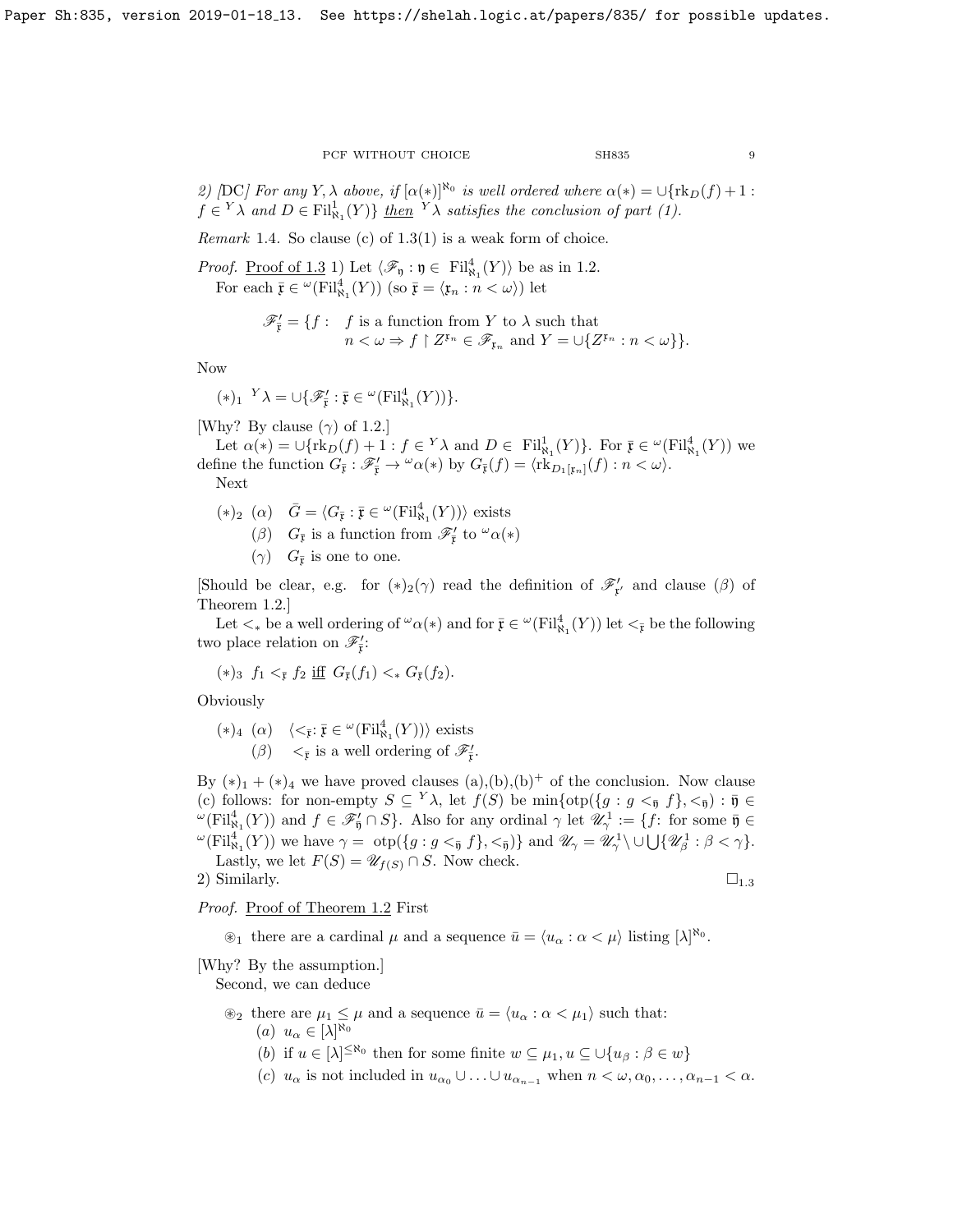[Why? Let  $\bar{u}^0$  be of the form  $\langle u_\alpha : \alpha < \alpha^* \rangle$  such that  $(a) + (b)$  holds and  $\ell g(\bar{u}^0)$ is minimal; it is well defined and  $\ell g(\bar{u}^0) \leq \mu$  by  $\otimes_1$ . Let  $W = \{ \alpha < \ell g(\bar{u}^0) : u_\alpha^0 \notin \mathcal{L} \}$  $\cup \{u_{\beta}^0 : \beta \in w\}$  when  $w \subseteq \alpha$  is finite}. Let  $\mu_1 = |W|$  and let  $f : \mu_1 \to W$  be one-toone onto, let  $u_{\alpha} = u_{f(\alpha)}^0$  so  $\langle u_{\alpha} : \alpha < \mu_1 \rangle$  satisfies  $(a) + (b)$  and  $\mu_1 = |W| \leq \ell g(\bar{u}^0)$ . So by the choice of  $\bar{u}^0$  we have  $\ell g(\bar{u}^0) = \mu_1$ . So we can choose f such that it is increasing hence  $\bar{u}$  is as required.]

- $\circledast_3$  we can define  $\mathbf{n} : [\lambda]^{\leq \aleph_0} \to \omega$  and partial functions  $F_\ell : [\lambda]^{\leq \aleph_0} \to \mu_1$  for  $\ell < \omega$  (so  $\langle F_\ell : \ell < \omega \rangle$  exists) as follows:
	- (a) u infinite  $\Rightarrow F_0(u) = \text{Min}\{\alpha: \text{ for some finite } w \subseteq \alpha, u \subseteq u_\alpha \cup \bigcup \{u_\beta :$  $\beta \in w$ } mod finite}
	- (b) u finite  $\Rightarrow F_0(u)$  undefined
	- (c)  $F_{\ell+1}(u) := F_0(u\setminus (u_{F_0(u)}\cup \ldots \cup u_{F_{\ell}(u)}))$  for  $\ell < \omega$  when  $F_{\ell}(u)$  is defined
	- (d)  $\mathbf{n}(u) := \text{Min}\{\ell : F_{\ell}(u) \text{ undefined}\}.$

## Then

- $\mathcal{L}_4$  (a)  $F_{\ell+1}(u) < F_{\ell}(u) < \mu_1$  when they are well defined
	- (b)  $\mathbf{n}(u)$  is a well defined natural number and  $u \setminus \cup \{u_{F_{\ell}(u)} : \ell < \mathbf{n}(u)\}\$ is finite and  $k < \mathbf{n}(u) \Rightarrow (u \setminus \cup \{u_{F_\ell(u)} : \ell < k\}) \cap u_{F_k(u)}$  is infinite
	- (c) if  $u_1, u_2 \in [\lambda]^{\aleph_0}, u_1 \subseteq u_2$  and  $u_2 \setminus u_1$  is finite then  $F_\ell(u_1) = F_\ell(u_2)$  for  $\ell < \mathbf{n}(u_1)$  and  $\mathbf{n}(u_1) = \mathbf{n}(u_2)$

 $\otimes_5$  define  $F_* : [\lambda]^{N_0} \to \lambda$  by  $F_*(u) = \text{Min}(\cup \{u_{F_\ell(u)} : \ell < \mathbf{n}(u)\} \cup \{0\} \setminus u)$  if well defined, zero otherwise

[Note: the reader may wonder: if you add  $\{0\}$  then  $Min(-) = 0$  in all cases. However, if  $0 \in u$  then by "\u", zero does not belong to the set from which we choose a minimal ordinal.]

- $\mathscr{B}_6$  if  $u \in [\lambda]^{\aleph_0}$  then
	- (a)  $c\ell^3(u, F_*) = c\ell^3_{F_*}(u)$  is  $F'(u) := u \cup \bigcup \{u_{F_\ell(u)} : \ell < \mathbf{n}(u)\} \cup \{0\}$
	- ( $\beta$ )  $c\ell_{F_*}^3(u) = c\ell_{\varepsilon(u)}^2(F)$  for some  $\varepsilon(u) < \omega_1$
	- ( $\gamma$ ) there is  $\bar{F} = \langle F'_\varepsilon : \varepsilon < \omega_1 \rangle$  such that: for every  $u \in [\lambda]^{\aleph_0}, c\ell_{F_*}^3(u) =$  $\{F'_{\varepsilon}(u):\varepsilon<\varepsilon(u)\}$  and  $F'_{\varepsilon}(u)=0$  if  $\varepsilon\in[\varepsilon(u),\omega_1)$
	- (δ) in fact  $F'_{\varepsilon}(u)$  is the  $\varepsilon$ -th member of  $c\ell_{F_*}^3(u)$  if  $\varepsilon < \varepsilon(u)$ .

[Why? Define  $w_u^{\varepsilon}$  by induction on  $\varepsilon$  by  $w_u^0 = u, w_u^{\varepsilon+1} = w_u^{\varepsilon} \cup \{F_*(w_u^{\varepsilon})\}$  and for limit ordinal  $\varepsilon$  we let  $w_u^{\varepsilon} = \bigcup \{w_u^{\zeta} : \zeta < \varepsilon\}$ . We can prove by induction on  $\varepsilon$ that  $w_u^{\varepsilon} \subseteq F'(u)$  which is countable. The partial function g with domain  $F'(u)\setminus u$ to Ord,  $g(\alpha) = \text{Min}\{\varepsilon : \alpha \in w^{\varepsilon+1}_u\}$  is one to one onto an ordinal call it  $\varepsilon(*)$ , so  $w_u^{\varepsilon(*)} \subseteq F'(u)$  and if they are not equal that  $F_*(w_u^{\varepsilon(*)}) \in F'(u) \setminus w_u^{\varepsilon(*)}$  hence  $w_u^{\varepsilon(*)} \subsetneq w_u^{\varepsilon^{(*)}+1}$  contradicting the choice of  $\varepsilon(*)$ . So clause  $(\alpha)$  holds. In fact,  $c\ell^3(u, F_*) = w_u^{\varepsilon(*)}$  and clause ( $\beta$ ) holds. CLauses  $(\gamma)$ ,  $(\delta)$  should be clear.]

- $\otimes_7$  there is no sequence  $\langle \mathscr{U}_n : n < \omega \rangle$  such that:
	- (a)  $\mathscr{U}_{n+1} \subseteq \mathscr{U}_n \subset \lambda$
	- (b)  $\mathscr{U}_n$  is closed under  $F_*$ , i.e.  $u \in [\mathscr{U}_n]^{\aleph_0} \Rightarrow F_*(u) \in \mathscr{U}_n$
	- (c)  $\mathscr{U}_{n+1} \neq \mathscr{U}_n$ .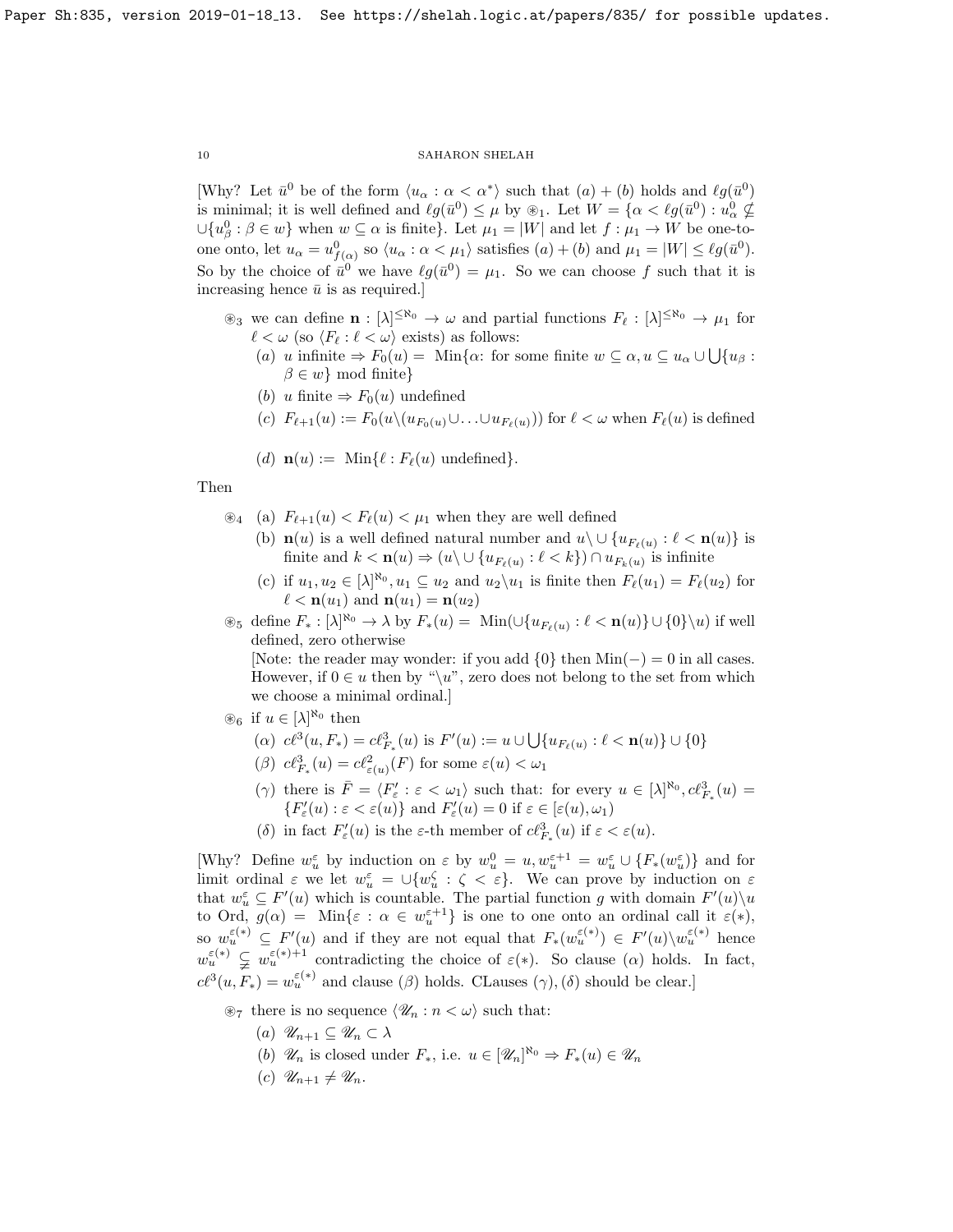[Why? Assume toward contradiction that  $\langle \mathcal{U}_n : n < \omega \rangle$  satisfies clauses (a),(b),(c). Let  $\alpha_n = \text{Min}(\mathscr{U}_n \backslash \mathscr{U}_{n+1})$  for  $n < \omega$  hence the sequence  $\bar{\alpha} = \langle \alpha_n : n < \omega \rangle$  is well defined with no repetitions and let  $\beta_{m,\ell} := F_{\ell}(\{\alpha_n : n \geq m\})$  for  $m < \omega$  and  $\ell < \mathbf{n}_m := \mathbf{n}(\{\alpha_n : n \in [m,\omega)\})$ . As  $\bar{\alpha}$  is with no repetition,  $\mathbf{n}_m > 0$  and by  $\mathcal{A}_{4}(c)$  clearly  $\mathbf{n}_{m} = \mathbf{n}_{0}$  for  $m < \omega$  and  $\beta_{m,\ell} = \beta_{m,0}$  for  $m < \omega, \ell < \mathbf{n}_{0}$ . So letting  $v_m = \bigcup \{ u_{F_\ell(\{\alpha_n : n \in [m,\omega)\})} : \ell < \mathbf{n}_m \},\$ it does not depend on m so  $v_m = v_0$ , and by the choice of  $F_*$ , as  $\{\alpha_n : n \in [m, \omega)\}\subseteq \mathscr{U}_m$  and  $\mathscr{U}_m$  is closed under  $F_*$  clearly  $v_m \subseteq \mathscr{U}_m$ . Together  $v_0 = v_m \subseteq \mathscr{U}_m$  so  $v_0 \subseteq \bigcap \{\mathscr{U}_m : m < \omega\}$ . Also, by the definition of the  $F_\ell$ 's,  $\{\alpha_n : n < \omega\}$ ' $v_0$  is finite so for some  $k < \omega$ ,  $\{\alpha_m : n \in [k, \omega)\} \subseteq v_0$  but  $v_0 \subseteq \mathscr{U}_{k+1}$  contradicting the choice of  $\alpha_k$ .

Moreover, recalling Definition [0.17\(](#page-5-2)6):

 $\mathcal{D}'_7$  there is no sequence  $\langle \mathcal{U}_n : n < \omega \rangle$  such that  $(a) \ \mathscr{U}_{n+1} \subseteq \mathscr{U}_n \subseteq \lambda$ (b)  $c\ell_{F_*}^4(\mathscr{U}_{n+1})\backslash \mathscr{U}_n\neq \emptyset$ .

[Why? As above but letting  $\alpha_n = \text{Min}(\mathscr{U}_n \backslash c\ell^3_{F_*}(\mathscr{U}_n))$ .]

Now we define for  $(D_1, D_2, h, Z) \in \text{Fil}_{\aleph_1}^4(Y)$  and ordinal  $\alpha$  the following, recalling Definition  $0.17(6)$  for clauses  $(e), (f)$ :

$$
\mathcal{F}_{(D_1D_2,h,Z),\alpha} =: \{f : (a) \text{ f is a function from } Z \text{ to } \lambda
$$
\n
$$
(b) \text{ rk}_{D_1+Z}(f \cup 0_{(Y \setminus Z)}) = \alpha
$$
\n
$$
(c) D_2 = \{Y \setminus X : X \subseteq Y \text{ satisfies } X = \emptyset \text{ mod } D_1
$$
\n
$$
\text{or } X \in D_1^+ \text{ and } \text{rk}_{D_1+X}(f \cup 0_{(Y \setminus Z)}) > \alpha
$$
\nthat is  $\text{rk}_{D_1+X}(f) > \alpha\}$   
\n
$$
(d) Z \in D_2, \text{ really follows}
$$
\n
$$
(e) \text{ if } Z' \subseteq Z \land Z' \in D_2 \text{ then}
$$
\n
$$
c\ell_{F_*}^3(\text{Rang}(f \mid Z')) = c\ell_{F_*}^3(\text{Rang}(f))
$$
\n
$$
(f) y \in Z \Rightarrow f(y) = \text{the } h(y) \text{-th member of } c\ell_{F_*}^3(\text{Rang}(f))\}.
$$

So we have:

 $\mathscr{F}_{(D_1,D_2,h,Z),\alpha}$  has at most one member; call it  $f_{(D_1,D_2,h,Z),\alpha}$  (when defined; pedantically we should write  $f_{(D_1,D_2,h,Z),c\ell,\alpha}$ )

 $\mathscr{F}_{(D_1,D_2,h,Z)} =: \bigcup \{ \mathscr{F}_{(D_1,D_2,h,Z),\alpha} : \alpha \text{ an ordinal} \}$  is a well ordered set.

[Why? Define  $\langle (p_1, p_2, h, z) \rangle$  by the  $\alpha$ 's, i.e.  $f^1 \langle f^2 \rangle$  if there are  $\alpha_1 \langle \alpha_2 \rangle$  such that  $f^{\ell} = f_{(D_1, D_2, h, 2), \alpha_{\ell}}$  for  $\ell = 1, 2$ .]

 $\mathcal{L}_{11}$  if  $f: Y \to \lambda$  and  $Z \subseteq Y$  then the set  $\text{Rang}(f \restriction Z)$  has cardinality  $\lt$  hrtg $(Z)$ .

[Why? By the definition of hrtg(−) this should be clear.]

 $\mathcal{L}_{12}$  if  $f : Z \to \lambda$  and  $Z \subseteq Y$  then  $c\ell_{F_*}^4(\text{Rang}(f)) \subseteq \lambda$  has cardinality <  $\mathrm{hrtg}([Z]^{\aleph_0})$  or is finite.

Why? If  $\text{Rang}(f)$  is countable more holds by [0.18.](#page-6-1) Otherwise, by  $\mathcal{B}_6(\beta)$  recalling Definition [0.17\(](#page-5-2)6) we have  $c\ell_{F_*}^4(\text{Rang}(f)) = \text{Rang}(f) \cup \{F'_{\varepsilon}(u) : u \in [\text{Rang}(f)]^{\aleph_0}\}$ and  $\varepsilon < \omega_1$ .

Let  $\alpha(*)$  be minimal such that  $\text{Rang}(f) \cap \alpha(*)$  has order type  $\omega_1$ . Let  $h_1, h_2$ :  $\omega_1 \to \omega_1$  be such that  $h_\ell(\varepsilon) < \max\{\varepsilon, 1\}$  and for every  $\varepsilon_1, \varepsilon_2 < \omega_1$  there is  $\zeta \in$  $[\varepsilon_1 + \varepsilon_2 + 1, \omega_1]$  such that  $h_\ell(\zeta) = \varepsilon_\ell$  for  $\ell = 1, 2$ . Define  $F : [Z]^{\aleph_0} \to \lambda$  as follows: if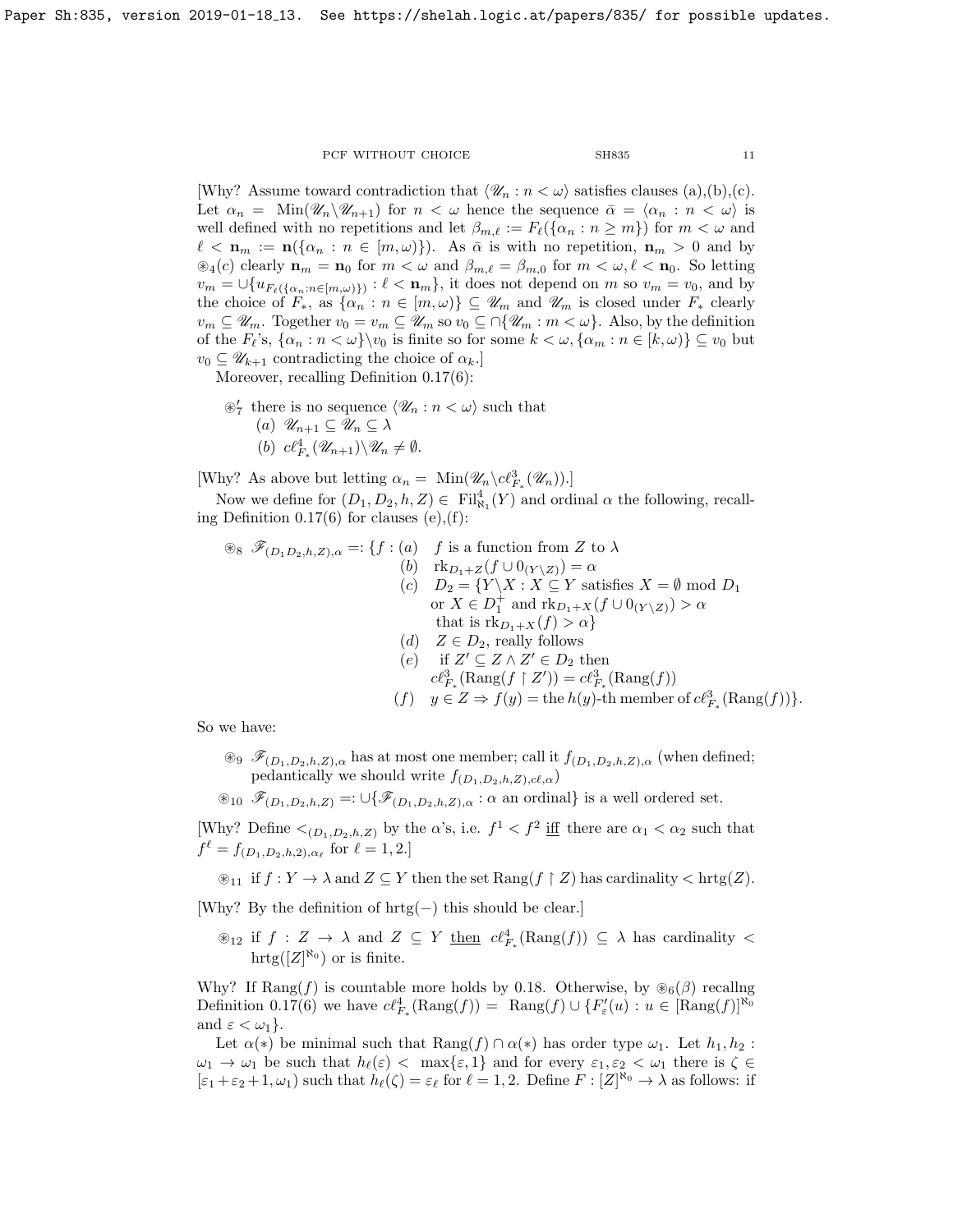$u \in [\text{Rang}(f)]^{\aleph_0}$ , let  $\varepsilon_\ell(u) = h_\ell(\text{otp}(u \cap \alpha(*)) \text{ for } \ell = 1, 2 \text{ and } F(u) = F'_{\varepsilon_2(u)}(\{\alpha \in u : \alpha \in \ell\})$ if  $\alpha < \alpha(*)$  then  $otp(u \cap \alpha) < \varepsilon_1(u)$ . Now

•<sub>1</sub> if  $u \in [\text{Rang}(f)]^{\aleph_0}$  then  $F(u)$  is  $F_{\varepsilon}(v)$  for some  $v \in [Z]^{\aleph_0}$  and  $\varepsilon < \omega_1$ .

[Why? As  $F(u) \in \text{Rang}(F'_{\varepsilon_2(u)}\upharpoonright [\text{Rang}(f)]^{\aleph_0})$ ]

•  $\{F(u): u \in [\text{Rang}(f)]^{\aleph_0}\}\subseteq \mathcal{C}\mathcal{C}_{F_*}^4(\text{Rang}(f)).$ 

[Why? By  $\bullet_1$  recalling  $\circledast_6$ .]

•3 if  $u \in [\text{Rang}(f)]^{\aleph_0}$  and  $\varepsilon < \omega_1$  then  $F'_{\varepsilon}(u)$  is  $F(u)$  for some  $v \in [\text{Rang}(f)]^{\aleph_0}$ .

[Why? Let  $\varepsilon_1 = \text{otp}(u \cap \alpha(*)), \varepsilon_2 = \varepsilon$ ; now let  $\zeta < \omega_1$  be such that  $h_{\ell}(\zeta) = \varepsilon_{\ell}$ for  $\ell = 1, 2$ . Let  $v = u \cup {\alpha : \alpha \in \text{Rang}(f) \cap \alpha(*)$  and  $\alpha \geq \sup(u \cap \alpha(*))+1$  and  $otp(Rang(f) \cap \alpha \setminus (sup(u \cap \alpha(*) + 1)) < (\zeta - \varepsilon_1))\}.$ 

So  $F(u) = F'_{\varepsilon}(u)$ . By  $\bullet_2 + \bullet_3$  we can conclude:

 $\bullet_4$  in  $\bullet_2$  we have equality.

Together  $c\ell_{F_*}^4(\text{Rang}(f)) = \{F(u) : u \in [\text{Rang}(f)]^{\aleph_0}\} \cup \text{Rang}(f)$  so it is the union of two sets; by the definition of  $hrtg(-)$  the first is of cardinality  $\langle hrg([Z]^{\aleph_0})$  and the second is of cardinality  $\langle \text{hrtg}[Z] \rangle$ , so we are easily done proving  $\mathcal{D}_{12}$ 

 $\mathcal{L}_{13}$  if  $f : Y \to \lambda$  then for some sequence  $\langle (\mathfrak{y}_n, \alpha_n) : n \langle \omega \rangle$  we have  $\mathfrak{y}_n \in$  $\mathrm{Fil}_{\aleph_1}^4(Y)$  and  $\alpha_n \in \text{ Ord for } n < \omega$  and  $f = \cup \{f_{\mathfrak{y}_n,\alpha_n} : n < \omega\}.$ 

[Why? Let

 $\mathscr{I}_{f}^{0} = \{ Z \subseteq Y : \text{ for some } \mathfrak{y} \in \text{ Fil}_{\aleph_{1}}^{4}(Y) \text{ satisfying } Z^{\mathfrak{y}} = Z$ and ordinal  $\alpha$ ,  $f_{\mathfrak{n},\alpha}$  is well defined and equal to  $f \upharpoonright Z$ 

 $\mathscr{I}_f = \{ Z \subseteq Y : Z \text{ is included in a countable union of members of } \mathscr{I}_f^0 \}.$ 

So recalling we are assuming DC it is enough to show that  $Y \in \mathscr{I}_f$ .

Toward contradiction assume not. Let  $D_1 = \{Y \mid Z : Z \in \mathscr{I}_f\}$ , clearly it belongs to Fil<sub>N<sub>1</sub></sub> $(Y)$ , noting that  $\emptyset \in \mathscr{I}_f$ . So  $\alpha(*) := \text{rk}_{D_1}(f)$  is well defined (by [0.10\)](#page-4-2) recalling that only  $DC = DC_{\aleph_0}$  is needed.

Let

$$
D_2 = \{ X \subseteq Y : X \in D_1 \text{ or } \text{rk}_{D_1 + (Y \setminus X)}(f) > \alpha(*) \}.
$$

By  $0.12 + 0.13$  $0.12 + 0.13$  clearly  $D_2$  is an  $\aleph_1$ -complete filter on Y extending  $D_1$ .

Now we try to choose  $Z_n \in D_2$  for  $n < \omega$  such that  $Z_{n+1} \subseteq Z_n$  and  $c\ell_{F_*}^4(\text{Rang}(f\restriction$  $Z_{n+1}$ ) does not include Rang( $f \restriction Z_n$ ).

For  $n = 0, Z_0 = Y$  is O.K.

By  $\mathscr{D}'_7$  we cannot have such  $\omega$ -sequence  $\langle Z_n : n < \omega \rangle$ ; so by DC for some (unique)  $n = n(*)$ ,  $Z_n$  is chosen but not  $Z_{n+1}$ .

Let  $h: Z_n \to \text{hrtg}([Y]^{\aleph_0}) \cup \omega_1$  be:

$$
h(y) = \text{otp}(f(y) \cap c\ell_{F_*}^4(\text{Rang}(f \upharpoonright Z_n))).
$$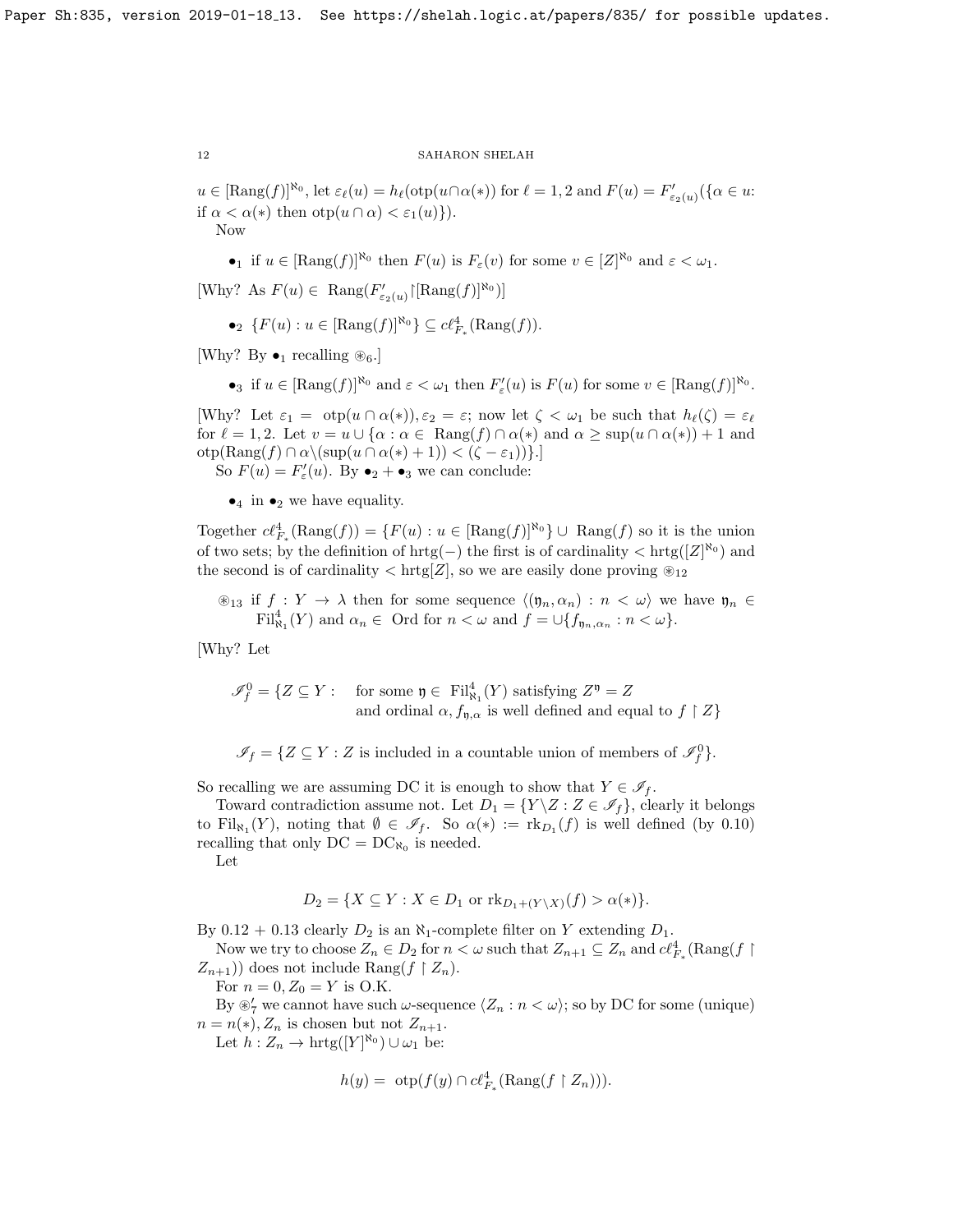Now h is well defined by  $\otimes_{12}$ . Easily

$$
f \upharpoonright Z_n \in \mathscr{F}_{(D_1 + Z_n, D_2, h, Z_n), \alpha(*)}
$$

hence  $Z_n \in \mathscr{I}_f^0 \subseteq \mathscr{I}_f$ , contradiction to  $Z_n \in D_2, D_1 \subseteq D_2$ .

So we are done proving  $\otimes_{13}$ .

Now clause ( $\beta$ ) of the conclusion holds by the definition of  $\mathscr{F}_n$ , clause ( $\alpha$ ) holds by  $\mathcal{L}_{10}$  $\mathcal{L}_{10}$  $\mathcal{L}_{10}$  recalling  $\mathcal{L}_{8}$ ,  $\mathcal{L}_{9}$  and clause  $(\gamma)$  holds by  $\mathcal{L}_{12}$ .  $\Box_{12}$ 

<span id="page-12-1"></span>Remark 1.5. We can improve [1.2](#page-7-1) in some way by weakening the demands on  $\bar{u}$ . We may replace the assumption "[ $\lambda$ ]<sup>N<sub>0</sub></sup> is well ordered" by:

(\*) there is  $\langle u_\alpha : \alpha < \alpha^* \rangle$ , a sequence of members of  $[\lambda]^{R_0}$  such that  $(\forall u \in$  $[\lambda]^{\aleph_0}(\exists \alpha)(u \cap u_\alpha \text{ infinite}).$ 

[Why? We define  $F_{\varepsilon}: [\lambda]^{\aleph_0} \to \alpha^*$  by induction on  $\varepsilon < \omega_1$  by  $F_{\varepsilon}(v) := \mathrm{Min}\{\alpha <$  $\alpha^*: (v\setminus v\cup\{F_*(v):\zeta<\varepsilon\})\cap u_\alpha$  infinite} if well defined and let  $F:[\lambda]^{\aleph_0}\to[\lambda]^{\aleph_0}$ be defined by  $F(v) = \bigcup \{F_{\varepsilon}(v) : \varepsilon < \omega_1, F_{\varepsilon}(v) \text{ well defined}\}.$ 

Lastly, let  $F_*(u) = \min(F(u)\backslash u)$ .

<span id="page-12-0"></span>**Observation 1.6.** 1) The power of  $\text{Fil}_{\aleph_1}^4(Y,\mu)$  is smaller or equal to the power of the set  $(\mathscr{P}(\mathscr{P}(Y)))^2 \times \mathscr{P}(Y) \times \mu^{|Y|}$ ; if  $\aleph_0 \leq |Y|$  this is equal to the power of  $\mathscr{P}(\mathscr{P}(Y)) \times Y_{\mu}$ .

2) The power of  $\mathrm{Fil}_{\aleph_1}^4(Y)$  is smaller or equal to the power of the set  $(\mathscr{P}(\mathscr{P}(Y)))^2 \times$  $\mathscr{P}(Y) \times \bigcup \{^Y \alpha : \alpha < \text{hrtg}([Y]^{\aleph_0})\}.$ 

3) In part (2), if  $\aleph_0 \leq |Y|$  this is equal to  $|\mathscr{P}(\mathscr{P}(Y))| \times \bigcup \{^Y \alpha : \alpha < \text{hrtg}([Y]^{\aleph_0})\};$ also  $\alpha$  < hrtg([Y]<sup>N<sub>0</sub></sup>)  $\Rightarrow$   $|\mathscr{P}(\mathscr{P}(Y)) \times Y\alpha| = |\mathscr{P}(\mathscr{P}(Y))|$  and  $|Fil^4_{N_1}(Y)| \leq_{\text{qu}}$  $\mathscr{P}(\mathscr{P}(Y \times Y)).$ 

Remark 1.7. 1) As we are assuming DC, the case  $\aleph_0 \nleq |Y|$  means that Y is finite, so degenerated. Also if  $|Y| = \aleph_0$  then  $\mathrm{Fil}^1_{\aleph_1}(Y) = \{ \{ Z \subseteq Y : Z \supseteq X \} : X \subseteq Y \}$ hence  $|Fil^1_{\aleph_1}(Y)| = \mathscr{P}(Y)|$  hence  $FIL^4_{\aleph_1}(Y,\mu)$  has the same power as  $\mathscr{P}(Y) \times \omega_\mu$ again this is a dull case.

*Proof.* 1) Reading the definition of  $\text{Fil}^4_{\aleph_1}(Y,\mu)$  clearly its power is  $\leq$  the power of  $\mathscr{P}(\mathscr{P}(Y)) \times \mathscr{P}(\mathscr{P}(Y)) \times \mathscr{P}(Y) \times \mu^{|Y|}$ . If  $\aleph_0 \leq |Y|$  then  $|\mathscr{P}(\mathscr{P}(Y)) \times \mathscr{P}(Y)| \leq$  $|\mathscr{P}(\mathscr{P}(Y)) \times \mathscr{P}(\mathscr{P}(Y))| = 2^{|\mathscr{P}(Y))} \times 2^{|\mathscr{P}(Y)|} \leq 2^{|\mathscr{P}(Y)| + |\mathscr{P}(Y)|} = 2^{|\mathscr{P}(Y)|} = |\mathscr{P}(\mathscr{P}(Y))| \leq$  $|\mathscr{P}(\mathscr{P}(Y)) \times \mathscr{P}(Y) \times \mu^{|Y|}|$  as  $\mathscr{P}(Y) + \mathscr{P}(Y) = 2^{|Y|} \times 2 = 2^{|Y|+1} = 2^{|Y|}$ ; so the second conclusion follows.

2) Read the definitions.

3) If  $\alpha < \text{hrtg}([Y]^{\aleph_0})$  then let f be a function from  $[Y]^{\aleph_0}$  onto  $\alpha$  and for  $\beta < \alpha$ let  $A_{f,\beta} = \{u \in [Y]^{\aleph_0} : f(u) < \beta\}$ . So  $\beta \mapsto A_{f,\beta}$  is a one-to-one function from  $\alpha$ onto  $\{A_{f,\gamma}: \gamma < \alpha\} \subseteq \mathscr{P}(\mathscr{P}(Y))$  so  $|^{Y} \alpha| \leq \mathscr{P}(\mathscr{P}(Y))$  and  $\mathscr{P}(\mathscr{P}(Y)) \times |^{Y} \alpha| \leq$  $\mathscr{P}(\mathscr{P}(Y)) \times \mathscr{P}(\mathscr{P}(Y)) \leq 2^{|\mathscr{P}(Y)|+|\mathscr{P}(Y)|} = 2^{|\mathscr{P}(Y)|}$ . Better, for f a function from  $[Y]^{\aleph_0}$  onto  $\alpha < \mathscr{P}(Y)$  let  $A_f = \{(y_1, y_2) : f(y_1) < f(y_2)\} \subseteq Y \times Y$ . Define  $F : \mathscr{P}(Y \times Y) \to \text{hrtg}(Y)$  by  $F(A) = \alpha$  if  $A = A_f$  and  $f, \alpha$  are as above, and  $F(A) = 0$  otherwise.

 $\text{So } |\mathscr{P}(\mathscr{P}(Y)) \cup \bigcup \{^Y \alpha : \alpha < \text{hrtg}([Y]^{\aleph_0})\}| \leq_{\text{qu}} \mathscr{P}(\mathscr{P}(Y)) \times \mathscr{P}(\mathscr{P}(Y \times Y))) =$  $|\mathscr{P}(\mathscr{P}(Y \times Y))|$ . By the proof above we easily get  $|Fil_{\aleph_1}^4(Y)| \leq_{\text{qu}} \mathscr{P}(\mathscr{P}(Y \times Y))$  $(Y)$ ).  $\square_{1.6}$  $\square_{1.6}$  $\square_{1.6}$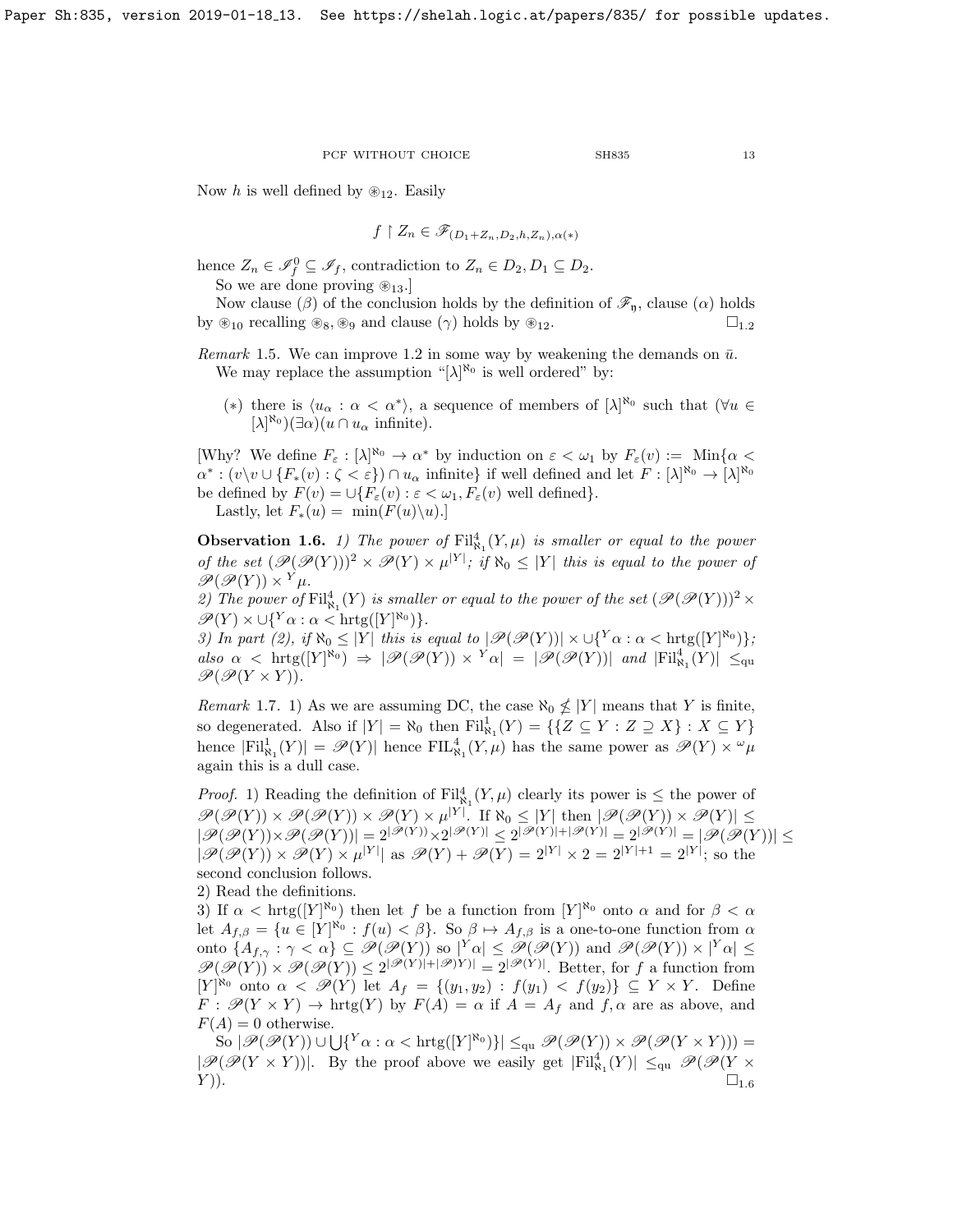<span id="page-13-0"></span>Claim 1.8. [DC] Assume

- (a)  $\mathfrak a$  is a countable set of limit ordinals
- (b)  $\lt_*$  is a well ordering of  $\Pi$ **a**

(c) 
$$
\theta \in \mathfrak{a} \Rightarrow cf(\theta) \geq \kappa
$$
 where  $\kappa = \text{hrtg}(\mathscr{P}(\omega))$  or just  $\Pi \mathfrak{a}/[\mathfrak{a}]^{<\aleph_0}$  is  $\kappa$ -directed.

Then we can define  $(\bar{J}, \bar{\mathfrak{b}}, \bar{\mathbf{f}})$  such that

- (a) (i)  $\bar{J} = \langle J_i : i \leq i(*) \rangle$  where  $i(*) < \text{hrtg}(\mathscr{P}(\omega))$ 
	- (ii)  $J_i$  is an ideal on  $\frak a$  (though not necessarily a proper ideal)
	- (iii)  $J_i$  is increasing continuous with  $i, J_0 = {\emptyset}, J_{i(*)} = \mathscr{P}(\mathfrak{a})$
	- (iv)  $\bar{\mathfrak{b}} = \langle \mathfrak{b}_i : i < i(* \rangle \rangle, \mathfrak{b}_i \subseteq \mathfrak{a}$  and  $J_{i+1} = J_i + \mathfrak{b}_i$
	- (v) so  $J_i$  is the ideal on a generated by  $\{\mathfrak{b}_i : j < i\}$
- ( $\beta$ ) (i)  $\bar{\mathbf{f}} = \langle \bar{f}^i : i < i(*) \rangle$ 
	- (ii)  $\bar{f}^i = \langle f^i_\alpha : \alpha < \alpha_i \rangle$
	- (iii)  $f^i_\alpha \in \prod \mathfrak{a}$  is  $\langle J_i$ -increasing with  $\alpha < \alpha_i$
	- (iv)  $\{f^i_\alpha : \alpha < \alpha_i\}$  is cofinal in  $(\prod \mathfrak{a}, <_{J_i+(\mathfrak{a}\setminus \mathfrak{b}_i)})$

$$
(\gamma) \quad \text{(i)} \ \ \text{cf}(\prod \mathfrak{a}) \le \sum_{i < i(*)} \alpha_i
$$

(ii) for every  $f \in \Pi$ **a** for some n and finite set  $\{(i_\ell, \gamma_\ell) : \ell < n\}$  such that  $i_{\ell} < i(*), \gamma_{\ell} < \alpha_{i_{\ell}}$  we have  $f < \max_{\ell \leq n} f_{\gamma_{\ell}}^{i_{\ell}}, i.e., (\forall \theta \in \mathfrak{a}) (\exists \ell <$  $n)[f(\theta) < f_{\gamma_{\ell}}^{i_{\ell}}(\theta)].$ 

Remark 1.9. Note that there is no harm in having more than one occurence of  $\theta \in \mathfrak{a}$ . See more in [\[She16\]](#page-32-7), e.g. on uncountable  $\mathfrak{a}$ .

Proof. Note that:

 $\circledast_1$  clause  $(\gamma)$  follows from  $(\alpha) + (\beta)$ .

[Why? Easily  $(\gamma)(ii) \Rightarrow (\gamma)(i)$ . Now let  $g \in \Pi \mathfrak{a}$  and let  $I_g = \{ \mathfrak{b} \subseteq \mathfrak{a} : \text{ we can find } \Pi \}$  $n < \omega$  and  $i_{\ell} < i(*)$  and  $\beta_{\ell} < \alpha_{i_{\ell}}$  for  $\ell < n$  such that  $\theta \in \mathfrak{b} \Rightarrow (\exists \ell < n)(g(\theta))$  $f_{\beta_{\ell}}^{i_{\ell}}(\theta))\}.$ 

Easily  $I_q$  is an ideal on  $\mathfrak a$  though not necessarily a proper ideal. Note that if  $\mathfrak a \in I_q$ we are done. So assume  $\mathfrak{a} \notin I_g$ . Note that  $I_g \subseteq J_{i(*)}$  hence  $j_g = \min\{i \leq i(*)\}$ : some  $\mathfrak{c} \in \mathscr{P}(\mathfrak{a}) \setminus I_g$  belongs to  $J_i$  is well defined (as  $\mathfrak{a} \in \mathscr{P}(\mathfrak{a}) \setminus I_g \wedge \mathfrak{a} \in J_{i(*)}$ ). As  $J_0 = \{\emptyset\}$  and clearly if  $\emptyset \in \mathscr{T}_g$  we have  $j_a > 0$ . As  $\langle J_i : i \leq i(*) \rangle$  is  $\subseteq$ -increasing continuous, necessarily  $j_g$  is a successor ordinal say  $j_g = i_g + 1$  and let  $i(g) = i_g$ and choose  $\mathfrak{c} \in J_{i(g)} \backslash I_g$ , clearly  $J_{i(g)} \subseteq I_g$  so  $\mathfrak{c}$  belongs to  $J_{j_g} \backslash J_{i_g}$ . By clause  $(\beta)(iv)$ there is  $\alpha < \alpha_{i(g)}$  such that  $g < f^i_\alpha \mod (J_{i(g)} + (\mathfrak{a} \backslash \mathfrak{b}_{i(g)}))$ .

Now let  $\mathfrak{d} = \{ \theta \in \mathfrak{a} : g(\theta) < f_{\alpha}^i(\theta) \}$  so by the choice of  $\alpha$  we have  $\mathfrak{d} = \mathfrak{a}$ mod  $(J_{i(g)} + (\mathfrak{a} \setminus \mathfrak{b}_{(g)})$  which means that  $\mathfrak{b}_{i(g)} \subseteq \mathfrak{d}$  mod  $J_{i(g)}$  so as  $J_{i(g)+1} = J_{i(g)} +$  $\mathfrak{b}_{i,g}$  and  $\mathfrak{c} \in J_{i(g)+1} \backslash J_{i(g)}$  clearly  $\mathfrak{c} \subseteq \mathfrak{b}_{i(g)}$  mod  $J_{i(g)}$ .

But by the definition of the ideal  $J_{i(g)}$  and of  $\mathfrak d$  necessarily  $\mathfrak d \in J_{i(g)}$  and recall  $J_{i(g)} \subseteq J_{i(g)}$ , contradicting the conclusion of the last sentence.

Since  $(\gamma)$  follows from  $(\alpha) + (\beta)$ , it suffices to prove these parts. By induction on  $i < \kappa$  we try to choose  $(\tilde{J}^i, \tilde{\mathbf{b}}^i, \tilde{\mathbf{f}}^i)$  where  $\bar{J}^i = \langle J_j : j \leq i \rangle, \bar{\mathbf{b}}^i = \langle \mathbf{b}_j^i : j < i \rangle, \bar{\mathbf{f}}^i =$  $\langle \bar{f}^j : j < i \rangle$  which satisfies the relevant parts of the conclusion and do it uniformly from  $(a, \leq_{\ast})$ . Once we arrive at i such that  $J_i = \mathscr{P}(\mathfrak{a})$  we are done.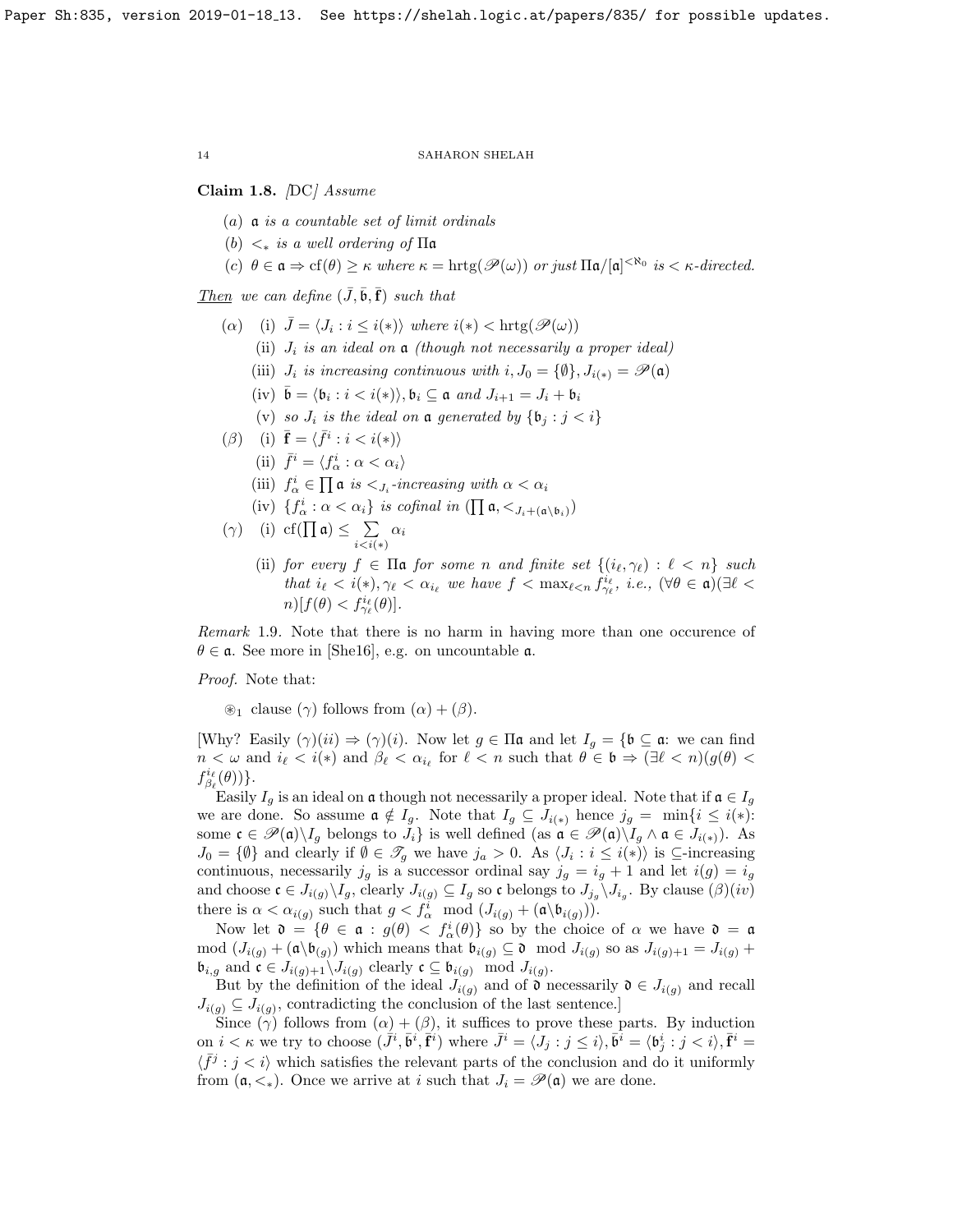For  $i = 0$  recalling  $J_0 = \{ \emptyset \}$  there is no problem.

For *i* limit recalling that  $J_i = \bigcup \{J_j : j < i\}$  there is no problem and note that if  $j < i \Rightarrow \mathfrak{a} \notin J_j$  then  $\mathfrak{a} \notin J_i$ .

So assume that  $(\bar{J}^i, \dot{\mathfrak{b}}^i, \bar{\mathbf{f}}^i)$  is well defined and  $\mathfrak{a} \notin J_i$  and we shall define for  $i+1$ . We try to choose  $\bar{g}^{i,\varepsilon} = \langle g^{i,\varepsilon}_{\alpha} : \alpha < \delta_{i,\varepsilon} \rangle$  and  $\mathfrak{b}_{i,\varepsilon}$  by induction on  $\varepsilon < \omega_1$  and for each  $\varepsilon$  we try to choose  $g_{\alpha}^{i,\varepsilon} \in \Pi$ **a** by induction on  $\alpha$  (in fact  $\alpha < \text{hrtg}(\Pi \mathfrak{a})$  suffice, we shall get stuck earlier) such that:

- $\mathscr{B}_{i,\varepsilon}^2$  (a) if  $\beta < \alpha$  then  $g_{\beta}^{i,\varepsilon} <_{J_i} g_{\alpha}^{i,\varepsilon}$ 
	- (b) if  $\zeta < \varepsilon$  and  $\alpha < \delta_{i,\zeta}$  then  $g_{\alpha}^{i,\zeta} \leq g_{\alpha}^{i,\varepsilon}$
	- (c) if  $cf(\alpha) = \aleph_1$  then  $g^{i,\epsilon}_{\alpha}$  is defined by

$$
\theta \in \mathfrak{a} \Rightarrow g_{\alpha}^{i,\varepsilon}(\theta) = \operatorname{Min} \{ \bigcup_{\beta \in C} g_{\beta}^{i,\varepsilon}(\theta) : C \text{ is a club of } \alpha \}
$$

- (d) if  $\alpha$  is a limit ordinal and  $cf(\alpha) \neq \aleph_1, \alpha \neq 0$  then  $g_{\alpha}^{i,\epsilon}$  is the  $\lt_{\ast}$ -first  $g \in \Pi$ **a** satisfying clauses (a) + (b)
- (e) if we have  $\langle g_{\beta}^{i,\varepsilon} : \beta < \alpha \rangle$ ,  $cf(\alpha) > \aleph_1$ , moreover  $cf(\alpha) \ge \min\{cf(\theta) : \theta \in$  $a$ } and there is no g as required in clause (d) then  $\delta_{i,\varepsilon} = \alpha$
- (f) if  $\alpha = 0$  or  $\alpha$  is a successor, then  $g_{\alpha}^{i,\varepsilon}$  is the  $\lt_{\ast}$ -first  $g \in \Pi$ **a** such that:
	- $\bullet_1 \ \zeta < \varepsilon \wedge \alpha < \delta_{i,\zeta} \Rightarrow g_\alpha^{i,\zeta} \leq g$  $\bullet_2$   $\beta < \alpha \Rightarrow g_{\beta}^{i,\varepsilon} < g_{\alpha}^{i,\varepsilon} \mod J_i$
	- •<sub>3</sub>  $\varepsilon = \zeta + 1 \Rightarrow (\forall \beta < \delta_{i,\zeta})[\neg (g \leq_{J_i} g_{\beta}^{i,\zeta})],$  follows if  $\alpha > 0$
- (g)  $J_i$  is the ideal on  $\mathscr{P}(\mathfrak{a})$  generated by  $\{\mathfrak{b}_j : j < i\}$
- (h)  $\mathfrak{b}_{i,\varepsilon} \in (J_i)^+$  so  $\mathfrak{b}_{i,\varepsilon} \subseteq \mathfrak{a}$
- (i)  $\bar{g}^{i,\varepsilon}$  is increasing and cofinal in  $(\Pi(\mathfrak{a}), <_{J_i+(\mathfrak{a}\setminus \mathfrak{b}_{i,\varepsilon})})$
- (j)  $\mathfrak{b}_{i,\varepsilon}$  is such that under clauses  $(h) + (i)$  the set  $\{\text{otp}(\mathfrak{a} \cap \theta) : \theta \in \mathfrak{b}_{i,\varepsilon}\}\$ is <∗-minimal
- (k)  $\mathfrak{b}_{i,\zeta} \subseteq \mathfrak{b}_{i,\varepsilon} \mod J_i$  (follows by "if  $\zeta < i$  then  $g_0^{i,\varepsilon}$  is a  $\langle J_{i+\mathfrak{b}_{i,\zeta}}$ -upper bound of  $\bar{g}^{i,\zeta}$ .

Clearly in stage  $\varepsilon$  we first choose  $g_{\alpha}^{i,\varepsilon}$  by induction on  $\alpha$ . As  $\beta < \alpha \Rightarrow g_{\beta}^{i,\varepsilon} \neq g_{\alpha}^{i,\varepsilon}$ we are stuck in some  $\delta_{i,\varepsilon}$  and then choose  $\mathfrak{b}_{i,\varepsilon}$ .

We now give details on some points:

(\*)<sub>0</sub> if  $\alpha = 0$  then we can choose  $g_0^{2,\epsilon}$ .

[Why? Trivial.]

(\*)<sub>1</sub> Clause (c) is O.K., that is: if we arrive to  $(\varepsilon, \alpha)$ ,  $cf(\alpha) = \aleph_1$  then we can define  $g_{\alpha}^{i,\varepsilon}$ .

[Why? We already have  $\langle g_{\alpha}^{i,\varepsilon} : \alpha < \delta \rangle$  and  $\langle g_{\alpha}^{i,\zeta} : \alpha < \delta_{i,\zeta}, \zeta < \varepsilon \rangle$ , and we define  $g_{\delta}^{i,\varepsilon}$ as there. Now  $g_{\delta}^{i,\epsilon}(\theta)$  is well defined as the "Min" is taken on a non-empty set of ordinals as we are assuming  $cf(\delta) = \aleph_1$ . The value is  $\lt \theta$  because for some club C of  $\delta$ ,  $otp(C) = \omega_1$ , so  $g_{\delta}^{i,\varepsilon}(\theta) \le \bigcup \{ g_{\beta}^{i,\varepsilon}(\theta) : \beta \in C \}$  but this set is  $\subseteq \theta$  while  $cf(\theta) > \aleph_1$ by clause (c) of the assumption. By  $AC_{\aleph_0}$  we can find a sequence  $\langle C_\theta : \theta \in \mathfrak{a} \rangle$  such that:  $C_{\theta}$  is a club of  $\delta$  of order type  $\omega_1$  satisfying  $g_{\delta}^{i,\varepsilon}(\theta) = \cup \{g_{\alpha}^{i,\varepsilon}(\theta) : \alpha \in C_{\theta}\}\$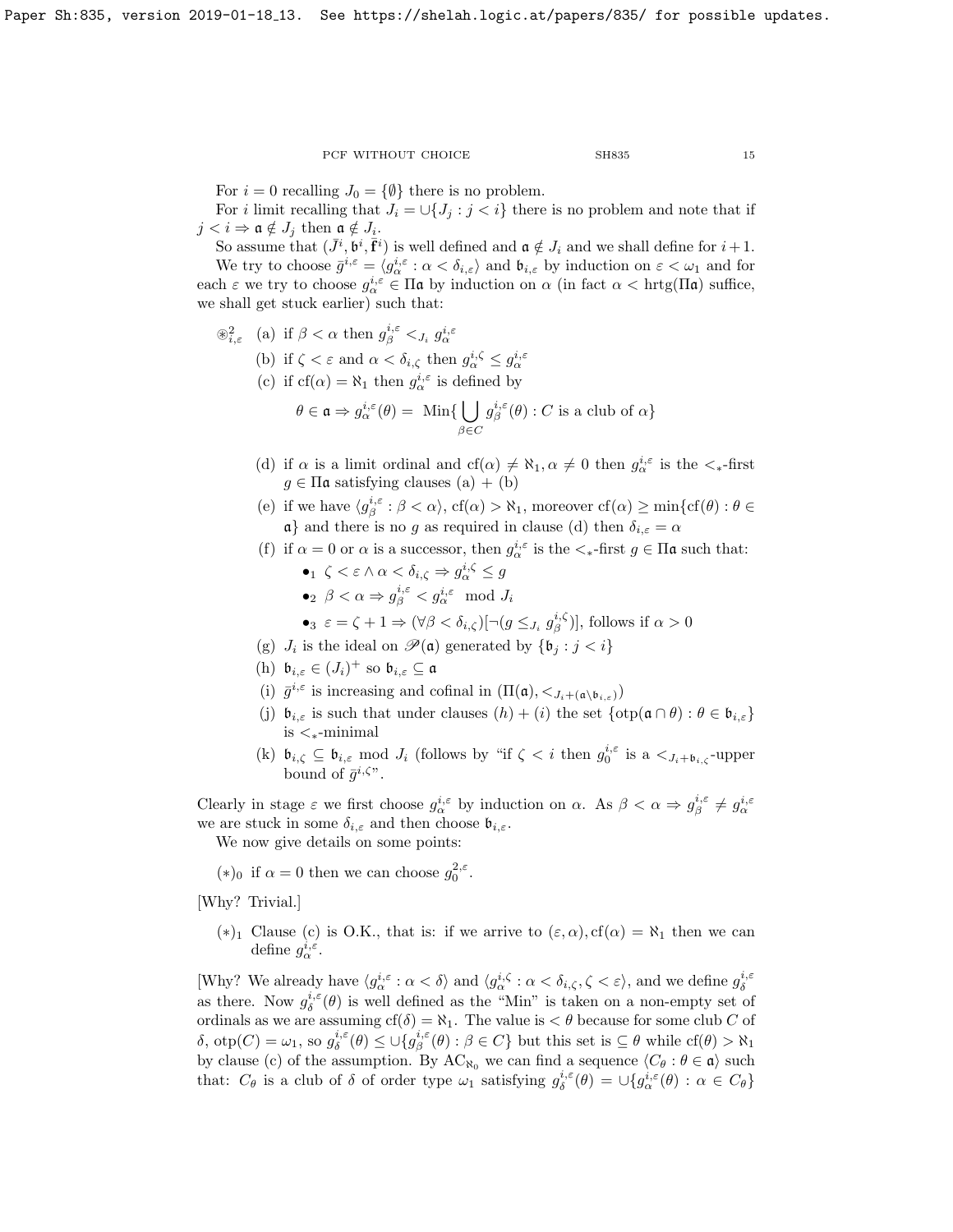hence for every club C of  $\delta$  included in  $C_{\theta}$  we have  $g_{\delta}^{i,\epsilon}(\theta) = \bigcup \{g_{\alpha}^{i,\epsilon}(\theta) : \alpha \in C_{\theta}\}.$ Now  $\theta \in \mathfrak{a} \Rightarrow g_{\delta}^{i,\varepsilon}(\theta) = \bigcup$  $\alpha \in C$  $g_{\alpha}^{i,\varepsilon}(\theta)$  when  $C := \bigcap\{C_{\sigma} : \sigma \in \mathfrak{a}\},\$ because C too is a club of  $\delta$  recalling  $\alpha$  is countable. So if  $\alpha < \delta$  then for some  $\beta$  we have  $\alpha \leq \beta \in C$  hence the set  $\mathfrak{c} := \{ \theta \in \mathfrak{a} : g_{\alpha}^{i,\varepsilon}(\theta) \geq g_{\beta}^{i,\varepsilon}(\theta) \}$  belongs to  $J_i$  and  $\theta \in \mathfrak{a} \backslash \mathfrak{c} \Rightarrow g^{i,\varepsilon}_{\alpha}(\theta) < g^{i,\varepsilon}_{\beta}(\theta) \leq g^{i,\varepsilon}_{\delta}(\theta)$ , so indeed  $g^{i,\varepsilon}_{\alpha} <_{j_i} g^{i,\varepsilon}_{\delta}$ .

Lastly, why  $\zeta \leq \varepsilon \Rightarrow g_{\delta}^{i,\zeta} \leq g_{\delta}^{i,\varepsilon}$ ? As we can find a club C of  $\delta$  which is as above for both  $g_{\delta}^{i,\zeta}$  and  $g_{\delta}^{i,\varepsilon}$  and recall that clause (b) of  $\mathcal{L}_{i,\varepsilon}$  holds for every  $\beta \in C$ . Together  $g_{\delta}^{i,\varepsilon}$  is as required.]

 $(*)_2$  cf( $\delta_{i,\varepsilon}$ ) >  $\aleph_1$  and even cf( $\delta_{i,\varepsilon}$ ) ≥ min{cf( $\theta$ ) :  $\theta \in \mathfrak{a}$ .

[Why? We have to prove that arriving to  $\alpha > 0$ , if  $cf(\alpha) < \min\{cf(\theta) : \theta \in \mathfrak{a}\}\)$  then we can choose  $g_{\alpha}^{i,\varepsilon}$  as required. The cases  $cf(\alpha) = \aleph_1, \alpha = 0$  are covered by  $(*)_1, (*)_0$ respectively, otherwise let  $u \subseteq \alpha$  be unbounded of order type  $cf(\alpha)$ , and define a function g from a to the ordinals by  $g(\theta) = \sup\left\{g^{i,\varepsilon}_{\beta}(\theta) : \beta \in u\right\} \cup \{g^{i,\zeta}_{\alpha}(\theta) : \zeta < \varepsilon\}$ . This is a subset of  $\theta$  of cardinality  $\langle |\mathfrak{a}| + \mathfrak{cf}(\alpha)$  which is  $\langle \theta = \mathfrak{cf}(\theta) \rangle$  hence  $g \in \Pi \mathfrak{a}$ , easily is as required, i.e. satisfies clauses (a) + (b) and the  $\lt_{\ast}$ -first such g is  $g_{\alpha}^{i,\epsilon}$ .

Note that clause (e) of  $\mathcal{L}_{i,\varepsilon}$  follows.

(\*)<sub>3</sub> if  $\zeta < \varepsilon$  then  $\delta_{i,\varepsilon} \leq \delta_{i,\zeta}$ .

[Why? Otherwise  $g_{\delta_{i,\zeta}}^{i,\varepsilon}$  contradict clause (e) of  $\mathcal{B}_{i,\zeta}$ .]

(\*)<sub>4</sub> if  $g^{i,\varepsilon} = \langle g^{i,\varepsilon}_\alpha : \alpha < \delta_{i,\varepsilon} \rangle$  is well defined and  $cf(\delta_{i,\varepsilon})g_{\varepsilon}$  then  $\mathfrak{b}_{i,\varepsilon}$  is well defined.

[Why? Clearly it suffices to prove that there is  $\mathfrak b$  as required on  $\mathfrak b_{i,\varepsilon}$  (in clauses (b),(i)). So toward contradiction assume that for every  $\mathfrak{b} \in J_i^+, \bar{g}^{i,\varepsilon}$  is not  $\lt_{J_i^-}$ cofinal in  $\Pi$ **a** hence there is  $h \in \Pi$ **a** such that  $\alpha < \delta_{i,\varepsilon} \Rightarrow h \nleq J_i$   $g_{\alpha}^{i,\varepsilon}$  and let  $h_b$  be the  $\lt_{\ast}$ -minimal such h. Let  $h_{\ast}$  be the function with domain **a** such that  $h(\theta) = \cup \{h_{\mathfrak{b}}(\theta) + 1 : b \in J_i^+\}.$ 

As  $\mathrm{hrtg}(J_i^+) \leq \mathrm{hrtg}(\mathscr{P}(\mathfrak{a})) < \min\{\mathrm{cf}(\theta) : \theta \in \mathfrak{a}\}\,$ , clearly  $h_* \in \Pi \mathfrak{a}$ . Now for  $\alpha < \delta_{i,\varepsilon}$  let  $\mathfrak{d}_{i,\varepsilon,\alpha} = \{ \theta \in \mathfrak{a} : g_{\alpha}^{i,\varepsilon}(\theta) \leq h_*(\theta) \}.$  So  $\langle \mathfrak{d}_{i,\varepsilon,\alpha}/J_i : \alpha < \delta_{i,\varepsilon} \rangle$  is  $\leq$ increasing in the Boolean Algebra  $\mathscr{P}(\mathfrak{a})/J_i$ , so for some  $\beta_{i,\varepsilon} < \delta_{i,\varepsilon}$  we have  $\alpha \in$  $(\beta_{i,\varepsilon},\delta_{i,\varepsilon}) \Rightarrow \mathfrak{d}_{i,\varepsilon,\alpha} = \mathfrak{d}_{i,\varepsilon,\beta_{i,\varepsilon}} \mod J_i$ . This implies  $\mathfrak{d}_{i,\varepsilon}$  can serve as  $\mathfrak{b}_{i,\varepsilon}$ .

To finish consider the following two cases.

<u>Case 1</u>: We succeed to carry the induction, i.e. choose  $\bar{g}^{i,\varepsilon}$  for every  $\varepsilon < \kappa$ .

So  $\langle \mathfrak{b}_{i,\varepsilon} : \varepsilon < \kappa \rangle$  is a sequence of subsets of **a**, pairwise distinct (by  $\otimes_{\kappa,0}^2$  clauses  $(g) + (b)$ , but  $\kappa \geq \text{hrtg}(\mathscr{P}(\omega))$  and  $\mathfrak{a}$  is countable; contradiction.

Case 2: We are stuck in  $\varepsilon < \kappa$ .

For  $\varepsilon = 0$  there is no problem to define  $g_{\alpha}^{i,\varepsilon}$  by induction on  $\alpha$  till we are stuck, say in  $\alpha$ , necessarily  $\alpha$  is of large enough cofinality  $\geq \kappa$  by  $(*)_2$ , and so  $\bar{g}^{i,\varepsilon}$  is well defined. We then prove  $\mathfrak{b}_{i,\varepsilon}$  exists by  $(*)_4$  again using  $\lt_{\ast}$ .

For  $\varepsilon$  limit we can also choose  $\bar{g}^{\varepsilon}$ .

For  $\varepsilon = \zeta + 1$ , if  $\mathfrak{a} \in J_{\varepsilon}$  then we are done; otherwise  $g_0^{i,\varepsilon}$  as required can be chosen by  $(*)_0$ , and then we can prove that  $\bar{g}^{i,\varepsilon}$ ,  $\mathfrak{b}_{i,\varepsilon}$  exists as above.  $\square_{1,8}$  $\square_{1,8}$  $\square_{1,8}$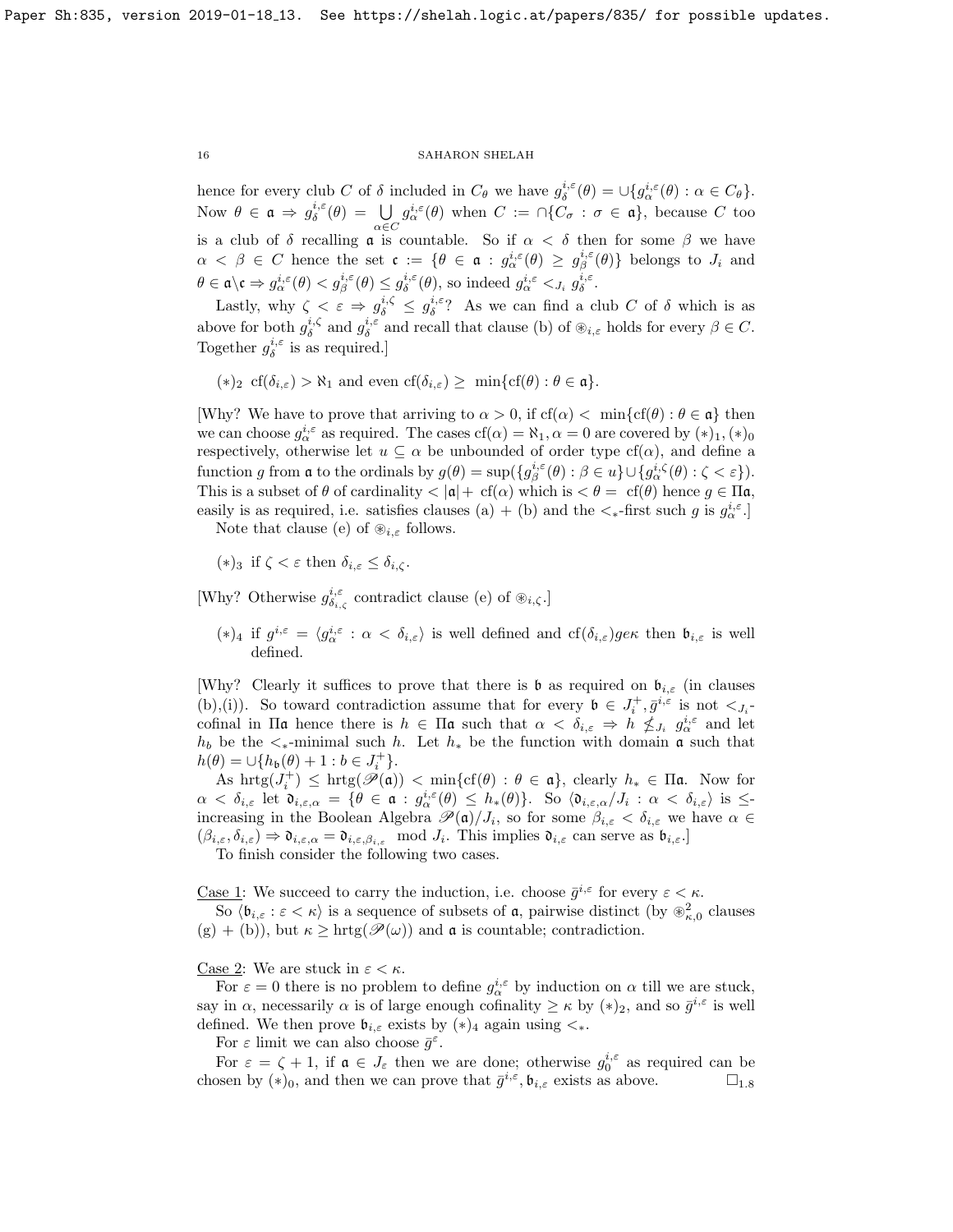Paper Sh:835, version 2019-01-18<sub>-</sub>13. See https://shelah.logic.at/papers/835/ for possible updates.

PCF WITHOUT CHOICE SH835 17

*Remark* 1.10. From [1.8](#page-13-0) we can deduce bounds on  $\text{hrtg}(Y(\aleph_{\delta}))$  when  $\delta < \aleph_1$  and more like the one on  $\aleph_{\omega}^{\aleph_0}$  (better the bound on  $pp(\aleph_{\omega})$ ).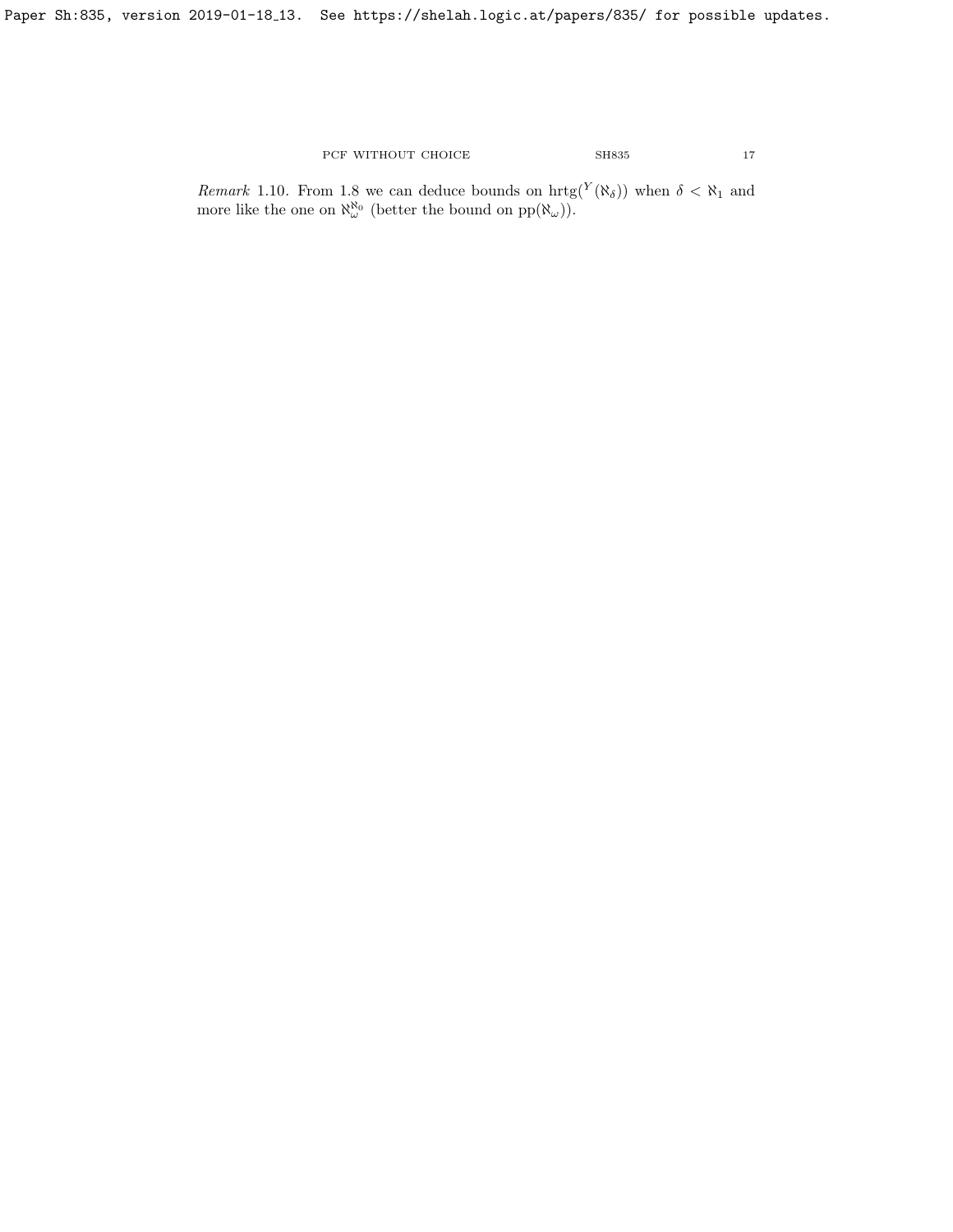#### § 2. No decreasing sequence of subalgebras

In this section we concentrate on weaker axioms. We consider Theorem [1.2](#page-7-1) under weaker assumptions than " $[\lambda]^{\aleph_0}$  is well orderable". We are also interested in replacing  $\omega$  by  $\partial$  in "no decreasing  $\omega$ -sequence of  $c\ell$ -closed sets", but the reader may consider  $\partial = \aleph_0$  only. Note that for the full version,  $Ax^4_\alpha$ , i.e.,  $[\alpha]^\partial$  is well orderable, the case of  $\partial = \aleph_0$  is implied by the  $\partial > \aleph_0$  version and suffices for the results. But for other versions, the axioms for different  $\partial$ 's seem incomparable.

Note that if we add many Cohens (not well ordering them) then  $Ax_{\lambda}^4$  fails below even for  $\partial = \aleph_0$ , whereas the other axioms are not affected. But forcing by  $\aleph_1$ complete forcing notions preserve Ax4.

**Hypothesis 2.1.** DC<sub>∂</sub> and let  $\partial(*) = \partial + \aleph_1$ . Actually we use only DC in [2.5\(](#page-19-0)1) and DC $_{\partial}$  in [2.5\(](#page-19-0)3) and the later claims. We fix a regular cardinal  $\partial$ .

<span id="page-17-1"></span>**Definition 2.2.** Below we should, e.g. write  $Ax^{\ell,\partial}$  instead of  $Ax^{\ell}$  and assume  $\alpha > \mu > \kappa \geq \partial$ . If  $\kappa = \partial$  we may omit it.

1)  $Ax^1_{\alpha,\mu,\kappa}$  means that there is a weak closure operation on  $\lambda$  of character  $(\mu,\kappa)$ , see Definition [0.17\(](#page-5-2)1A), such that there is no ⊆-decreasing  $\partial$ -sequence  $\langle \mathscr{U}_{\varepsilon} : \varepsilon < \partial \rangle$ of subsets of  $\alpha$  with  $\varepsilon < \partial \Rightarrow c\ell(\mathscr{U}_{\varepsilon+1}) \not\supseteq \mathscr{U}_{\varepsilon}$ . We may here and below replace  $\kappa$  by  $<\kappa$ ; similarly for  $\mu$ ; let  $<$  |Y|<sup>+</sup> means |Y|.

2) Let  $\mathbf{A}\mathbf{x}_{\alpha,\leq\mu,\kappa}^0$  mean there is a function  $c\ell : [\alpha]^{\leq\kappa} \to [\alpha]^{<\mu}$  such that  $u \cup \{0\} \subseteq c\ell(u)$ and there is no  $\subseteq$ -decreasing sequence  $\langle \mathscr{U}_{\varepsilon} : \varepsilon < \partial \rangle$  of members of  $[\alpha]^{\leq \kappa}$  such that  $\varepsilon < \partial \Rightarrow c\ell(\mathscr{U}_{\varepsilon+1}) \nsupseteq \mathscr{U}_{\varepsilon}.$ 

2A) Writing Y instead of  $\kappa$  means  $c \ell : [\alpha]^{<\text{hrtg}(Y)} \to [\alpha]^{<\mu}$ . Let  $c \ell_{\lbrack \varepsilon \rbrack} : \mathscr{P}(\alpha) \to$  $\mathscr{P}(\alpha)$  be  $c_{\varepsilon, \text{reg}(\kappa^+)}^1$  as defined in [0.17\(](#page-5-2)4) recalling reg( $\gamma$ ) = Min{ $\chi : \chi$  a regular cardinal  $\geq \gamma$ .

3)  $Ax^2_\alpha$  means that there is  $\mathscr{A} \subseteq [\alpha]^\partial$  which is well orderable and for every  $u \in [\alpha]^\partial$ for some  $v \in \mathscr{A}, u \cap v$  has power =  $\partial$ .

4)  $Ax^3_\alpha$  means that  $cf([a]^{\leq \partial}, \subseteq)$  is below some cardinal, i.e., some cofinal  $\mathscr{A} \subseteq [\alpha]^\partial$ (under  $\subseteq$ ) is well orderable.

5)  $Ax^4_\alpha$  means that  $[\alpha]^{\leq \partial}$  is well orderable.

6) Above omitting  $\alpha$  (or writing  $\infty$ ) means "for every  $\alpha$ ", omitting  $\mu$  we mean "< hrtg $(\mathscr{P}(\partial))$ ".

7) Lastly, let  $A x_{\ell} = A x^{\ell}$  for  $\ell = 1, 2, 3$ .

So easily (or we have shown in the proof of [1.2\)](#page-7-1):

<span id="page-17-3"></span>Claim 2.3. 1)  $Ax^4_{\alpha}$  implies  $Ax^3_{\alpha}$ ,  $Ax^3_{\alpha}$  implies  $Ax^2_{\alpha}$ ,  $Ax^2_{\alpha}$  implies  $Ax^1_{\alpha}$  and  $Ax^1_{\alpha}$ implies  $Ax^0_\alpha$ . Similarly for  $\mathrm{Ax}^\ell_{\alpha,\leq\mu,\kappa}$ .

2) In Definition [2.2\(](#page-17-1)2), the last demand, if cl has monotonicity, then only cl  $\lceil |\alpha| \leq \delta$ is relevant, in fact, an equivalent demand is that if  $\langle \beta_{\varepsilon} : \varepsilon < \partial \rangle \in {}^{\partial} \alpha$  then for some  $\varepsilon, \beta_{\varepsilon} \in cl\{\beta_{\zeta} : \zeta \in (\varepsilon, \partial)\}.$ 

3) If  $\text{Ax}_{\alpha,\leq\mu_1,\leq\theta}^0$  and  $\theta \leq \text{hrtg}(Y)$  and  $\theta \leq \mu_2 = \sup\{\text{hrtg}(\mu_1 \times [\beta]^{\theta}) : \beta < \text{hrtg}(Y)\}\$  $\theta \leq \mu_2 = \sup\{\text{hrtg}(\mu_1 \times [\beta]^{\theta}) : \beta < \text{hrtg}(Y)\}\$  $\theta \leq \mu_2 = \sup\{\text{hrtg}(\mu_1 \times [\beta]^{\theta}) : \beta < \text{hrtg}(Y)\}\$  $\frac{\text{then}}{\text{then}}$   $Ax^0_{\alpha, \leq \mu_2, \leq \text{hrtg}(Y)}$ .

*Proof.* 1) Clearly  $\mathbf{Ax}^2_{\alpha,\leq\mu,\kappa} \Rightarrow \mathbf{Ax}^1_{\alpha,\leq\mu,\kappa}$  holds similarly to the proof of [1.5;](#page-12-1) the other implications hold by inspection.

2) First assume that we have a ⊆-decreasing sequence  $\langle \mathcal{U}_{\varepsilon} : \varepsilon < \partial \rangle$  such that  $\varepsilon < \partial \Rightarrow cl(\mathscr{U}_{\varepsilon+1}) \nsubseteq \mathscr{U}_{\varepsilon}$ . Let  $\beta_{\varepsilon} = \min(\mathscr{U}_{\varepsilon} \setminus cl(\mathscr{U}_{\varepsilon+1}))$  for  $\varepsilon < \partial$  so clearly

<span id="page-17-0"></span>

<span id="page-17-2"></span><sup>&</sup>lt;sup>2</sup>Can do somewhat better; we can replace  $[\alpha]^{\leq \mu_1}$  by  $\{v \subseteq \alpha : \text{otp}(v) \subseteq \mu_1\}$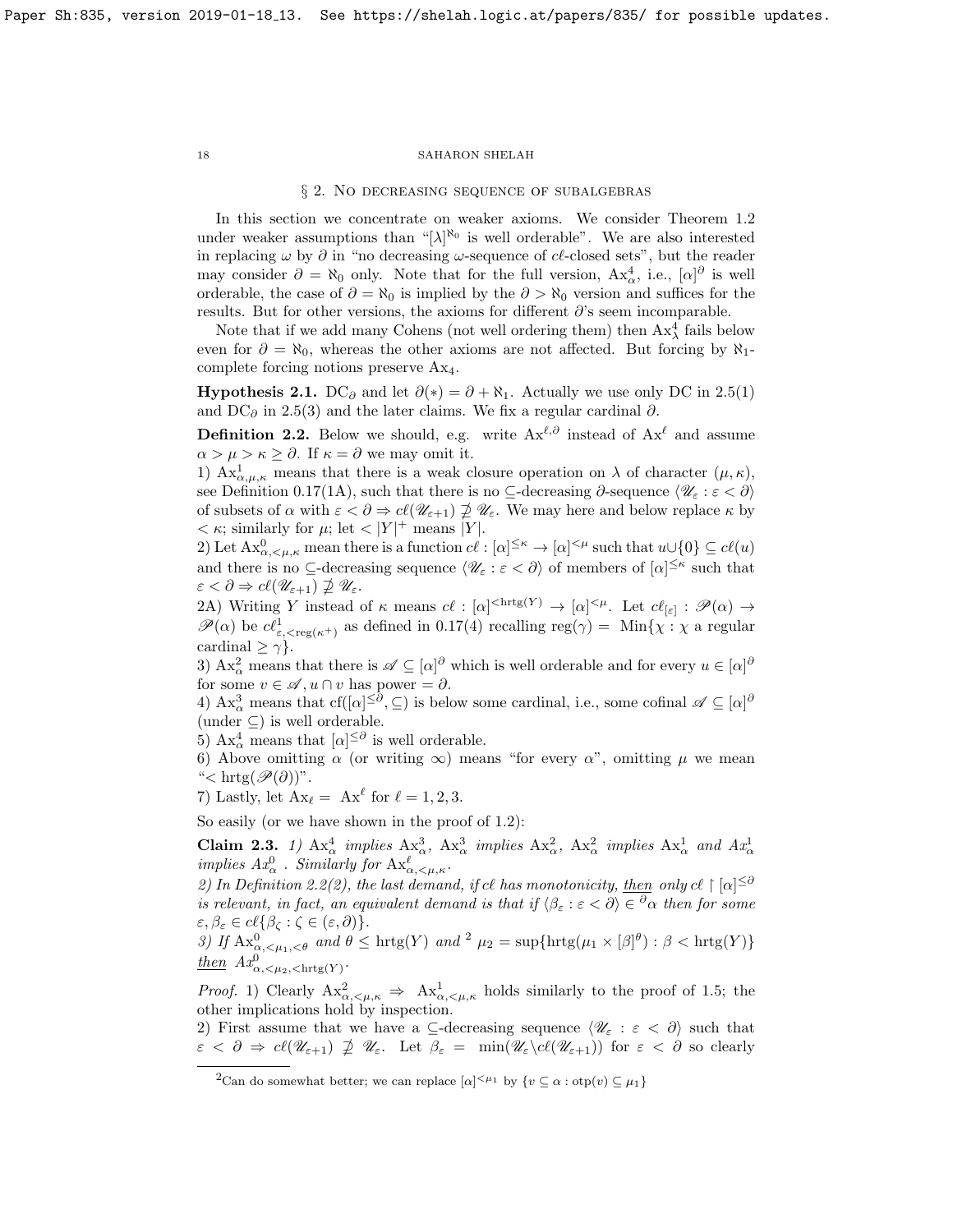$\overline{\beta} = \langle \beta_{\varepsilon} : \varepsilon < \partial \rangle$  exists; so by monotonicity  $c\ell(\{\beta_{\zeta} : \zeta \in [\varepsilon + 1, \partial)\} \subseteq c\ell(\mathscr{U}_{\varepsilon+1})$ hence  $\beta_{\varepsilon} \notin cl({\beta_{\zeta} : \zeta \in [\varepsilon + 1, \partial)}$ .

Second, assume that  $\bar{\beta} = \langle \beta_{\varepsilon} : \varepsilon < \partial \rangle \in {}^{\partial} \alpha$  satisfies  $\beta_{\varepsilon} \notin cl({\beta_{\zeta}} : {\zeta \in [\varepsilon + 1, \partial)}}$ for  $\varepsilon < \partial$ . Now letting  $\mathscr{U}'_{\varepsilon} = \{\beta_{\zeta} : \zeta < \partial \text{ satisfies } \varepsilon \leq \zeta\}$  for  $\varepsilon < \partial$  clearly  $\langle \mathscr{U}_{\varepsilon}': \varepsilon < \partial \rangle$  exists, is  $\subseteq$ -decreasing and  $\varepsilon < \partial \Rightarrow \beta_{\varepsilon} \notin cl(\mathscr{U}'_{\varepsilon+1}) \wedge \beta_{\varepsilon} \in \mathscr{U}'_{\varepsilon}$ . So we have shown the equivalence.

3) Let  $c\ell(-)$  witness  $Ax^0_{\alpha,\leq\mu_1,\leq\theta}$ . We define the function  $c\ell'$  with domain  $[\alpha]^{<\text{hrtg}(Y)}$ by  $c\ell'(u) = \bigcup \{c\ell(v) : v \subseteq u \text{ has cardinality } < \theta\}.$ 

Now

(\*)<sub>0</sub>  $c\ell'$  is a function from  $[\alpha]^{<\text{hrtg}(Y)}$  into  $[\alpha]^{.$ 

For this it is enough to note:

 $(*)_1$  if  $u \in [\alpha]^{< \text{hrtg}(Y)}$  then  $c\ell'(u)$  has cardinality  $< \mu_2 := \sup\{\text{hrtg}(\mu_1 \times [\beta]^\theta : \text{Brtg}(\mu_1 \times [\beta]^\theta)\}$  $\beta < \text{hrtg}(Y)$ .

[Why? Let  $C_u = \{(v, \varepsilon) : v \subseteq u \text{ has cardinality } < \theta \text{ and } \varepsilon < \text{otp}(c\ell(v)) \text{ which}$ is  $\langle \mu_1 \rangle$ . Clearly  $|c\ell'(u)| < \text{hrtg}(C_u)$  and  $|C_u| = |\mu_1 \times [\text{otp}(u)]^{<\theta}|$ , so  $(*)_1$  holds. Note that if  $\alpha_* < \mu_1^+$  we can replace the demand  $v \in [u]^{<\theta} \Rightarrow |c\ell(v)| < \mu_1$  by  $v \in [u]^{<\theta} \Rightarrow \text{otp}(c\ell(v)) < \alpha_*$ .]

(\*)<sub>2</sub> If  $\langle u_{\varepsilon} : \varepsilon < \partial \rangle$  is  $\subseteq$ -decreasing where  $u_{\varepsilon} \subseteq \alpha$  then  $u_{\varepsilon} \subseteq c\ell'(u_{\varepsilon+1})$  for some ε < ∂.

[Why? If not we can choose a sequence  $\langle \beta_{\varepsilon} : \varepsilon < \partial \rangle$  by letting  $\varepsilon < \partial \Rightarrow \beta_{\varepsilon} =$  $\min(u_{\varepsilon}\backslash c\ell'(u_{\varepsilon+1}))$ . Let  $u'_{\varepsilon} = {\beta_{\zeta} : \zeta \in [\varepsilon, \partial]}$ . As  $\langle u'_{\varepsilon} : \varepsilon < \partial \rangle$  is  $\subseteq$ -decreasing by the choice of  $c\ell(-)$  for some  $\varepsilon, \beta_{\varepsilon} \in c\ell\{\beta_{\zeta} : \zeta \in (\varepsilon+1, \partial)\}\)$ , but this set is  $\subseteq c\ell'(u_{\varepsilon+1})$ by the definition of  $c\ell'(-)$ , so we are done.]  $\square_{2,3}$  $\square_{2,3}$  $\square_{2,3}$ 

<span id="page-18-1"></span>**Claim 2.4.** Assume cl witness  $Ax_{\alpha,\leq\mu,\kappa}^0$  so  $\partial \leq \kappa < \mu$  and so cl :  $[\alpha]^{\leq \kappa} \to [\alpha]^{<\mu}$ and recall  $cl_{\varepsilon, \leq \kappa}^1 : \mathscr{P}(\alpha) \to \mathscr{P}(\alpha)$  is from [2.2\(](#page-17-1)2A), [0.17\(](#page-5-2)4).

1)  $cl_{1, \leq \kappa}^1$  is a weak closure operation, it has character  $(\mu_{\kappa}, \kappa)$  whenever  $\partial \leq \kappa \leq \alpha$ and  $\mu_{\kappa} = \text{hrtg}(\mu \times \mathcal{P}(\kappa))$ , see Definition [0.17.](#page-5-2)

2)  $cl_{reg(\kappa^+),\leq\kappa}^1$  is a closure operation and it has character  $( $\mu'_\kappa,\kappa$ )$  when  $\partial \leq \kappa \leq \alpha$ and  $\mu_{\kappa}' = \text{hrtg}(\mathscr{H}_{< \partial^+}(\mu \times \kappa)).$ 

*Proof.* 1) By its definition  $c\ell_{1, \leq \kappa}^1$  is a weak closure operation.

Assume  $u \subseteq \alpha, |u| \leq \kappa$ ; non-empty for simplicity. Clearly  $\mu \times |u||^{< \partial}$  has the same power as  $\mu \times [u]^{<\partial}$ . Define <sup>[3](#page-18-0)</sup> the function G with domain  $\mu \times [u]^{<\partial}$  as follows: if  $\alpha < \mu$  and  $v \in [u]^{\leq \partial}$  then  $G((\alpha, v))$  is the  $\alpha$ -th member of  $c\ell(v)$  if  $\alpha < \text{otp}(c\ell(v))$ and  $G((\alpha, v)) = \min(u)$  otherwise.

So G is a function from  $\mu \times [u]^{\leq \partial}$  onto  $c\ell^1_{1,\leq \kappa}(u)$ . This proves that  $c\ell^1_{1,\leq \kappa}$  has character  $( $\mu_{\kappa}, \kappa$ ) as  $\mu_{\kappa} = \text{hrtg}(\mu \times \mathscr{P}(\kappa)).$$ 

2) If  $\langle u_{\varepsilon} : \varepsilon \leq \text{ reg}(\kappa^+) \rangle$  is an increasing continuous sequence of sets then  $[u_{\partial^+}]^{\leq \partial}$  $\cup\{[u_{\varepsilon}]^{\leq\partial}:\varepsilon<\text{ reg}(\kappa^+)\}\$ as reg $(\kappa^+)$  is regular (even of cofinality  $>\partial$  suffice) by its definition, note  $\text{reg}(\partial^+) = \partial^+$  when  $AC_{\partial}$  holds when  $DC_{\partial}$  holds.

Second, let  $u \subseteq \alpha, |u| \leq \kappa$  and let  $u_{\varepsilon} = c\ell_{\varepsilon,\kappa}^1(u)$  for  $\varepsilon \leq \partial^+$ ; it is enough to show that  $|u_{\partial^+}| < \mu'_\kappa$ . The proof is similar to earlier one.  $\square_{2,4}$  $\square_{2,4}$  $\square_{2,4}$ 

<span id="page-18-0"></span><sup>&</sup>lt;sup>3</sup>clearly we can replace  $\lt \mu$  by  $\lt \gamma$  for  $\gamma \in (\mu, \mu^+)$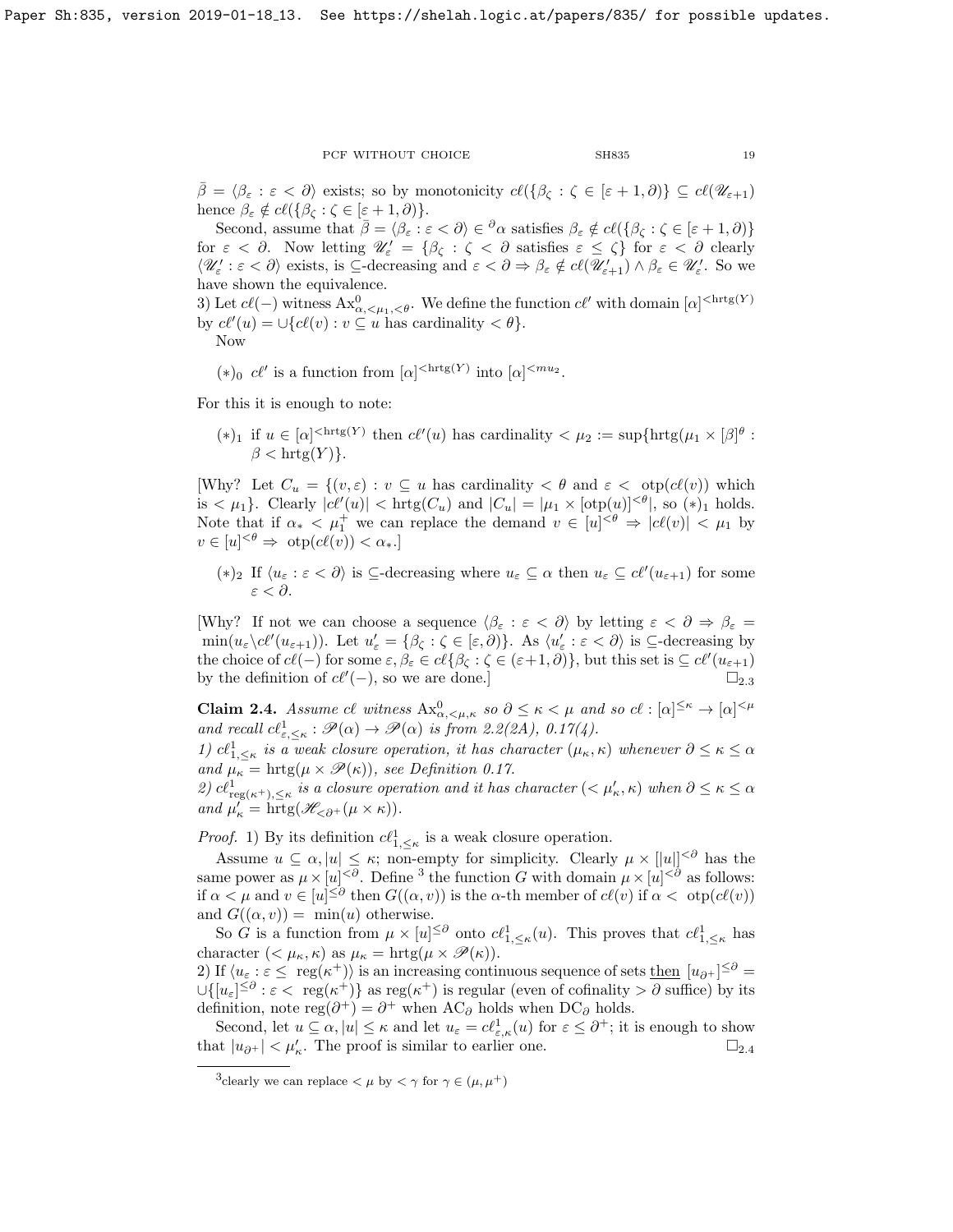<span id="page-19-0"></span>**Definition/Claim 2.5.** Let  $cl$  exemplify  $Ax^0_{\lambda, \leq \mu, Y}$  and Y be an uncountable set such that  $\partial(*) \leq_{\text{qu}} Y$ .

1) Let  $\mathscr{F}_{\mathfrak{y}}, \mathscr{F}_{\mathfrak{y},\alpha}$  be as in the proof of Theorem [1.2](#page-7-1) for  $\mathfrak{y} \in \mathrm{Fil}^4_{\partial(\ast)}(Y,\mu)$  and ordinal  $\alpha$  (they depend on  $\lambda$  and c $\ell$  but note that c $\ell$  determines  $\lambda$ ; so if we derive c $\ell$  by  $Ax^4_\lambda$  then they depend indirectly on the well ordering of  $[\lambda]^\partial$  so we may write  $\mathscr{F}_{\mathfrak{y},\alpha} = \mathscr{F}_{\mathfrak{y}}(\alpha, c\ell)$ , etc.

That is, fully

- $(*)_1$  for  $\mathfrak{y} \in \text{Fil}^4_{\partial(*)}(Y,\mu)$  and ordinal  $\alpha$  let  $\mathscr{F}_{\mathfrak{y},\alpha}$  be the set of f such that:
	- (a) f is a function from  $Z^{\mathfrak{y}}$  to  $\lambda$
	- (b)  $\text{rk}_{D[\mathfrak{y}]}(f) = \alpha$  recalling that this means  $\text{rk}_{D_1^{\mathfrak{y}} + Z^{\mathfrak{y}}}(f \cup 0_{Y \setminus Z^{\mathfrak{y}}}) = \alpha$  by Definition [0.9\(](#page-4-1)2)
	- (c)  $D_2^{\mathfrak{y}} = D_1^{\mathfrak{y}} \cup \{ Y \setminus A : A \in J[f, D_1^{\mathfrak{y}}] \}$ , see Definition [0.12](#page-4-5)
	- (d)  $Z^{\mathfrak{y}} \in D_2^{\mathfrak{y}}$
	- (e) if  $Z \in D_2^{\mathfrak{y}}$  and  $Z \subseteq Z^{\mathfrak{y}}$  then  $c\ell({f(y) : y \in Z}) \supseteq {f(y) : y \in Z^{\mathfrak{y}}}$
	- (f)  $h^{0}$  is a function with domain  $Z^{0}$  such that  $y \in Z^{0} \Rightarrow h^{b}(y) =$  $otp(f(y) \cap \{c\ell(\{f(z) : z \in Z^{\mathfrak{y}}\})\}$

$$
(*)_2 \mathscr{F}_{\mathfrak{y}} = \cup \{ \mathscr{F}_{\mathfrak{y}, \alpha} : \alpha \text{ an ordinal} \}.
$$

2) Notice that  $\mathscr{F}_{n,\alpha}$  is a singleton or the empty set. Let  $\Xi_n = \Xi_n(c\ell) = \Xi_n(\lambda, c\ell)$  $\{\alpha : \mathscr{F}_{\mathfrak{y},\alpha} \neq \emptyset\}$  and  $f_{\mathfrak{y},\alpha}$  is the function  $f \in \mathscr{F}_{\mathfrak{y},\alpha}$  when  $\alpha \in \Xi_{\mathfrak{y}}$ ; it is well defined. 3) If  $D \in \text{Fil}_{\partial(\ast)}(Y)$ ,  $\text{rk}_D(f) = \alpha$  and  $f \in {}^Y\lambda$  then  $\alpha \in \Xi_D(\lambda, c\ell)$  and  $f \upharpoonright Z^{\mathfrak{y}} =$  $f_{\mathfrak{y},\alpha}$  for some  $\mathfrak{y} \in \text{Fil}_{\aleph_1}^4(Y)$ ; moreover,  $(D_1^{\mathfrak{y}}, D_2^{\mathfrak{y}}) = (D, \text{dual}(J(J[f,D]))$  where  $\Xi_D(\lambda, c\ell) := \cup \{\Xi_{\mathfrak{y}} : \mathfrak{y} \in \text{Fil}^4_{\partial(*)}(Y) \text{ and } D_1^{\mathfrak{y}} = D\}.$ 

4) If  $D \in \text{Fil}_{\partial(\ast)}(Y), f \in {}^Y \lambda, Z \in D^+$  and  $\text{rk}_{D+Z}(f) \geq \alpha$  then for some  $g \in$  $\prod (f(y) + 1) \subseteq Y(\lambda + 1)$  we have  $\text{rk}_D(g) = \alpha$  hence  $\alpha \in \Xi_D(\lambda, c\ell)$ .  $y \in Y$ 

5) So we should write  $\mathscr{F}_{\mathfrak{y}}[c\ell], \Xi_{\mathfrak{y}}[\lambda, c\ell], f_{\mathfrak{y},\alpha}[c\ell].$ 

*Proof.* As in the proof of [1.2](#page-7-1) recalling "cl exemplifies  $Ax_{\lambda, \leq \mu, hrtg(Y)}^0$ " holds, this replaces the use of  $F_*$  there; and see the proof of [2.11](#page-24-1) below in part (3), for this we need:

- $\boxplus$  if  $D \in \text{Fil}^1_\partial(Y)$  and  $f \in \text{``$\partial$, then}$  for some  $Z \in D$  we have:
	- if  $Y \subseteq Z$  belongs to D then  $c\ell(\text{Rang}(f|Y) = c\ell(\text{Rang}(f|Z)).$

[Why  $\boxplus$  holds? By Definition [2.2\(](#page-17-1)[2](#page-19-0)) using the axiom DC $_{\partial}$ .]

$$
\square_{2.5}
$$

<span id="page-19-1"></span>**Claim 2.6.** We have  $\xi_2$  is an ordinal and  $Ax_{\xi_2,\langle\mu_2,\gamma}^0$  holds when, (note that  $\mu_2$  is not much larger than  $\mu_1$ ):

- (a)  $Ax_{\xi_1,\leq \mu_1,Y}^0$  so  $\partial < \text{hrtg}(Y)$
- (b) cl witnesses clause  $(a)$
- $(c)$   $D \in \mathrm{Fil}_{\partial(\ast)}(Y)$
- (d)  $\xi_2 = {\alpha : f_{\mathfrak{y},\alpha}[c\ell]}$  is well defined for some  $\mathfrak{y} \in \mathrm{Fil}^4_{\partial(*)}(Y,\mu_1)$  which satisfies  $D_1^{\mathfrak{y}} = D$  and necessarily  $\text{Rang}(f_{\mathfrak{y},\alpha}[c\ell]) \subseteq \xi_1$
- (e)  $\mu_2$  is defined as  $\mu_{2,3}$  where:

$$
(\alpha) \ \ let \ \mu_{2,0} = \operatorname{hrtg}(Y)
$$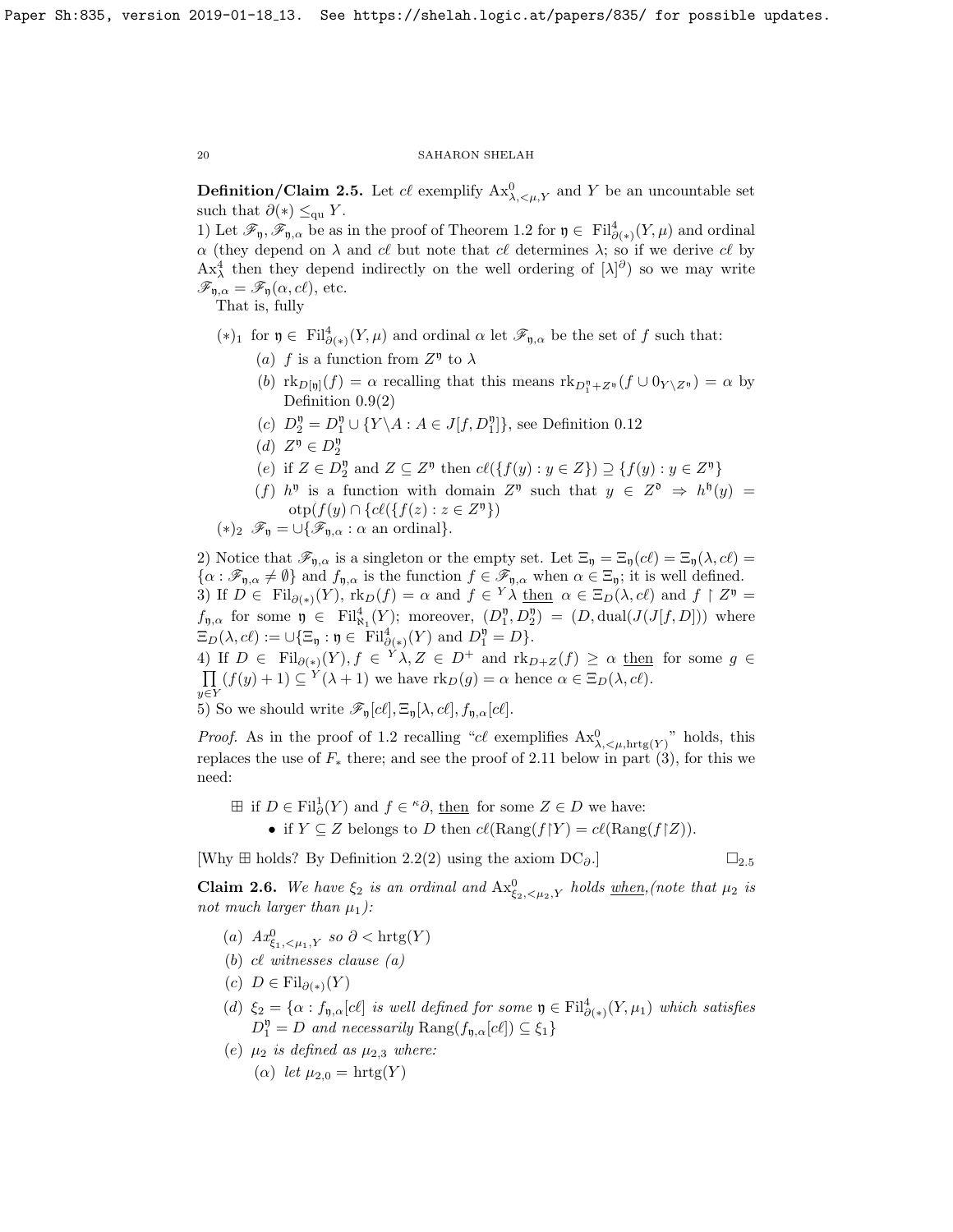$$
_{\rm SH835}
$$

$$
(\beta) \ \mu_{2,1} = \sup_{\beta < \mu_{2,0}} \operatorname{hrtg}(\beta \times \mathrm{Fil}^4_{\partial(*)}(Y, \mu_1))
$$

- ( $\gamma$ )  $\mu_{2,2} = \sup_{\alpha \leq \mu_{2,1}} \text{hrtg}(\mu_1 \times [\alpha]^{\leq \partial})$
- (δ)  $\mu_{2,3} = \sup \{ \text{hrtg}(Y \beta \times \text{Fil}_{\partial(\ast)}(Y)) : \beta \lt \mu_{2,2} \}$ (this is an overkill).

Proof.

 $\oplus_1$   $\xi_2$  is an ordinal.

[Why? To prove that  $\xi_2$  is an ordinal we have to assume  $\alpha < \beta \in \xi_2$  and prove  $\alpha \in \xi_2$ . As  $\beta \in \xi_2$  clearly  $\beta \in \Xi_{\mathfrak{y}}[c\ell]$  for some  $\mathfrak{y} \in \mathrm{Fil}^4_{\partial(\ast)}(Y,\mu_1)$  for which  $D_1^{\mathfrak{y}} = D$ so there is  $f \in {}^Y(\xi_1)$  such that  $f|Z^{\mathfrak{y}} \in \mathscr{F}_{\mathfrak{y},\beta}$ . So  $\text{rk}_{D+Z[\mathfrak{y}]}(f) = \beta$  hence by [0.9](#page-4-1) there is  $g \in {}^Y\lambda$  such that  $g \leq f$ , i.e.,  $(\forall y \in Y)(g(y) \leq f(y))$  and  $\text{rk}_{D+Z[\eta]}(g) = \alpha$ . By [2.5\(](#page-19-0)4) there is  $\mathfrak{z} \in \text{Fil}^4_{\partial(\ast)}(Y,\mu_1)$  such that  $D_1^{\mathfrak{z}} = D + Z[\mathfrak{y}]$  and  $g \nmid Z^{\mathfrak{z}} \in \mathscr{F}_{\mathfrak{z},\alpha}$  so we are done proving  $\xi_2$  is an ordinal.]

We define the function  $c\ell'$  with domain  $[\xi_2]^{<\text{hrtg}(Y)}$  as follows:

$$
\oplus_2
$$
  $c\ell'(u) = \{0\} \cup \{\alpha:$  there is  $\mathfrak{y} \in \mathrm{Fil}^4_{\partial(*)}(Y, \mu_1)$  such that  $f_{\mathfrak{y},\alpha}[c\ell]$  is well defined <sup>4</sup> and  $\mathrm{Rang}(f_{\mathfrak{y},\alpha}[c\ell]) \subseteq c\ell(\mathbf{v}[u])\}$ .

where

$$
\oplus_3 \mathbf{v}[u] := \bigcup \{c\ell(v) : v \subseteq \xi_1 \text{ is of cardinality } \leq \partial \text{ and is } \subseteq \mathbf{w}(v)\}.
$$

where

 $\bigoplus_4$  for  $v \subseteq \xi_1$  we let  $\mathbf{w}(v) = \bigcup \{ \text{Rang}(f_{\mathfrak{z},\beta}[c\ell]) : \mathfrak{z} \in \text{Fil}^4_{\partial(\ast)}(Y,\mu_1) \text{ and } \beta \in u$ and  $f_{\lambda,\beta}[c\ell]$  is well defined.

Note that

$$
\oplus_{5} c\ell'(u) = \{0\} \cup \{ \mathrm{rk}_D(f) : D \in \mathrm{Fil}_{\partial(*)}(Y), Z \in D^+ \text{ and } f \in {}^Y\mathbf{v}(u) \}.
$$

Note that (by  $2.5(1)$ ):

 $\boxtimes_1$  for each  $u \subseteq \xi_1$  and  $\mathfrak{x} \in \mathrm{Fil}^4_{\partial(*)}(Y,\mu_1)$  the set  $\{\alpha < \xi_2 : f_{\mathfrak{x},\alpha}[c\ell]$  is a well defined function into  $u$ } has cardinality  $\langle \text{wlor}(T_{D_2^{\eta}}(u))$ , that is,  $\langle f_{\mathbf{r},\alpha}[c\ell]$ :  $\alpha \in \Xi_{\mathfrak{x}} \cap \xi_2$  is a sequence of functions from  $Z^{\mathfrak{x}}$  to  $u \subseteq \xi_1$ , any two are equal only on a set =  $\emptyset$  mod  $D_2^{\mathfrak{p}}$  (with choice it has cardinality  $\leq |Y| |u|$ )), call this bound  $\mu'_{|u,\mathfrak{x}|}$ .

Note

$$
\mathbb{Z}_2 \text{ if } u_1 \subseteq u_2 \subseteq \xi_2 \text{ then}
$$
  
\n( $\alpha$ )  $\mathbf{w}(u_1) \subseteq \mathbf{w}(u_2)$  and  $\mathbf{v}(u_1) \subseteq \mathbf{v}(u_2) \subseteq \xi_1$   
\n( $\beta$ )  $c\ell'(u_1) \subseteq c\ell'(u_2)$   
\n( $\gamma$ )  $u \subseteq \mathbf{v}(u)$  and  $\mathbf{w}[u] \subseteq \mathbf{v}[u]$   
\n( $\delta$ )  $u_1 \subseteq c\ell'(u_1)$ .

<span id="page-20-0"></span><sup>&</sup>lt;sup>4</sup>We could have used  $\{t \in Y : f_{\eta,\alpha}[c\ell](t) \in c\ell(\mathbf{v}(u))\} \neq \emptyset \text{ mod } D_2^{\mathfrak{y}};$  also we could have added u to  $c\ell'(u)$  but not necessarily by  $\mathbb{H}_2$ .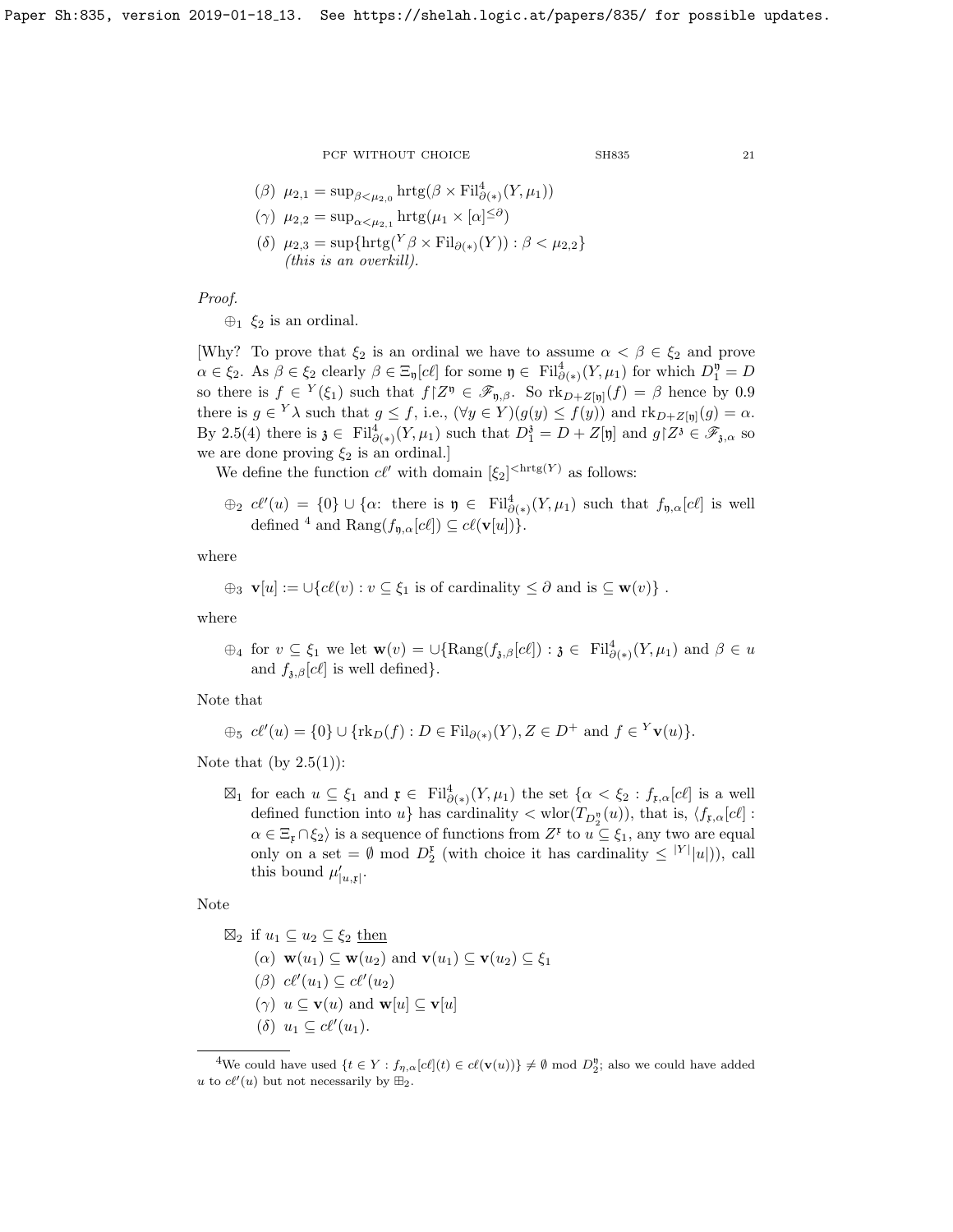[Why? E.g. for clause  $(\delta)$ ; assume  $\alpha \in u$  and let f be a unique function from Y into  $\{\alpha\}$ . Hence for some  $\mathfrak{y} \in \text{Fil}^4_{\partial(*)}(Y,\mu_1)$  we have  $f_{\mathfrak{y},\alpha}$  is well defined. Now  $\text{Rang}(f_{\eta,\alpha}) \subseteq \mathbf{w}(u)$  by the choice of  $\mathbf{w}(u)$  in  $\oplus_4$  and so  $\text{Rang}(f_{\eta,\alpha}) \subseteq \mathbf{v}(u)$  by clause (γ) of  $\mathbb{H}_2$  hence  $\text{Rang}(f_{\mathfrak{n},\alpha}) \subseteq cl(\mathbf{v},u)$  by the assumption on  $cl$ , see by [2.6\(](#page-19-1)a),(b) and [2.2\(](#page-17-1)2). So we have  $f_{n,\beta}$  well defined and  $\text{Rang}(f_{n,\alpha}) \subseteq cl(\mathbf{v}(u))$  so by the definition of  $c\ell'(u)$  in  $\bigoplus_2$  we have  $\alpha \in c\ell'(u)$  so we are done.]

- $\boxtimes_3$  if  $u \subseteq \xi_2, |u| < \text{hrtg}(Y)$  then  $\mathbf{w}(u) = \{f_{\mathfrak{y},\alpha}(z) : \alpha \in u, \mathfrak{y} \in \text{ Fil}_{\partial(\ast)}^4(Y,\mu_1), f_{\mathfrak{y},\alpha} \}$ is well defined and  $z \in Z^{\mathfrak{y}}$  is a subset of  $\xi_1$  of cardinality  $\langle \operatorname{hrtg}(|u| \times$  $\text{Fil}^4_{\partial(*)}(Y,\mu_1)) \leq \text{sup}\{\text{hrtg}(\beta) \times \text{Fil}^4_{\partial(*)}(Y,\mu_1)) : \beta < \text{hrtg}(Y)\}\$  which was named  $\mu_{2,1}$  in  $2.6(e)(\beta)$
- $\boxtimes_4$  if  $u \subseteq \xi_1$  and  $|u| < \mu_{2,1}$  then  $\bigcup \{c\ell(v) : v \in [u]^{\leq \partial}\}\$ is a subset of  $\mu_1$  of cardinality  $\langle \ln \xi | \mu_1 \times [u] \leq \partial \psi \rangle \leq \sup_{\alpha \leq \mu_2, 1} \ln \xi(\mu_1 \times [\alpha] \leq \partial \psi)$  which we call  $\mu_{2,2}$  in  $2.6(e)(\gamma)$
- $\boxtimes_5$  if  $u \subseteq \xi_2$  and  $|u| < \text{hrtg}(Y)$  then  $\mathbf{v}(u)$  has cardinality  $\lt \mu_{2,2}$ .

[Why? By  $\oplus_3$  and  $\boxtimes_3$  and  $\boxtimes_4$ .]

 $\boxtimes_6$  if  $u \subseteq \xi_2$  and  $|u| < \text{hrtg}(Y)$  then  $c\ell'(u) \subseteq \xi_2$  and has cardinality  $\lt \mu_{2,3}$  is defined in  $2.6(e)(\delta)$  which we call  $\mu_2$ .

[Why? Without loss of generality  $\mathbf{v}(u) \neq \emptyset$ . By  $\oplus_5$  we have  $|c\ell'(u)| < \text{hrtg}(Y\mathbf{v}(u)) \times$  $\text{Fil}_{\partial(*)}(Y)$  and by  $\boxplus_5$  the latter is  $\leq \sup\{\text{hrtg}(Y\beta\times \text{Fil}_{\partial(*)}(Y)):\beta<\mu_{2,2}\}=\mu_{2,3}$ recalling clause  $(e)(\delta)$  of the claim, so we are done.]

 $\boxtimes_7$  cl' is a very weak closure operation on  $\lambda$  and has character  $( $\mu_2$ ,  $hrtg(Y)$ ).$ 

[Why? In Definition [0.17\(](#page-5-2)1), clause (a) holds by the Definition of  $c\ell'$ , clause (b) holds by  $\mathbb{H}_6$  and as for clause (c),  $0 \in c\ell'(u)$  by the definition of  $c\ell'$  and  $u \subseteq c\ell'(u)$ by clause  $(\delta)$  of  $\boxtimes_2$ .

Now it is enough to prove

 $\boxtimes_8$  cl' witnesses  $\text{Ax}^0_{\xi_2,\leq \mu_2,Y}$ .

Recalling  $\boxtimes_7$ , toward contradiction assume  $\overline{\mathscr{U}} = \langle \mathscr{U}_{\varepsilon} : \varepsilon < \partial \rangle$  is  $\subseteq$ -decreasing,  $\mathscr{U}_{\varepsilon} \in [\xi_1]^{<\mathrm{hrtg}(Y)}$  and  $\varepsilon < \partial \Rightarrow \mathscr{U}_{\varepsilon} \nsubseteq \mathcal{C}(\mathscr{U}_{\varepsilon+1})$ . We define  $\bar{\gamma} = \langle \gamma_{\varepsilon} : \varepsilon < \partial \rangle$  by

$$
\gamma_{\varepsilon} = \ \mathrm{Min}(\mathscr{U}_{\varepsilon} \backslash cl(\mathscr{U}_{\varepsilon+1})).
$$

As AC<sub> $\partial$ </sub> follows from DC<sub> $\partial$ </sub>, we can choose  $\langle \mathfrak{y}_{\varepsilon} : \varepsilon < \partial \rangle$  such that  $f_{\mathfrak{y}_{\varepsilon},\gamma_{\varepsilon}}[c\ell]$  is well defined for  $\varepsilon < \partial$ .

Let for  $\varepsilon < \partial$ 

$$
u_{\varepsilon} = \{ \gamma_{\zeta} : \zeta \in [\varepsilon, \partial) \}.
$$

So

 $(*)_1 \, u_{\varepsilon} \in [\xi_1]^{\leq \partial} \subseteq [\xi_1]^{<\operatorname{hrtg}(Y)}.$ 

[Why? By clause (a) of the assumption of [2.6.](#page-19-1)]

(\*)<sub>2</sub>  $u_{\varepsilon}$  is ⊂-decreasing with  $\varepsilon$ .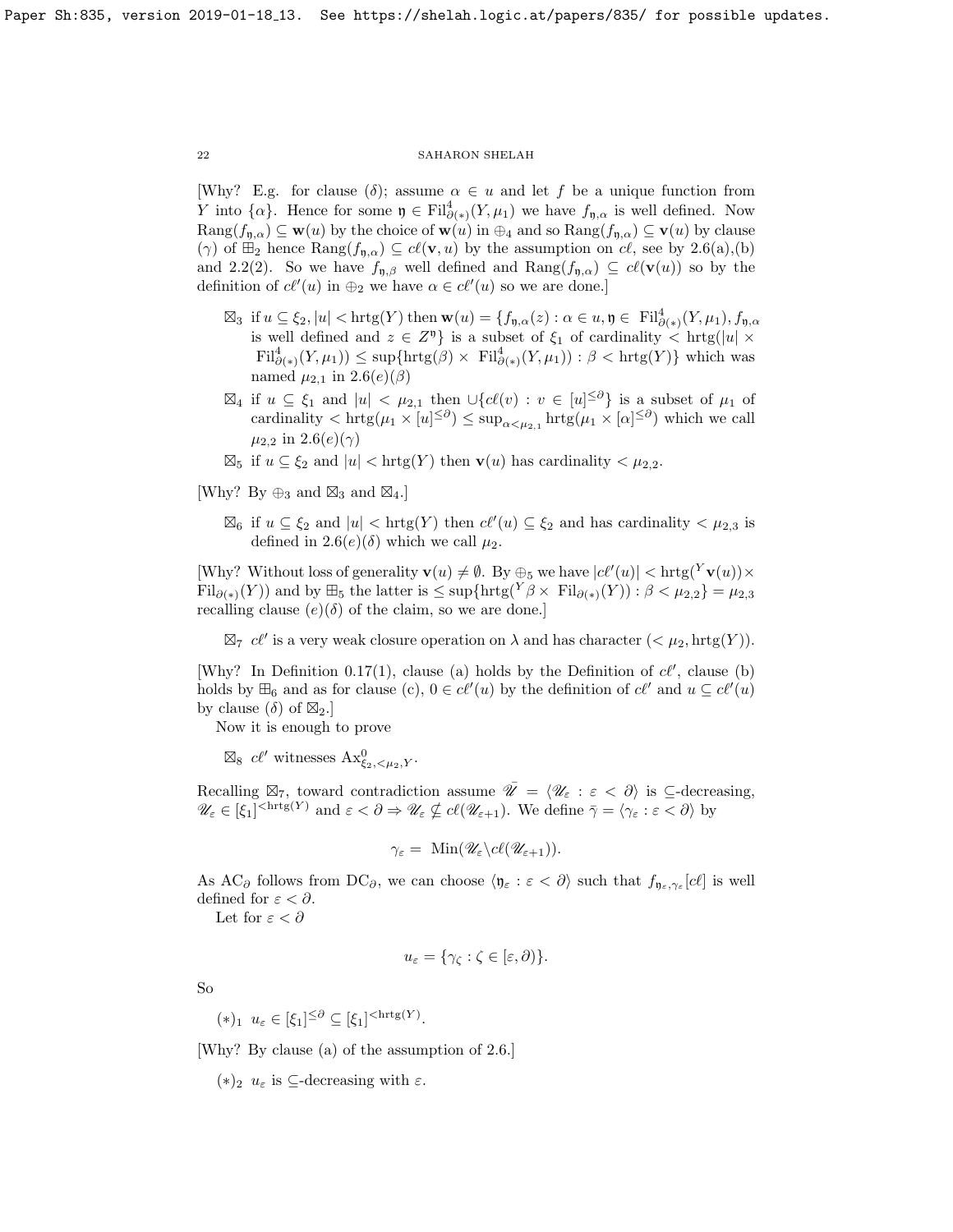[Why? By the definition.]

$$
(*)_3 \ \gamma_{\varepsilon} \in u_{\varepsilon} \backslash c\ell(u_{\varepsilon+1}) \text{ for } \varepsilon < \partial.
$$

[Why?  $\gamma_{\varepsilon} \in u_{\varepsilon}$  by the definition of  $u_{\varepsilon}$ .]

Now if  $\zeta \in [\varepsilon, \gamma)$  then  $f_{\eta_{\zeta}, \gamma_{\zeta}}[cl]$  is well defined and  $\gamma_{\zeta} \in \mathscr{U}_{\zeta} \setminus cl(\mathscr{U}_{\zeta+1})$  (see the choice of  $\gamma_{\varepsilon}$ ) but  $\langle \mathscr{U}_{\xi} : \xi < \partial \rangle$  is  $\subseteq$ -decreasing hence  $\gamma_{\zeta} \in \mathscr{U}_{\zeta}$ , by the definition of  $\mathbf{w}[u_{\varepsilon}], \text{Rang}(f_{\mathfrak{y}_{\zeta},\gamma_{\zeta}}) \in \mathbf{w}(\mathscr{U}_{\varepsilon}),$  hence  $\text{Rang}(f_{\mathfrak{y}_{\zeta},\gamma_{\zeta}}) \in \mathbf{v}(\mathscr{U}_{\varepsilon}) \subseteq cl(\mathbf{v}(\mathscr{U}_{\varepsilon}))$ . As this holds for every  $\zeta \in [\varepsilon, \gamma)$  we can deduce  $u_varp = {\gamma_{\zeta} : \zeta \in [\varepsilon, \partial)} \subseteq cl'(v(\mathscr{U}_{\varepsilon}))$ .

Lastly,  $\gamma_{\varepsilon} \notin \mathbf{v}(\mathscr{U}_{\varepsilon+1})$  by the choice of  $\beta_{\varepsilon}$ . So  $\langle u_{\varepsilon} : \varepsilon < \partial \rangle$  contradict the assumption on  $(\xi_1, c\ell)$ . From the above the conclusion should be clear.  $\square_{2,6}$  $\square_{2,6}$  $\square_{2,6}$ 

<span id="page-22-1"></span>**Claim 2.7.** Assume  $\kappa < \kappa = \text{cf}(\lambda) < \lambda$  hence  $\kappa$  is regular  $\geq \partial$  of course, and D is the club filter on  $\kappa$  and  $\bar{\lambda} = \langle \lambda_i : i \leq \kappa \rangle$  is increasing continuous with limit  $\lambda$ . Then  $\lambda^+ \leq {\{\text{rk}_{D_{\kappa}}(f) : f \in \prod_{\kappa} \mathbb{Z}\}}$  $i<\kappa^+$  $\lambda_i^+$ .

*Proof.* For each  $\alpha < \lambda^+$  there is a one to one <sup>[5](#page-22-0)</sup> function g from  $\alpha$  into  $|\alpha| \leq \lambda$  and we let  $f \in \prod$  $\prod_{i\leq \kappa}\lambda_i$  be

$$
f(i) = \text{otp}(\{\beta < \alpha : g(\beta) < \lambda_i\}).
$$

Let

 $\mathscr{F}_\alpha = \{f : f \text{ is a function with domain } \kappa \text{ satisfying } i < \kappa \Rightarrow f(i) < \lambda_i^+$ such that for some one to one function g from  $\alpha$  into  $\lambda$ for each  $i < \kappa$  we have  $f(i) = \text{otp}(\{\beta < \alpha : g(\beta) < \lambda_i\})\}.$ 

Now

\n- $$
(*)_1
$$
  $(\alpha)$   $\mathscr{F}_\alpha \neq \emptyset$  for  $\alpha < \lambda^+$
\n- $(\beta)$   $\langle \mathscr{F}_\alpha : \alpha < \lambda^+ \rangle$  exists as it is well defined
\n

[Why? For clause ( $\alpha$ ) let  $g : \alpha \to \lambda$  be one to one and so the f defined above belongs to  $\mathscr{F}_{\alpha}$ . For clause ( $\beta$ ) see the definition of  $\mathscr{F}_{\alpha}$  (for  $\alpha < \lambda^{+}$ ).

(\*)<sub>2</sub> (a) if  $f \in \mathscr{F}_{\beta}, \alpha < \beta < \lambda^+$  <u>then</u> for some  $f' \in \mathscr{F}_{\alpha}$  we have  $f' <_{J_{\kappa}^{\text{bd}}} f$ (β)  $\langle \min\{\text{rk}_D(f) : f \in \mathscr{F}_\alpha\} : \alpha < \lambda^+\rangle$  is strictly increasing hence  $\min\{\text{rk}_D(f) : f \in \mathscr{F}_\alpha\}$  $f \in \mathscr{F}_\alpha$  }  $\geq \alpha$ .

[Why? For clause  $(\alpha)$ , let g witness " $f \in \mathscr{F}_{\beta}$ " and define the function  $f' \in \prod_{i} \lambda_i^+$ 

by  $f'(i) = \text{otp}\{\gamma < \alpha : g(\gamma) < \lambda_i\}$ . So  $g \upharpoonright \alpha$  witness  $f' \in \mathscr{F}_{\alpha}$ , and letting  $i(*) =$  $\min\{i : g(\alpha) < \lambda_i\}$  we have  $i \in [i(*), \kappa) \Rightarrow f'(i) < f(i)$  hence  $f' <_{J_{\kappa}}$  f as promised. For clause  $(\beta)$  it follows.]

Note that

(\*) if  $f \in \mathscr{F}_{\alpha}$  then, for part (2), for some  $\mathfrak{y} \in \mathrm{Fil}^4_{\partial(\ast)}(\lambda, c\ell)$  and  $\beta \geq \alpha$  we have  $f[Z[\mathfrak{y}] \in \mathscr{F}_{\mathfrak{n},\beta}.$ 

[Why? By  $(*)_1 + (*)_2$ .] So we have proved [2.7.](#page-22-1)  $\square_{2.7}$  $\square_{2.7}$  $\square_{2.7}$ 

<span id="page-22-0"></span><sup>&</sup>lt;sup>5</sup>but, of course, possibly there is no such sequence  $\langle f_\alpha : \alpha < \lambda^+ \rangle$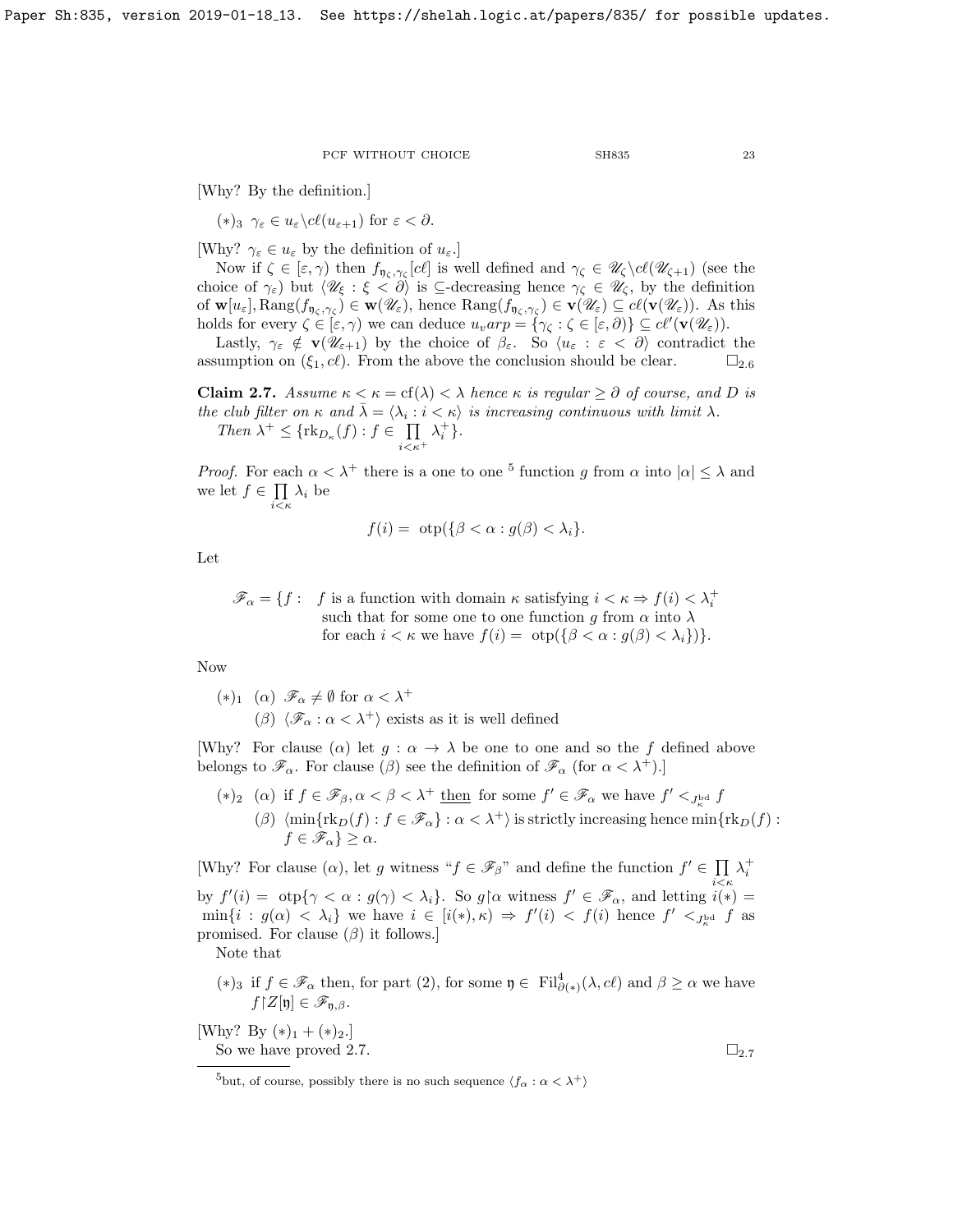## <span id="page-23-0"></span>Conclusion 2.8. 1) Assume

(a)  $\text{Ax}^0_{\lambda, \leq \mu, \kappa}$ (b)  $\lambda > cf(\lambda) = \kappa$  (not really needed in part (1)).

<u>Then</u> for some  $\mathscr{F}_* \subseteq {}^{\kappa} \lambda =: \{f : f \text{ a partial function from } \kappa \text{ to } \lambda\}$  we have

- ( $\alpha$ ) every  $f \in \kappa \lambda$  is a countable union of members of  $\mathscr{F}_*$
- ( $\beta$ )  $\mathscr{F}_*$  is the union of  $|\text{Fil}^4_{\partial(*)}(\kappa,<\mu)|$  well ordered sets:  $\{\mathscr{F}^*_\mathfrak{y} : \mathfrak{y} \in \text{Fil}^4_{\partial(*)}(\kappa,\mu)\}\$
- ( $\gamma$ ) moreover there is a function giving for each  $\mathfrak{y} \in \mathrm{Fil}^4_{\partial(*)}(\kappa)$  a well ordering of  $\mathscr{F}^*_{\mathfrak{y}}$ .

2) Assume in addition that  $\text{hrtg}(\text{Fil}^4_{\partial(*)}(\kappa,<\mu)) < \lambda, \text{cf}(\lambda^+)$  and  $\text{hrtg}(\kappa\mu) < \lambda$  then for some  $\mathfrak{y} \in \mathrm{Fil}^4_{\partial(\ast)}(\kappa)$  we have  $|\mathscr{F}_{\mathfrak{y}}^*| > \lambda$ .

3) If in part (2) we omit the assumption on  $cf(\lambda^+)$  still  $\lambda^+ = \sup\{otpofp(\Xi_{\mathfrak{y}} \cap \lambda^+) :$  $\mathfrak{y} \in \mathrm{Fil}^4_{\partial(\cdot)}*(\kappa,\mu)\}.$ 

Proof. 1) By the proof of [1.2.](#page-7-1)

2) Assume that this fails; so for every  $\mathfrak{y} \in \text{Fil}^4_{\partial(*)}(\kappa, \langle \mu \rangle)$ , the set  $S_{\mathfrak{y}} = \Xi_{\mathfrak{y}} \cap \lambda^+$ has order type  $\langle \lambda^+$ . But we are assuming  $cf(\lambda^+) \geq \text{hrtg}(\text{Fil}^4_{\partial(\cdot)}(\kappa,\mu))$ , so there is  $\gamma < \lambda^+$  such that  $\gamma > \text{otp}(S_0)$  for every relevant **p**, without loss of generality  $\gamma > \lambda$ and let g be a one-to-one function from  $\gamma$  onto  $\lambda$ .

We choose  $f \in \kappa \lambda$  by

$$
f(i) = \text{ Min}(\lambda \setminus \{f_{\mathfrak{y},\alpha}(i): \begin{array}{l} \mathfrak{y} \in \text{Fil}^4_{\partial(*)}(\kappa,\mu) \\ f_{\mathfrak{y},\alpha}(i) \text{ is well defined, i.e.} \\ i \in Z[\mathfrak{y}] \text{ and } \alpha \in \Xi_{\mathfrak{y}} \text{ and} \\ g(\text{otp}(\alpha \cap \Xi_{\mathfrak{y}})) < \mu_i \}). \end{array}
$$

Now  $f(i)$  is well defined as the minimum is taken over a non-empty set of ordinals, this holds as we substruct from  $\lambda$  a set which has cardinality  $\leq \mu_i$  which is  $\langle \lambda \rangle$ . But f contradicts part (1). Note that in fact  $f \in \prod \mu_i^+$ .

i

3) Same proof as in part ([2](#page-23-0)).  $\Box_{2.8}$ 

<span id="page-23-2"></span>Conclusion 2.9. Assume  $Ax_{\lambda,\leq\mu,\kappa}^0$  so  $\lambda > \mu$ .  $\lambda^+$  is not measurable (even in cases it is regular<sup>[6](#page-23-1)</sup>) when

> $\boxtimes$  (a)  $\lambda > cf(\lambda) = \kappa > \aleph_0$ (b)  $\lambda > \text{hrtg}((\text{Fil}^4_{\partial(*)}(\kappa,\mu))).$

*Proof.* Naturally we fix a witness  $c\ell$  for  $Ax^0_{\lambda, \langle \mu, \kappa \rangle}$ . Let  $\mathscr{F}_{\mathfrak{y}}, \Xi_{\mathfrak{y}}, f_{\mathfrak{y}, \alpha}, \mathscr{F}_{\mathfrak{y}, \alpha}^{\lambda}$  be defined as in [2.5](#page-19-0) so by claims [2.5,](#page-19-0) [2.7](#page-22-1) we have  $\cup {\Xi_{\mathfrak{y}}} : \mathfrak{y} \in \mathrm{Fil}^4_{\partial(*)}(\kappa) \} \supseteq \lambda^+$ ; moreover,  $\alpha \in \lambda^+ \cap \Xi_{\mathfrak{y}} \Rightarrow f_{\eta,\alpha} \in \kappa \lambda.$ 

Let  $\mathfrak{y} \in \text{Fil}^4_{\partial(*)}(\kappa,\mu)$  be such that  $|\mathscr{F}_{\mathfrak{y}}| > \lambda$ , we can find such  $\mathfrak{y}$  by [2.8,](#page-23-0) as without loss of generality we can assume  $\lambda^+$  is regular (or even measurable, toward contradiction). Let  $Z = Z[\mathfrak{y}]$ . So  $\Xi_{\mathfrak{y}}$  is a set of ordinals of cardinality  $> \lambda$ . For  $\zeta < \text{otp}(\Xi_{\mathfrak{y}})$  let  $\alpha_{\zeta}$  be the  $\zeta$ -th member of  $\Xi_{\mathfrak{y}},$  so  $f_{\mathfrak{y}, \alpha_{\zeta}}$  is well defined. Toward

<span id="page-23-1"></span><sup>6</sup> the regular holds many times by [2.13](#page-24-0)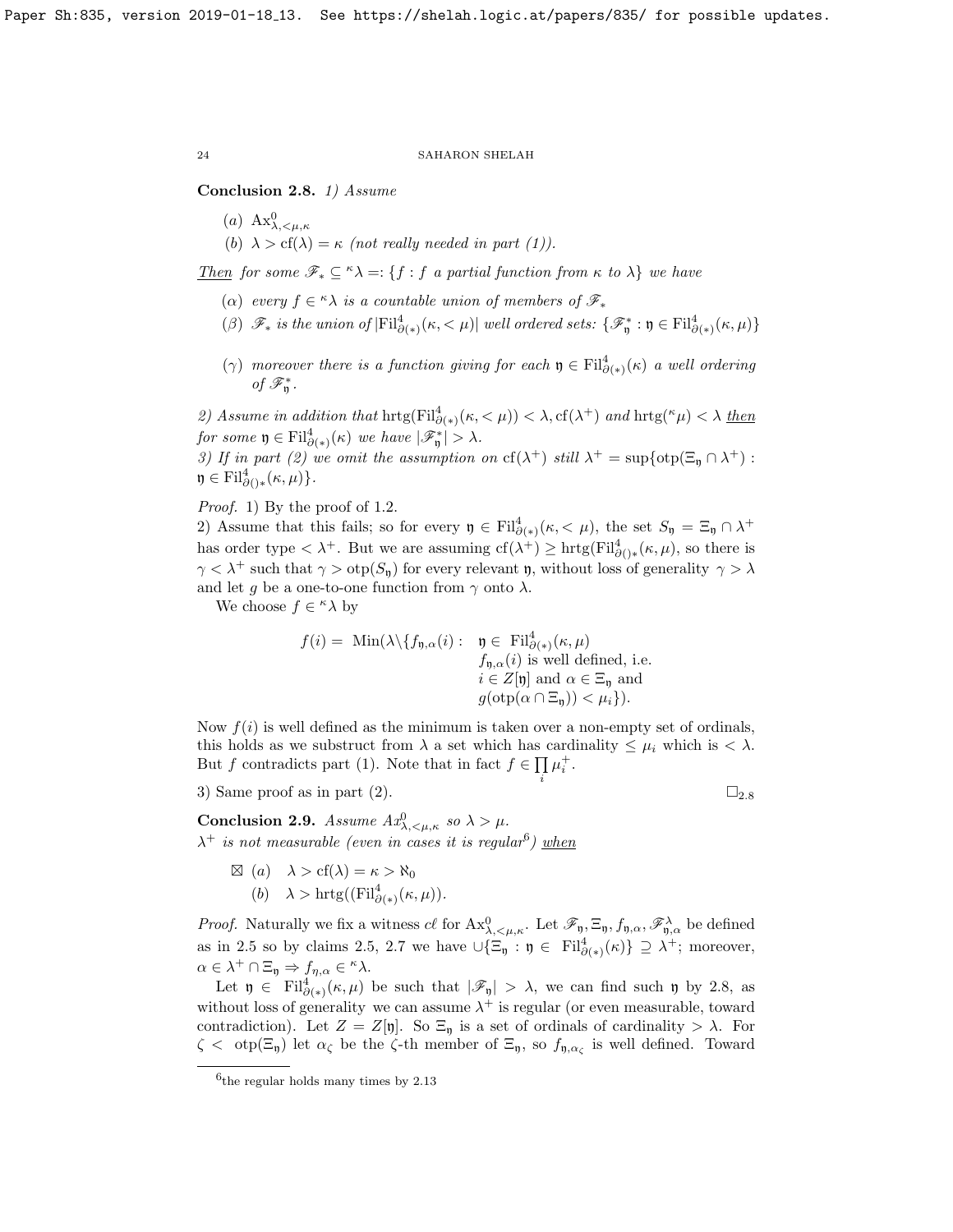contradiction let D be a (non-principal) ultrafilter on  $\lambda^+$  which is  $\lambda^+$ -complete. For  $i \in \mathbb{Z}$  let  $\gamma_i < \lambda$  be the unique ordinal  $\gamma$  such that  $\{\zeta < \lambda^+ : f_{\mathfrak{y}, \alpha_{\zeta}}(i) = \gamma\} \in D$ . As  $|Z| \leq \kappa < \lambda^+$  and D is  $\kappa^+$ -complete clearly  $\{\zeta : \Lambda\}$  $\bigwedge_{i\in Z} f_{\mathfrak{y},\alpha_{\zeta}}(i) = \gamma_i\} \in D$ , so as

D is a non-principal ultrafilter, for some  $\zeta_1 < \zeta_2$ ,  $f_{\theta, \alpha_{\zeta_1}} = f_{\theta, \alpha_{\zeta_2}}$ , contradiction. So there is no such D.  $\square_{2.9}$  $\square_{2.9}$  $\square_{2.9}$ 

Remark 2.10. Similarly if D is  $\kappa^+$ -complete and weakly  $\lambda^+$ -saturated and  $\text{Ax}^0_{\lambda^+,\leq\mu}$ , see [\[She16\]](#page-32-7).

<span id="page-24-1"></span>**Claim 2.11.** If  $Ax_{\lambda, \langle \mu, \kappa \rangle}^0$ , then we can find  $\overline{C}$  such that:

- (a)  $\bar{C} = \langle C_{\delta} : \delta \in S \rangle$
- (b)  $S = \{ \delta < \lambda : \delta \text{ is a limit ordinal of cofinality } \geq \partial(*) \}$
- (c)  $C_{\delta}$  is an unbounded subset of  $\delta$ , even a club
- (d) if  $\delta \in S$ , cf( $\delta$ )  $\leq \kappa$  then  $|C_{\delta}| < \mu$
- (e) if  $\delta \in S$ ,  $cf(\delta) > \kappa$  then  $|C_{\delta}| < \text{hrtg}(\mu \times [cf(\delta)]^{\kappa})$ .

Remark 2.12. 1) Recall that if we have  $Ax_{\lambda}^4$  (see [2.2\(](#page-17-1)5)) then trivially there is  $\langle C_\delta : \delta < \lambda, \operatorname{cf}(\delta) \leq \partial \rangle, C_\delta$  a club of  $\delta$  of order type  $\operatorname{cf}(\delta)$  as if  $\langle \xi \rangle$  well order  $[\lambda]^{\leq \delta}$ we let  $C_{\delta} := \text{be the} \lt_{*}$ -minimal C which is a closed unbounded subset of  $\delta$  of order type cf( $\delta$ ).

2)  $\text{Ax}^0_{\lambda, \leq \xi, \kappa}$  suffices if  $\kappa < \xi < \lambda$ .

*Proof.* The "even a club" is not serious as we can replace  $C_{\delta}$  by its closure in  $\delta$ . Let cl witness  $\mathbf{Ax}^0_{\lambda,\leq\mu,\kappa}$ . For each  $\delta\in S$  with  $cf(\delta)\in[\partial(*),\kappa]$  we let

 $C_{\delta} = \bigcap \{\delta \cap cl(C) : C \text{ a club of } \delta \text{ of order type } cf(\delta) \}.$ 

Now  $\bar{C}' = \langle C_\delta : \delta \in S \text{ and } cf(\delta) \in [\partial(*), \kappa] \rangle$  is well defined and exist. Clearly  $C_\delta$  is a subset of  $\delta$ .

For any club C of  $\delta$  of order type cf( $\delta$ )  $\in$  [ $\partial$ (\*),  $\kappa$ ] clearly  $\delta \cap cl(C) \subseteq cl(C)$  which has cardinality  $\lt \mu$ .

The main point is to show that  $C_{\delta}$  is unbounded in  $\delta$ , otherwise we can choose by induction on  $\varepsilon < \partial$ , a club  $C_{\delta,\varepsilon}$  of  $\delta$  of order type cf( $\delta$ ), decreasing with  $\varepsilon$  such that  $C_{\delta,\varepsilon} \nsubseteq \mathcal{C}(C_{\delta,\varepsilon+1}),$  we use DC $_{\partial}$ . But this contradicts the choice of  $\mathcal{C}$  recalling Definition  $2.2(1)$ .

If  $\delta < \lambda$  and  $cf(\delta) > \kappa$  we let

$$
C_{\delta}^* = \bigcap \{ \cup \{\delta \cap cl(u) : u \subseteq C \text{ has cardinality } \leq \partial \} :
$$
  
*C* is a club of  $\delta$  of order type cf( $\delta$ )*.*

A problem is a bound of  $|C^*_\delta|$ . Clearly for C a club of  $\delta$  of order type cf( $\delta$ ) the order-type of the set  $\bigcup \{ \delta \cap cl(v) : v \subseteq C \text{ has cardinality } \leq \partial \}$  is  $\bigtriangleup \text{hrg}(\mu \times [cf(\delta)]^{\kappa}).$ As for " $C^*_{\delta}$  is a club" it is proved as above.  $\square_{2.11}$  $\square_{2.11}$  $\square_{2.11}$ 

The following lemma gives the existence of a class of regular successor cardinals.

<span id="page-24-0"></span>Lemma 2.13. 1) Assume

- (a)  $\delta$  is a limit ordinal  $\langle \lambda_* \text{ with } cf(\delta) = \partial$
- (b)  $\lambda_i^*$  is a cardinal for  $i < \delta$  increasing with i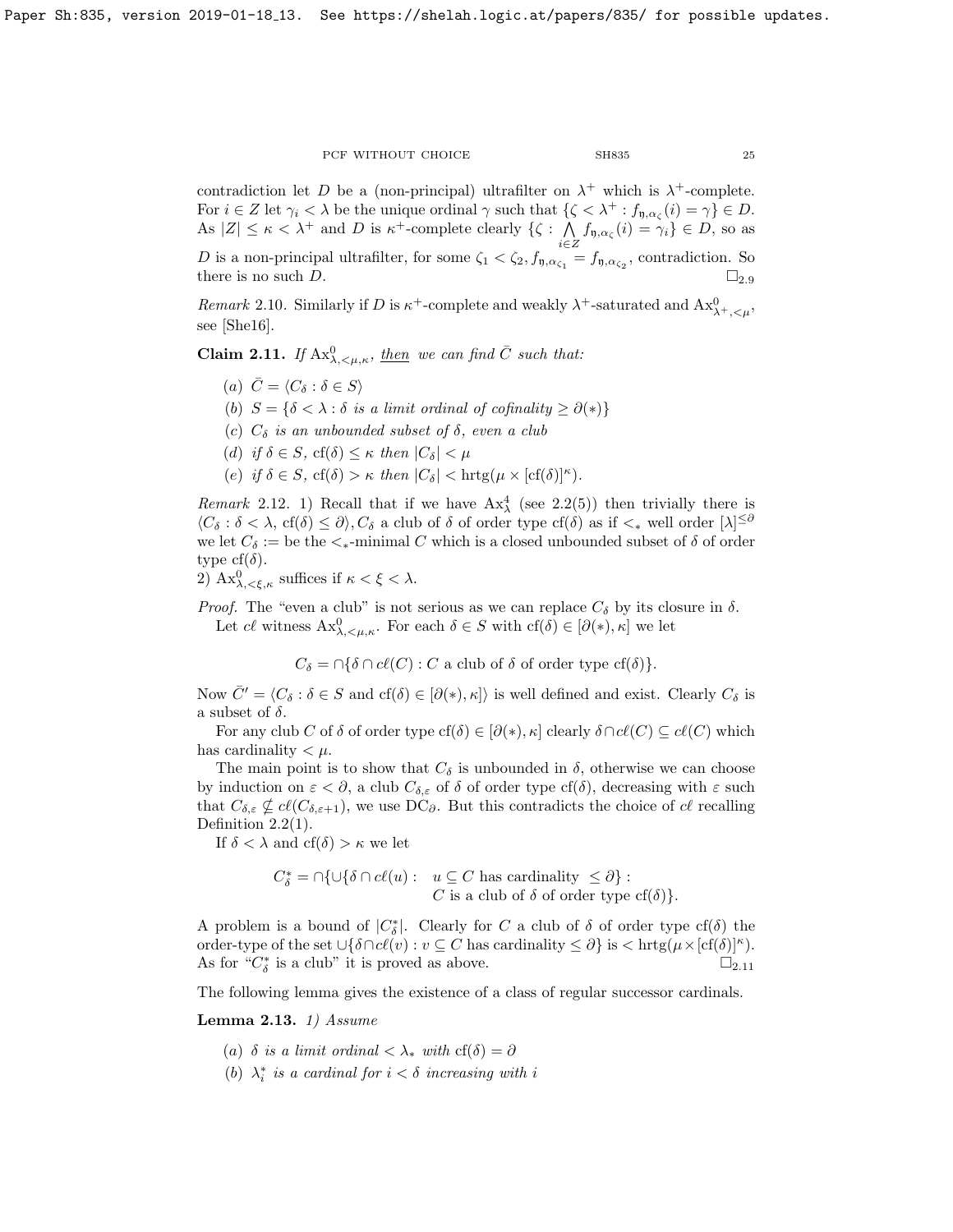(c)  $\lambda_* = \Sigma\{\lambda_i^*: i < \delta\}$ (d)  $\lambda_{i+1}^* \geq \text{hrtg}(\mu \times \kappa(\lambda_i^*))$  for  $i < \delta$  and  $(\alpha) \vee (\beta)$  hold where: ( $\alpha$ )  $Ax_{\lambda}^4$  <u>or</u> ( $\beta$ )  $\lambda_{i+1}^* \geq \text{hrtg}(\text{Fil}_{\partial(\ast)}^4(\lambda_i^*, \mu))$  and  $\text{hrtg}([\lambda_i^*]^{\leq \kappa}) \leq \lambda_{i+1}^*$ (e)  $\text{Ax}_{\lambda, \leq \mu, \kappa}^0$  and  $\mu < \lambda_0^*$ (f)  $\lambda = \lambda_*^+$ 

```
Then \lambda is a regular cardinal.
```
2) Assume  $Ax^4_\lambda, \lambda = \lambda^+_*, \lambda_*$  singular and  $\chi < \lambda_* \Rightarrow \text{hrtg}(\partial \chi) \leq \lambda_*$  then  $\lambda$  is regular.

Remark 2.14. This says that the successor of many strong limit singulars is regular.

Question 2.15. 1) Is  $\mathrm{hrtg}(\mathscr{P}(\mathscr{P}(\lambda_i^*))) \geq \mathrm{hrtg}(\mathrm{Fil}^4_{\partial(\ast)}(\lambda_i^*))$ ? 2) Is  $|c\ell(f \restriction B)| \leq \text{hrtg}(|B|^{< \aleph_0})$  for the natural  $c\ell$  and  $f, B$  as in the proof of [2.13?](#page-24-0)

*Proof.* 1) We can replace  $\delta$  by cf( $\delta$ ) so without loss of generality  $\delta$  is a regular cardinal so  $\delta = \partial$ .

So

- (\*)<sub>1</sub> (a) fix  $c \ell : [\lambda]^{\leq \kappa} \to \mathscr{P}(\lambda)$  a witness to  $Ax^0_{\lambda, \leq \mu, \kappa}$ 
	- (b) let  $\langle C_{\xi}[c\ell] : \xi < \lambda, \text{cf}(\xi) \geq \partial \rangle$  be as in the proof of [2.11,](#page-24-1) so  $\xi < \lambda \wedge \partial \leq \lambda$  $\text{cf}(\xi) < \lambda \Rightarrow |C_{\xi}[c\ell]| < \lambda.$

[Why the last inequality? If  $\delta < \lambda^+$ , then there is i such that  $\lambda_i^* > \mu + \text{cf}(\partial)$  hence  $\mathrm{otp}(C_{\delta}) < \mathrm{hrtg}(\mu \times [\mathrm{cf}(\delta)]^{\kappa}) \leq \mathrm{hrtg}([\lambda_i^*]^{\kappa}) < \lambda_{i+1}^*$ .

First, we shall use just  $\lambda > \lambda_* \wedge (\forall \delta < \lambda)(cf(\delta) < \lambda_*),$  a weakening of the assumption that  $\lambda = \lambda_*^+$ .

Now

 $\boxtimes_1$  for every  $i < \delta$  and  $A \subseteq \lambda$  of cardinality  $\leq \lambda_i^*$ , we can find  $B \subseteq \lambda$  of cardinality  $\leq \lambda_*$  satisfying  $(\forall \alpha \in A)[\alpha \text{ is limit } \wedge \text{cf}(\alpha) \leq \lambda_*^* \Rightarrow \alpha =$  $\sup(\alpha \cap B)$ .

The proof of this will take some time. By [2.11](#page-24-1) (and [0.16\)](#page-5-1) the only problem is for  $Y := {\alpha : \alpha \in A, \alpha > {\rm sup}(A \cap \alpha), \alpha \text{ a limit ordinal of cofinality < \partial + \aleph_1};$  so  $|Y| \leq \lambda_i^*$ . Note: if we assume  $Ax_{\lambda}^4$  this would be immediate.

We define D as the family of sets  $A \subseteq Y$  such that:

 $\otimes^1_A$  for some set  $C \subseteq \lambda$  of  $\leq \partial$  ordinals, the set  $B_C =: \cup {\rm{Rang}}(f_{\mathfrak{x},\zeta}) : \mathfrak{x} \in$  $\text{Fil}^4_{\partial(*)}(\lambda_i^*, \mu)$  and  $\zeta \in C$  or for some  $\xi \in C$ , we have  $\lambda_i^* \geq \text{cf}(\xi) > \partial$  and  $\zeta \in C_{\xi}[c\ell]$ } satisfies  $\alpha \in Y \backslash A \Rightarrow \alpha = \sup(\alpha \cap B_C)$ .

Clearly

- $\circledast_2$  (a)  $Y \in D$ 
	- $(b)$  D is upward closed
	- (c) D is closed under intersection of  $\leq \partial$  hence of  $\leq \partial(*)$  sets.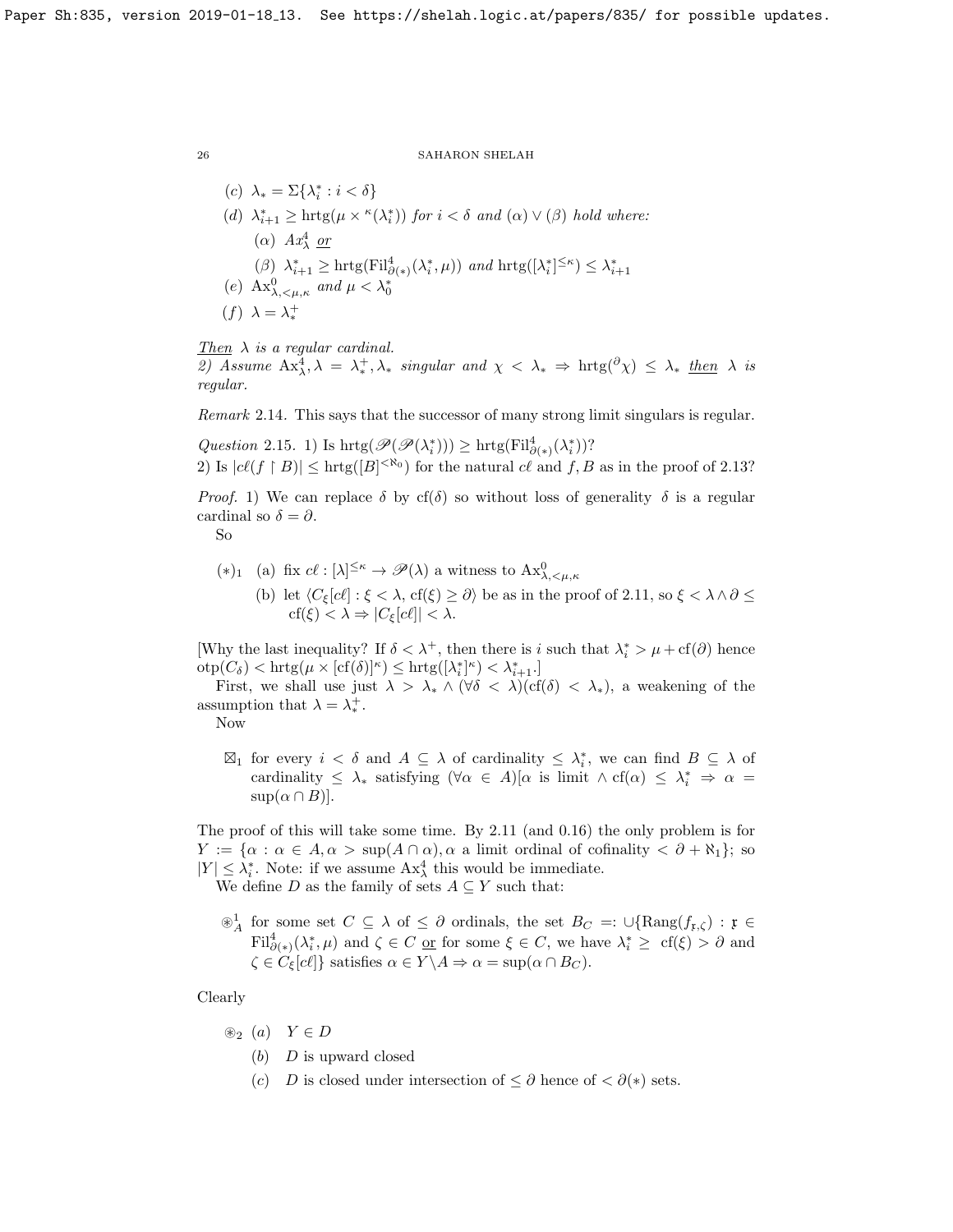[Why? For clause (a) use  $C = \emptyset$ , for clause (b), note that if C witness a set  $A \subseteq Y$ belongs to D then it is a witness for any  $A' \subseteq Y$  such that  $A \subseteq A'$ . Lastly, for clause (c) if  $A_\varepsilon \in D$  for  $\varepsilon < \varepsilon(*) < \partial^+$ , as we have  $AC_\partial$ , there is a sequence  $\langle C_\varepsilon : \varepsilon < \varepsilon(*) \rangle$ such that  $C_{\varepsilon}$  witnesses  $A_{\varepsilon} \in D$  for  $\varepsilon < \varepsilon(*) < \partial^+$ , then  $C := \cup \{C_{\varepsilon} : \varepsilon < \varepsilon(*)\}$ witnesses  $A := \bigcap \{A_\varepsilon : \varepsilon < \varepsilon(*)\} \in D$  and, again by  $AC_\partial$ , we have  $|C| \leq \partial$ .

 $\mathcal{L}_3$  if  $\emptyset \in D$  then we are done.

[Why? For  $a = \emptyset \in D$  let  $C \subseteq \lambda$  be as promised in  $\mathcal{L}_1$  and then  $B_C$  is as required; its cardinality  $\leq \lambda_{i+1}^*$  by [2.11.](#page-24-1)]

So assume  $\emptyset \notin D$ , so D is an  $\partial^+$ -complete filter on Y. As  $1 \leq |Y| \leq \lambda_i^*$ , let g be a one to one function from  $|Y| \leq \lambda_i^*$  onto Y and let

$$
\mathcal{L}_4 \quad \text{(a)} \quad D_1 := \{ B \subseteq \lambda_i^* : \{ g(\alpha) : \alpha \in B \cap |Y| \} \in D \}
$$
\n
$$
\text{(b)} \quad \zeta := \text{rk}_{D_1}(g)
$$
\n
$$
\text{(c)} \quad D_2 := \{ B \subseteq \lambda_i^* : B \notin D_1 \text{ and } \text{rk}_{D_1 + (\lambda_i^* \setminus B)}(g) > \zeta \} \cup D_1.
$$

So  $D_2$  is an  $\partial^+$ -complete filter on  $\lambda_i^*$  extending  $D_1$ .

Let  $B_* \in D_2$  be such that  $(\forall B')[B' \in D_2 \land B' \subseteq B_* \Rightarrow c\ell(\text{Rang}(g \restriction B')) \supseteq$  $(Rang(g \upharpoonright B_*)]$ . Let  $\mathscr{U} = \bigcap \{ cl(Rang(g \upharpoonright B') : B' \in D_2 \}$ , so  $Rang(g \upharpoonright B_*) \subseteq \mathscr{U}$ , even equal.

Let h be the function with domain  $B_*$  defined by  $\alpha \in B_* \Rightarrow h(\alpha) = \text{otp}(g(\alpha) \cap B_*$  $\mathscr{U}$ ).

So  $\mathfrak{x} := (D_1, D_2, B_*, h) \in \text{Fil}^4_{\partial(\ast)}(\lambda_i^*, \mu)$  and for some  $\zeta$  we have  $g \restriction B_* = f_{\mathfrak{x}, \zeta}[c\ell].$ It suffices to consider the following two subcases.

Subcase 1a: cf( $\zeta$ ) >  $\partial$ .

So recalling  $(*)_1(b)$ ,  $C_\zeta[c\ell]$  is well defined and let  $C := {\zeta}$  hence  $B_C = \bigcup {\text{Rang}(f_{\mathfrak{x},\varepsilon}[c\ell] :}$  $\varepsilon \in C_{\zeta}[c\ell]$  so C exemplifies that the set  $X := {\alpha \in Y : \alpha > \sup(\alpha \cap B_C)}$  belongs to D hence  $X_* = {\alpha < |Y| : g(\alpha) \in X}$  belongs to  $D_1$ .

Now define g', a function from  $\lambda_i^*$  to Ord by  $g'(\alpha) = \sup(g(\alpha) \cap B_C) + 1$  if  $\alpha \in X_*$ and  $g'(\alpha) = 0$  otherwise. Clearly  $g' < g$  mod  $D_1$  hence  $\text{rk}_{D_1}(g') < \zeta$ , hence there is  $g'', g' <_{D_1} g'' <_{D_1} g$  such that  $\xi := \text{rk}_{D_1}(g'') \in C_{\zeta}[c\ell].$ 

Now for some  $\mathfrak{y} \in \mathrm{Fil}_{\partial(\ast)}^4(\lambda_i^*)$  we have  $D^{\mathfrak{y}} = D_2$  and  $g'' = f_{\mathfrak{y}, \xi}$  mod  $D_2^{\mathfrak{y}}$ . So  $B =: {\varepsilon < |Y| : g''(\varepsilon) = f_{\mathfrak{y},\xi}(\varepsilon)} \in D_2^{\mathfrak{y}}$  hence  $B \in D_2^+$ . So  $B \cap B_* \cap X_* \in D_2^+$ but if  $\varepsilon \in B \cap B_* \cap A_*$  then  $f_{\mathfrak{n},\xi}(\varepsilon) \in B_C$  and  $f_{\mathfrak{n},\xi}(\varepsilon) \in \text{sup}((B_C \cap g(\varepsilon)), g(\varepsilon)).$ 

This gives contradiction.

Subcase 1b: cf( $\zeta$ )  $\leq \partial$ .

We choose a  $C \subseteq \zeta$  of order type  $\leq \partial$  unbounded in  $\zeta$  and proceed as in subcase 1a.

As we have covered both subcases, we have proved  $\mathbb{Z}_1$ .

Recall we are assuming  $\delta = \partial$ ; now:

- $\boxtimes_2$  for every  $A \subseteq \lambda$  of cardinality  $\leq \lambda_*$  there is  $B \subseteq \lambda$  of cardinality  $\leq \lambda_*$  such that:
	- $\oplus$   $A \subseteq B, [\alpha + 1 \in A \Rightarrow \alpha \in B]$  and  $[\alpha \in A \wedge \aleph_0 \leq cf(\alpha) < \lambda_* \Rightarrow \alpha =$  $\sup(B \cap \alpha)$ .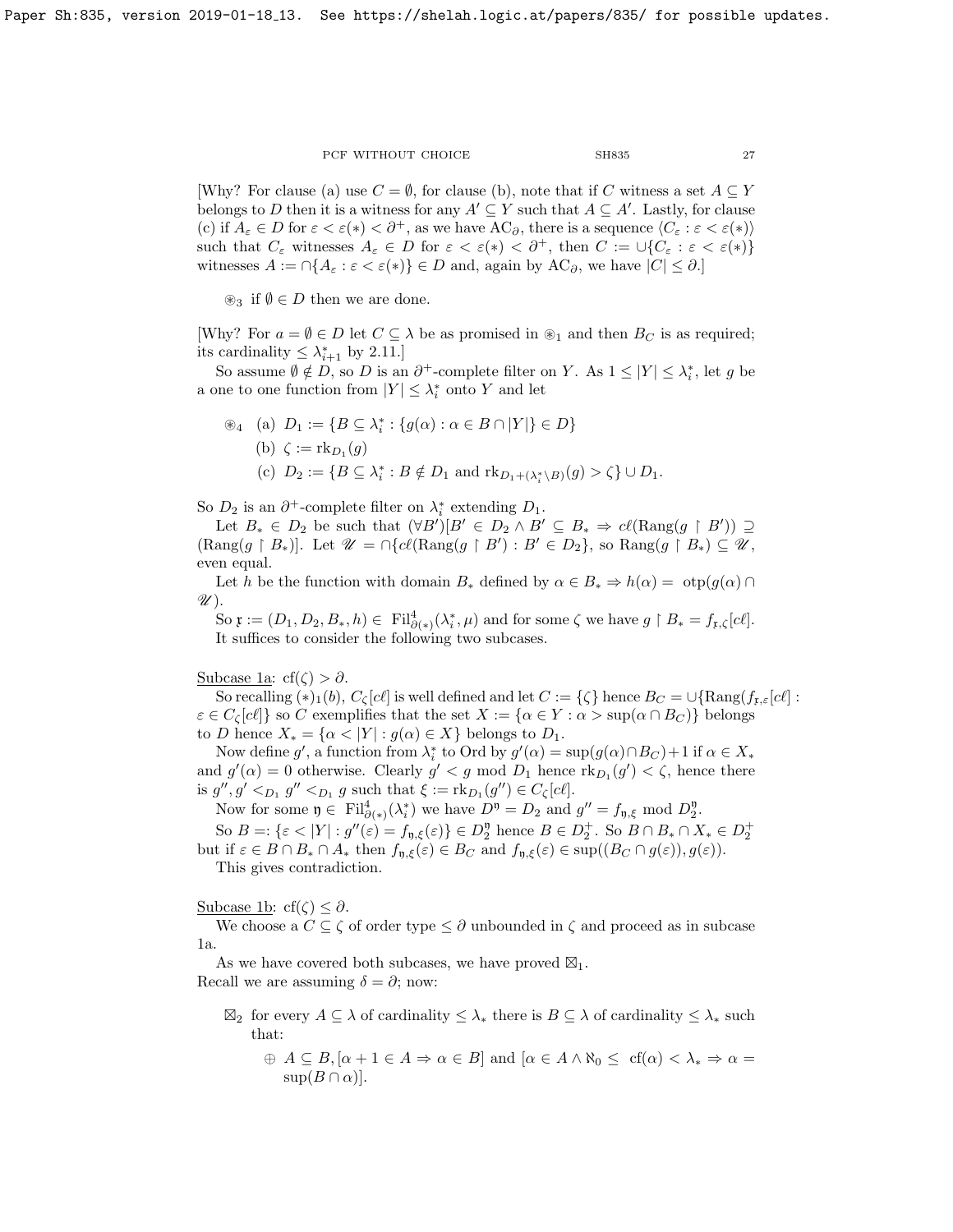[Why? Choose a  $\subseteq$ -increasing sequence  $\langle A_j : j < \delta \rangle$  such that  $A = \bigcup \{A_i : i < \delta\}$ and  $j < \delta \Rightarrow |A_j| \leq \lambda_j^*$ , possible as  $|A| \leq \lambda_*$ . For each  $j < \delta$  there exists  $B_j$  such that the conclusion of  $\mathbb{H}_1$  holds with  $(A_j, B_j, \lambda_j^*)$  here standing for  $(A, B, \lambda_i)$  there, so  $|B_j| \leq \lambda_*$ . So as AC<sub>δ</sub> holds (as  $\delta \leq \partial$ ) there is a sequence  $\langle \bar{B}_j : j < \delta \rangle$ , each  $\bar{B}_j$ as above.

Lastly, let  $B = \bigcup \{B_i : j < \delta\}$ , it is as required.]

 $\boxtimes_3$  for every  $A \subseteq \lambda$  of cardinality  $\leq \lambda_*$  we can find  $B \subseteq \lambda$  of cardinality  $\leq \lambda_*$ such that  $A \subseteq B, [\alpha + 1 \in B \Rightarrow \alpha \in B]$  and  $[\alpha \in B$  is a limit ordinal  $\wedge$  cf( $\alpha$ )  $< \lambda_* \Rightarrow \alpha = \sup(B \cap \alpha)$ .

[Why? We choose  $B_i$  by induction on  $i < \omega \leq \partial$  such that  $|B_i| \leq \lambda_*$  by  $B_0 =$  $A, B_{2i+1} = \{\alpha : \alpha \in B_{2i} \text{ or } \alpha + 1 \in B_{2i+1}\}\$ and  $B_{2i+2}$  is chosen as B was chosen in  $\boxtimes_2$  for i with  $B_{2i+1}, B_{2i+2}$  here in the role of A, B there. There is such  $\langle B_i : i < \omega \rangle$ as  $DC = DC_{\aleph_0}$  holds. So easily  $B = \bigcup \{B_i : i < \omega\}$  is as required.]

Now return to our main case  $\lambda = \lambda_*^+$ 

 $\boxtimes_4$   $\lambda_*^+$  is regular.

[Why? Otherwise  $cf(\lambda^+_*) < \lambda^+_*$  hence  $cf(\lambda^+_*) \leq \lambda_*$ , but  $\lambda_*$  is singular so  $cf(\lambda^+_*) < \lambda_*$ hence there is a set A of cardinality  $cf(\lambda^+_*) < \lambda_*$  such that  $A \subseteq \lambda^+_* = \sup(A)$ . Now choose B as in  $\boxtimes_3$ . So  $|B| \leq \lambda_*, B$  is an unbounded subset of  $\lambda_*^+, \alpha+1 \in B \Rightarrow \alpha \in B$ and if  $\alpha \in B$  is a limit ordinal then  $cf(\alpha) \leq |\alpha| \leq \lambda_{*}$ , but  $cf(\alpha)$  is regular so cf( $\alpha$ ) <  $\lambda_*$  hence  $\alpha = \sup(B \cap \alpha)$ . But this trivially implies that  $B = \lambda_*^+$ , but  $|B| \leq \lambda_{*}$ , contradiction.] 2) Similar, just easier.  $\Box_{2.13}$  $\Box_{2.13}$  $\Box_{2.13}$ 

*Remark* 2.16. Of course, if we assume  $Ax_{\lambda}^4$  then the proof of [2.13](#page-24-0) is much simpler: if  $\lt_*$  is a well ordering of  $[\lambda]^{\leq \partial}$  for  $\delta < \lambda$  of cofinality  $\leq \partial$  let  $C_\delta = \text{the} \lt_{*}$ -first closed unbounded subset of  $\delta$  of order type cf( $\delta$ ), see [3.3.](#page-30-0)

## <span id="page-27-0"></span>Claim 2.17. Assume

- (a)  $\langle \lambda_i : i \lt \kappa \rangle$  is an increasing continuous sequence of cardinals  $> \kappa$
- (b)  $\lambda = \lambda_{\kappa} = \Sigma\{\lambda_i : i < \kappa\}$
- (c)  $\kappa = \text{cf}(\kappa) > \partial$
- (d)  $\mathbf{A}\mathbf{x}_{\lambda,\leq\mu,\kappa}^0$
- (e) hrtg $(\text{Fil}^4_{\partial(*)}(\kappa,\mu)) < \lambda$  and  $\kappa,\mu < \lambda_0$
- (f)  $S := \{ i < \kappa : \lambda_i^+$  is a regular cardinal} is a stationary subset of  $\kappa$
- (g) let  $D := D_{\kappa} + S$  where  $D_{\kappa}$  is the club filter on  $\kappa$
- (*h*)  $\gamma(*) = \text{rk}_D(\langle \lambda_i^+ : i < \kappa \rangle).$

Then  $\gamma(*)$  has cofinality  $>\lambda$ , so  $(\lambda, \gamma(*)] \cap \text{Reg } \neq \emptyset$ .

*Proof.* Recall [2.5](#page-19-0) which we shall use. Toward contradiction assume that  $cf(\gamma(*)) \leq$  $\lambda_{\kappa}$ , but  $\lambda_{\kappa}$  is singular hence for some  $i(*) < \kappa$ , cf( $\gamma(*) \leq \lambda_{i(*)}$ ). Let cl witness  $\text{Ax}^0_{\lambda,\lt,\mu,\kappa}.$ 

Let B be an unbounded subset of  $\gamma(*)$  of order type  $cf(\gamma(*))\leq \lambda_{i(*)}$ . By renaming without loss of generality  $i(*) = 0$ .

For  $\alpha < \gamma(*)$  let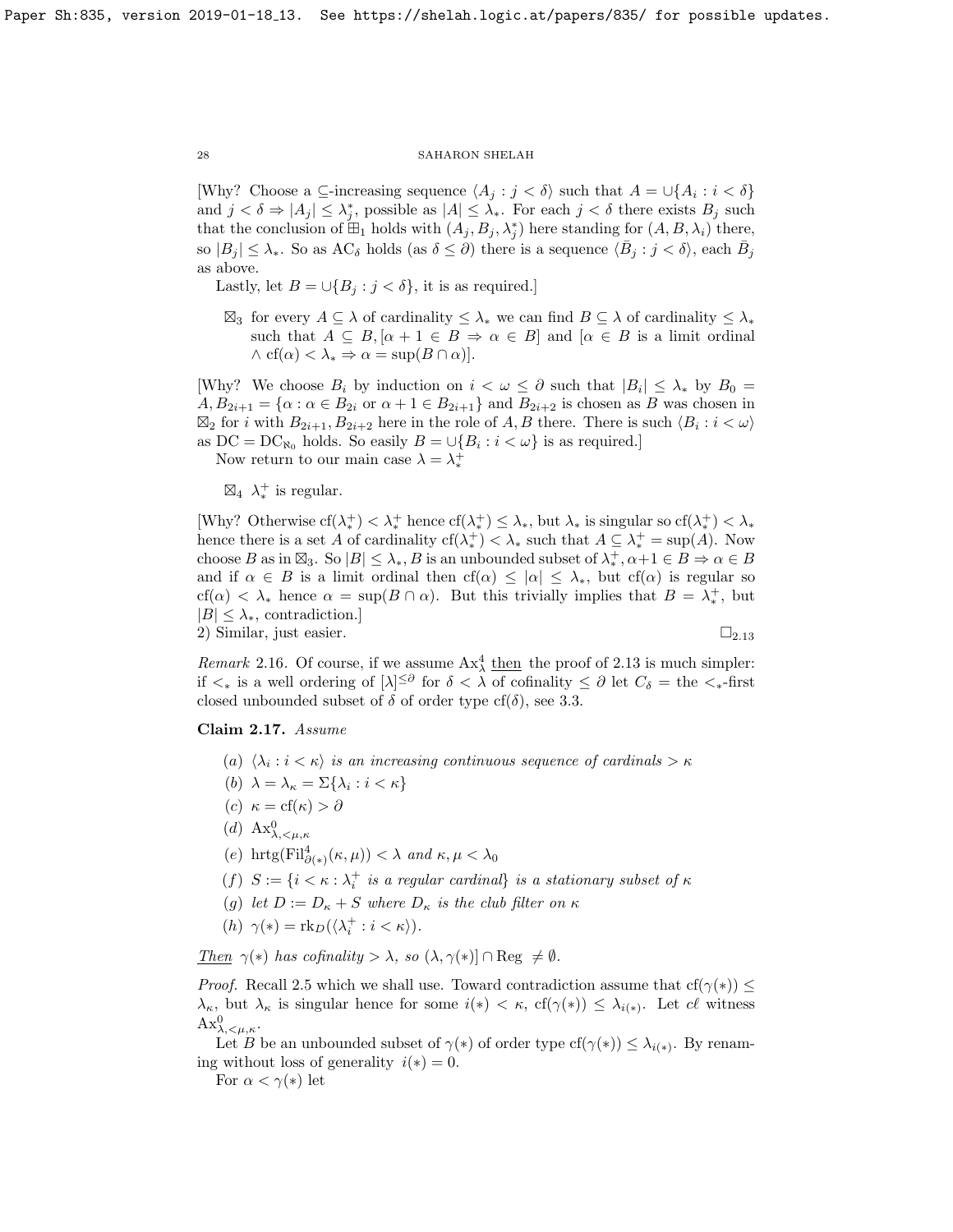$$
\mathscr{U}_{\alpha} = \cup \{ \text{Rang}(f_{\mathfrak{y},\alpha}) : \quad f_{\mathfrak{y},\alpha}[\mathscr{C}] \text{ is well defined } \in \Pi \{ \lambda_i^+ : i \in Z^{\mathfrak{y}} \} \text{ and } \mathfrak{y} \in \text{ Fil}_{\partial(\ast)}^4(\kappa) \text{ and } D_1^{\mathfrak{y}} = D \}.
$$

Clearly  $\mathcal{U}_{\alpha}$  is well defined by [2.5;](#page-19-0) moreover,  $\langle \mathcal{U}_{\alpha} : \alpha < \gamma(*) \rangle$  exists and  $|\mathcal{U}_{\alpha}| \leq$  $\text{hrtg}(\kappa \times \text{Fil}^4_{\partial(*)}(\kappa,\mu)) = \text{hrtg}(\text{Fil}^4_{\partial(*)}(\kappa,\mu)),$  even < recalling [0.16\(](#page-5-1)4). Let  $\mathscr{U} =$  $\cup \{ \mathscr{U}_{\alpha} : \alpha \in B \}$  so  $|\mathscr{U}| \leq \text{hrtg}(\text{Fil}^{4}_{\partial(\ast)}(\kappa,\mu)) + |B|.$ 

We define  $f \in \prod$  $i<\kappa$  $\lambda_i^+$  by

$$
(\alpha)\ \ f(i) \ \text{is:}\ \ \sup(\mathscr{U}\cap \lambda_i^+)+1\ \text{if}\ \text{cf}(\lambda_i^+)>|\mathscr{U}| \ \text{and zero otherwise}.
$$

So

$$
(\beta) \ \ f \in \prod_{i < \kappa} \lambda_i^+.
$$

Clearly

( $\gamma$ )  $\{i < \kappa : f(i) = 0\} = \emptyset \text{ mod } D.$ 

Let  $\alpha(*) = \text{rk}_D(f)$ , it is  $\langle \text{rk}_D(\langle \lambda_i^+ : i \langle \kappa \rangle) \rangle = \gamma(*)$ , so by clause  $(\gamma)$  there is  $\beta(*) \in B$  such that  $\alpha(*) \leq \beta(*) \leq \gamma(*)$  hence for some  $g \in \Pi$  $i<\kappa$  $\lambda_i^+$  we have  $\text{rk}_D(g) = \beta(*)$  and  $f < g \mod D$ , so for some  $\mathfrak{y} \in \text{Fil}^4_{\partial(*)}(\kappa)$  we have  $D_1^{\mathfrak{y}} = D_{\kappa} + S$ and  $g \in \mathscr{F}_{\mathfrak{y}, \beta(*)}$ , hence  $f(i) < g(i) < f_{\mathfrak{y}, \beta(*)}(i) \in \mathscr{U} \cap \lambda_i^+$  for every  $i \in Z^{\mathfrak{y}} \cap S$ . So we get easy contradiction to the choice of g.  $\square_{2.17}$  $\square_{2.17}$  $\square_{2.17}$ 

<span id="page-28-0"></span>**Claim 2.18.** Assume cl witness  $Ax^0_{\alpha,\leq\mu,\kappa}$  and  $hrtg(Y) < \mu \in [\kappa,\mu)$ . The ordinals  $\gamma_{\ell}, \ell = 0, 1, 2$  are nearly equal see, i.e.  $\circledast$  below holds where:

- $\boxtimes$  (a)  $\gamma_0 = \text{hrtg}(Y_\alpha)$ , a cardinal
	- (b)  $\gamma_1 = \bigcup \{ \text{rk}_D(\gamma) : \gamma = \text{rk}_D(\alpha) \text{ for some } D \in \text{Fil}_{\partial(\ast)}(Y) \}$
	- (c)  $\gamma_2 = \sup \{ \text{otp}[\mathcal{C}\mathcal{L}_\mathfrak{y}[\mathcal{C}\ell]) + 1 : \mathfrak{y} \in \text{Fil}^4_{\partial(*)}(Y) \}$
- $\circledast$   $(\alpha)$   $\gamma_2 \leq \gamma_1 \leq \gamma_0$ 
	- ( $\beta$ )  $\gamma_0$  is the union of  $\mathrm{Fil}^4_{\partial(*)}(Y)$  sets each of order type  $\langle \gamma_2 \rangle$
	- $(\gamma)$   $\gamma_0$  is the disjoint union of  $<\text{hrtg}(\mathscr{P}(\text{Fil}^4_{\partial(*)}(Y)))$  sets each of order  $type < \gamma_2$
	- (δ) if  $\gamma_0 > \text{hrtg}(\mathscr{P}(\text{Fil}^4_{\partial(\ast)}(Y)))$  and  $\gamma_0 \geq |\gamma_2|^+$  then  $|\gamma_0| \leq |\gamma_2|^{++}$  and  $\operatorname{cf}(|\gamma_2|^+) < \operatorname{hrtg}(\mathscr{P}(\operatorname{Fil}^4_{\partial(*)}(Y))).$

*Proof.* Straightforward, see [0.16.](#page-5-1)  $\Box$ <sub>2.[18](#page-28-0)</sub>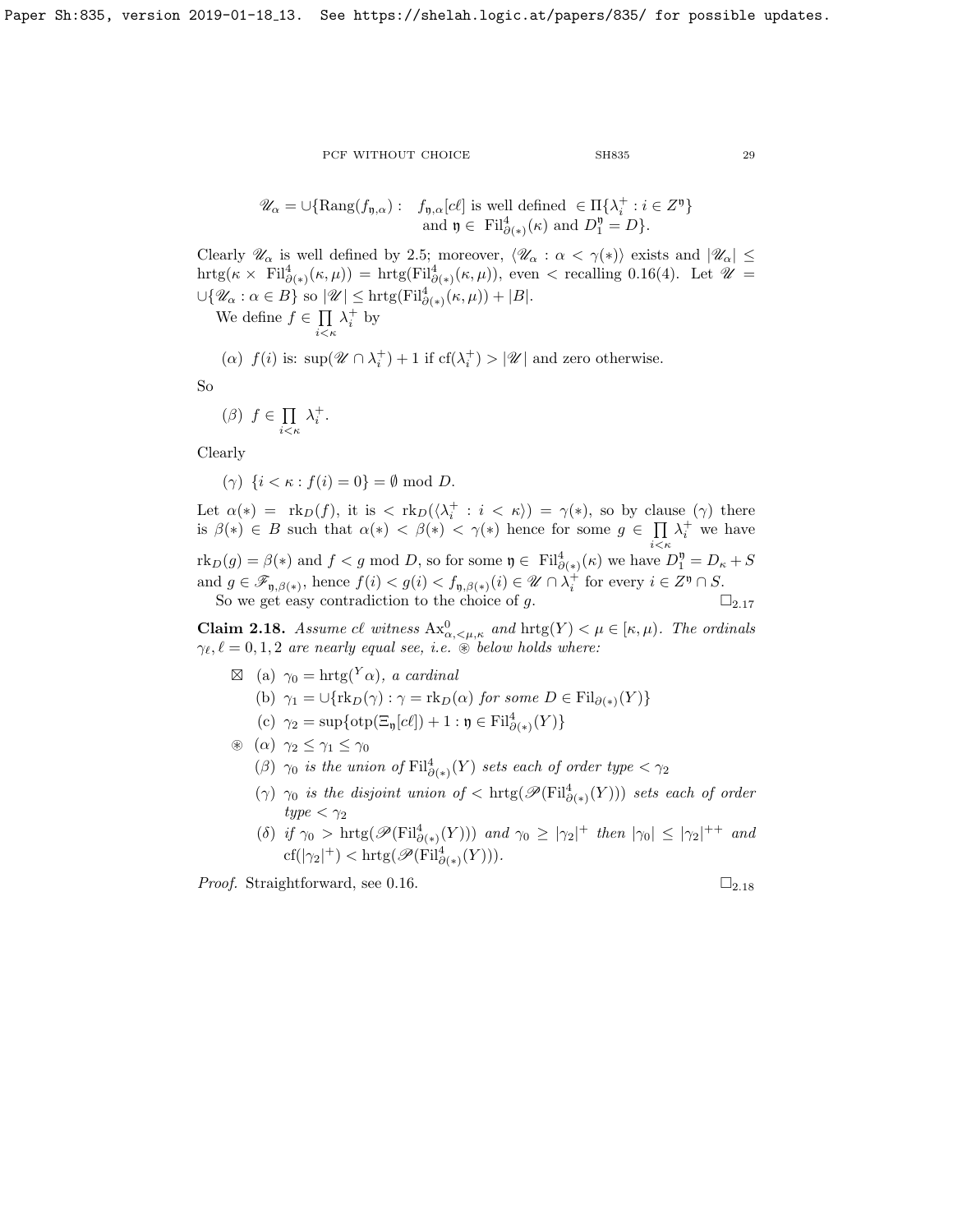#### § 3. Concluding Remarks

In May 2010, David Aspero asked whether it is true that I have results along the following lines (or that it follows from such a result):

If GCH holds and  $\lambda$  is a singular cardinal of uncountable cofinality, then there is a well-order of  $\mathscr{H}(\lambda^+)$  definable in  $(\mathscr{H}(\lambda^+), \in)$  using a parameter.

The answer is yes by [\[She97,](#page-32-1) 4.6,pg.117] but we elaborate this below somewhat more generally. Much earlier Gitik [\[Git80\]](#page-32-14) had proved (using suitable large cardinals) the consistency of "ZF + every infinite cardinal has cofinality  $\aleph_0$ , i.e.  $\aleph_0$  is the only regular cardinal". This naturally raises the question what suffices to have a class of regulars. Gitik told me that in Luming 2008 Woodin has conjectured:

 $\boxplus$  let V be a model of ZF + DC, suppose that  $\kappa$  is a singular strong limit cardinal of cofinality  $\omega_1$  and  $|\mathcal{H}(\kappa)| = \kappa$ . Is then  $\mathcal{P}(\kappa)$  well orderable?

Now [\[She97\]](#page-32-1) gives some information. The results here  $(3.1)$  confirm  $\boxplus$ .

<span id="page-29-1"></span>**Claim 3.1.** [DC] Assume that  $\mu$  is a singular cardinal of cofinality  $\kappa > \aleph_0$  (no GCH needed), the parameter  $X \subseteq \mu$  codes in particular the tree  $\mathscr{T} = \kappa > \lambda$  and the set  $\mathscr{P}(\mathscr{P}(\kappa))$  and  $F: \mathscr{P}(\mu) \to \mu$  which satisfies  $\mathscr{P}(\mu, F)$  has no infinite decreasing  $\omega$ -chain of subalgebras"; in particular, from X a well orderings of  $[\lambda]^{<\kappa} \cup \mathscr{P}(\mathscr{P}(\kappa))$ are definable. Then (with this parameter) we can define a well ordering of the set of  $\kappa$ -branches of the tree  $({}^{\kappa >}\lambda, \triangleleft)$ .

## Proof. Proof of [3.1:](#page-29-1)

Let  $\langle \text{ cd}_i : i < \kappa \rangle$  satisfies

- $\boxplus_1$  cd<sub>i</sub> is a one-to-one function from <sup>i</sup><sub>µ</sub> into <sub>µ</sub>, (definable from X uniformly  $(in i))$
- $\boxplus_2$  let  $\lt_{\kappa}$  be a well ordering of  $\mathrm{Fil}^4_{\kappa}(\kappa)$  definable from X.

For  $\eta \in \kappa \mu$  let  $f_{\eta} : \kappa \to \mu$  be defined by  $f_{\eta}(i) = \text{cd}_i(\eta | i)$ , so  $\bar{f} = \langle f_{\eta} : \eta \in \kappa \mu \rangle$  is well defined.

Let  $\bar{\mathscr{F}} = \langle \mathscr{F}_{\mathfrak{y}} : \mathfrak{y} \in \mathrm{Fil}^4_{\kappa}(\kappa) \rangle$  be as in Theorem [1.2](#page-7-1) with  $\mu, \kappa$  here standing for  $\lambda, Y$  there; there is such  $\bar{\mathscr{F}}$  definable from X as X codes also  $[\mu]^{\aleph_0}$ , see §1.

So for every  $\eta \in \kappa_\mu$  there is  $\eta \in \text{Fil}^4_\kappa(\kappa)$  such that  $f|Z_\eta \in \mathscr{F}_\eta$  and  $D_1^\eta$  contains all co-bounded subsets of  $\kappa$  so let  $\mathfrak{y}(\eta)$  be the  $\lt_{\kappa}$ -first such  $\mathfrak{y}$ . Now we define a well ordering  $\lt_*$  of  $\kappa \mu$ : for  $\eta, \nu \in \kappa \mu$  let  $\eta \lt_* \nu$  iff  $\text{rk}_{D_1[\eta(\eta)]}(f_{\eta} \upharpoonright Z_{\eta(\eta)})$  $\text{rk}_{D_1(\mathfrak{y}(\nu))}(f_{\nu}Z_{\mathfrak{y}(\nu)})$  or equality holds and  $\mathfrak{y}(\eta) < \mathfrak{y}(\nu)$ .

This is O.K. because

(\*) if  $\eta \neq \nu \in \kappa \mu$  then  $f_{\eta}(i) \neq f_{\nu}(i)$  for every large enough  $i < \kappa$  (i.e.  $i \geq$  $\min\{j : \eta(j) \neq \nu(j)\}.$ 

 $\square_{3.1}$  $\square_{3.1}$  $\square_{3.1}$ 

<span id="page-29-2"></span>**Conclusion 3.2.** [DC] Assume  $\mu$  is a singular cardinal of uncountable cofinality and  $\mathscr{H}(\mu)$  is well orderable of cardinality  $\mu$  and  $X \subseteq \mu$  codes  $\mathscr{H}(\mu)$  and a well ordering of  $\mathcal{H}(\mu)$ . Then we can (with this X as parameter) define a well ordering of  $\mathscr{P}(\mu)$ ; hence of  $\mathscr{H}(\mu^+)$ .

## Proof. Proof of [3.2:](#page-29-2)

Let  $\langle \mu_i : i \langle \kappa \rangle$  be an increasing sequence of cardinals  $\langle \mu \rangle$  with limit  $\mu$ . Clearly  $2^{\mu_i} < \mu.$ 

<span id="page-29-0"></span>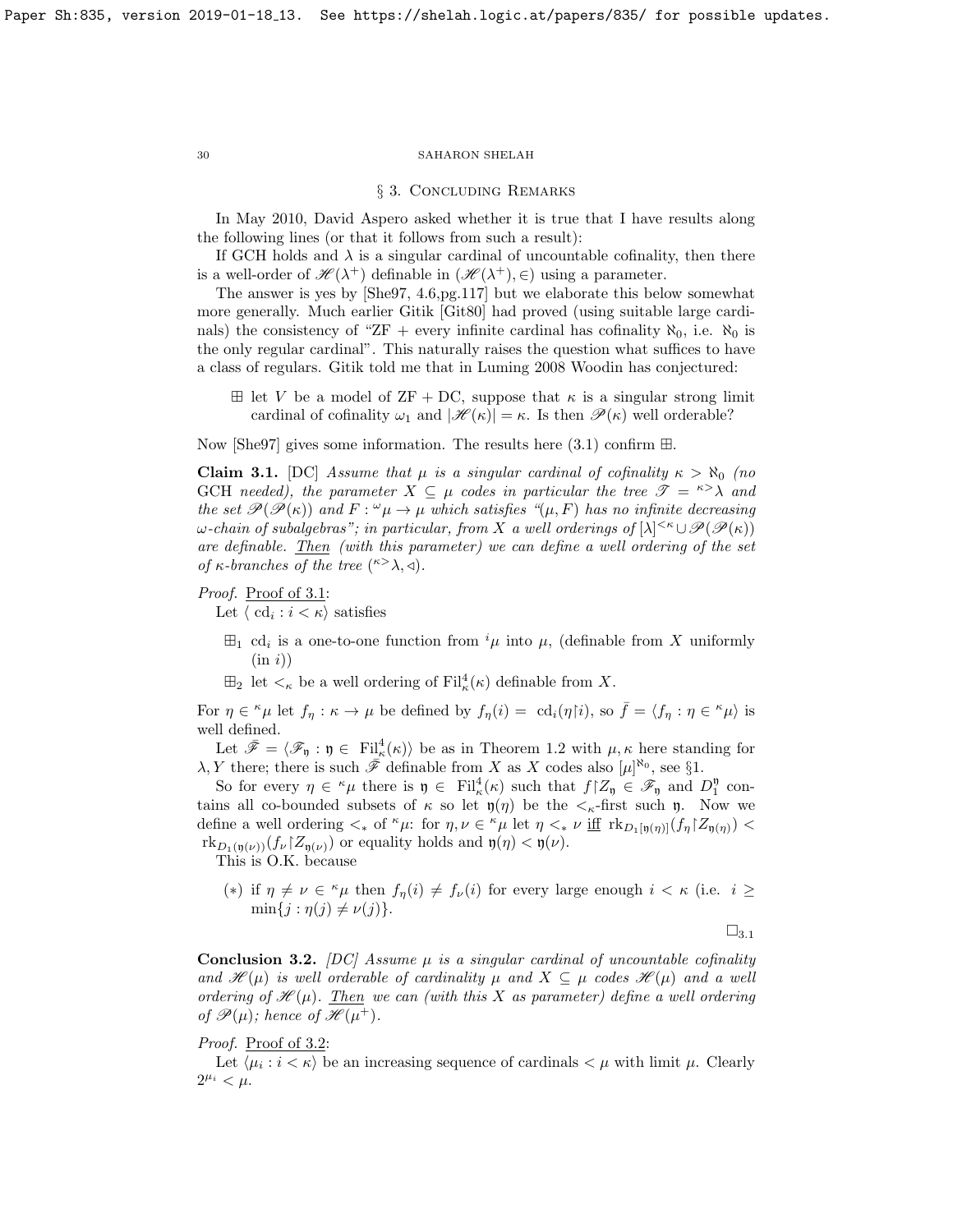Let  $\langle \text{cd}^*_i : i < \kappa \rangle$  satisfies

 $\boxplus_2$  cd<sub>i</sub><sup>\*</sup> is a one-to-one function from  $\mathscr{P}(\mu_i)$  into  $\mu$ , (definable uniformly from  $X$ ).

So cd<sub>\*</sub> :  $\mathscr{P}(\mu) \to \kappa \mu$  defined by  $(\text{cd}_{*}(A))(i) = \text{cd}_{i}^{*}(A \cap \mu_{i})$  for  $A \subseteq \mu, i < \kappa$ , is a one-to-one function from  $\mathscr{P}(\mu)$  into  $\kappa \mu$ . Now use [3.1.](#page-29-1)  $\square_{3.2}$  $\square_{3.2}$  $\square_{3.2}$ 

We return to [2.13\(](#page-24-0)2)

<span id="page-30-0"></span>Claim 3.3. [DC] 1) The cardinal  $\lambda^+$  is regular when:

- $\boxplus$  (a)  $\mathbf{A} \mathbf{x}_{\lambda+}^4$ , *i.e.*  $[\lambda^+]^{\aleph_0}$  *is well orderable* (b)  $|\alpha|^{\aleph_0} < \lambda$  for  $\alpha < \lambda$ 
	- (c)  $\lambda$  is singular.

2) Also there is  $\bar{e} = \langle e_{\delta} : \delta \langle \lambda^+ \rangle, e_{\delta} \subseteq \delta = \sup(e_{\delta}), |e_{\delta}| \leq \text{cf}(\delta)^{\aleph_0}.$ 

<span id="page-30-1"></span>Remark 3.4. Compare with [2.13;](#page-24-0) we use here more choice, but cover more cardinals.

*Proof.* Let  $\lt_*$  be a well ordering of the set  $[\lambda^+]^{\aleph_0}$ .

As earlier let  $F: \omega(\lambda^+) \to \lambda^+$  be such that there is no ⊂-decreasing sequence  $\langle c\ell_F(u_n) : n < \omega \rangle$  with  $u_n \subseteq \lambda^+$ . Let  $\Omega = {\delta \leq \lambda^+ : \delta \text{ a limit ordinal, } \delta < \delta}$  $\lambda^+ \wedge cf(\delta) < \lambda\},$  so  $otp(\Omega) \in {\lambda^+, \lambda^+ + 1}.$ 

We define  $\bar{e} = \langle e_{\delta} : \delta \in \Omega \rangle$  as follows.

Case 1: cf( $\delta$ ) =  $\aleph_0, e_{\delta}$  is the  $\lt_{\ast}$ -minimal member of  $\{u \subseteq \delta : \delta = \sup(u) \text{ and }$  $otp(u) = 0$ .

Case 2:  $cf(\delta) > \aleph_0$ . Let  $e_{\delta} = \bigcap \{c\ell_F (C) : C \text{ a club of } \delta\}.$ So

(∗)<sub>1</sub>  $e<sub>δ</sub>$  is an unbounded subset of  $δ$  of order type  $\lt λ$ .

[Why? If cf( $\delta$ ) =  $\aleph_0$  then  $e_{\delta}$  has order type  $\omega$  which is  $\lt \lambda$  by clause (b) of the assumption.

If  $cf(\delta) > \aleph_0$  then for some club C of  $\delta, e_\delta = c\ell_F (C)$  has  $otp(e_\delta) \leq |c\ell_F (C)| \leq$  $(cf(\delta)^{\aleph_0} < \lambda$ . The last inequality holds as  $cf(\delta) \leq \lambda$  as  $\delta < \lambda^+$ ,  $cf(\delta) \neq \lambda$  as  $\lambda$  is singular by clause (c) of the assumption, and lastly  $((cf( $\delta)^{\aleph_0}$ ) <  $\lambda$  by clause (b) of$ the assumption.]

This is enough for part (2). Now we shall define a one-to-one function  $f_{\alpha}$  from  $\alpha$  into  $\lambda$  by induction on  $\alpha \in \Omega$  as follows: let  $\text{pr}_{\lambda} : \lambda \times \lambda \to \lambda$  be a pairing function so one to one (can add "onto  $\lambda$ "); if we succeed then  $f_{\lambda^+}$  cannot be well defined so  $\lambda^+ \notin \Omega$  hence  $cf(\lambda^+) \geq \lambda$ , but  $\lambda$  is singular so  $cf(\lambda^+) = \lambda^+$ , i.e.  $\lambda^+$  is not singular so we shall be done proving part (1).

The inductive definition is:

 $\boxplus$  (a) if  $\alpha \leq \lambda$  then  $f_{\alpha}$  is the identity (b) if  $\alpha=\beta+1\in[\lambda,\lambda^+)$  <u>then</u> for  $i<\alpha$  we let  $f_\alpha(i)$  be • 1 +  $f_\beta(i)$  if  $i < \beta$ • 0 if  $i = \beta$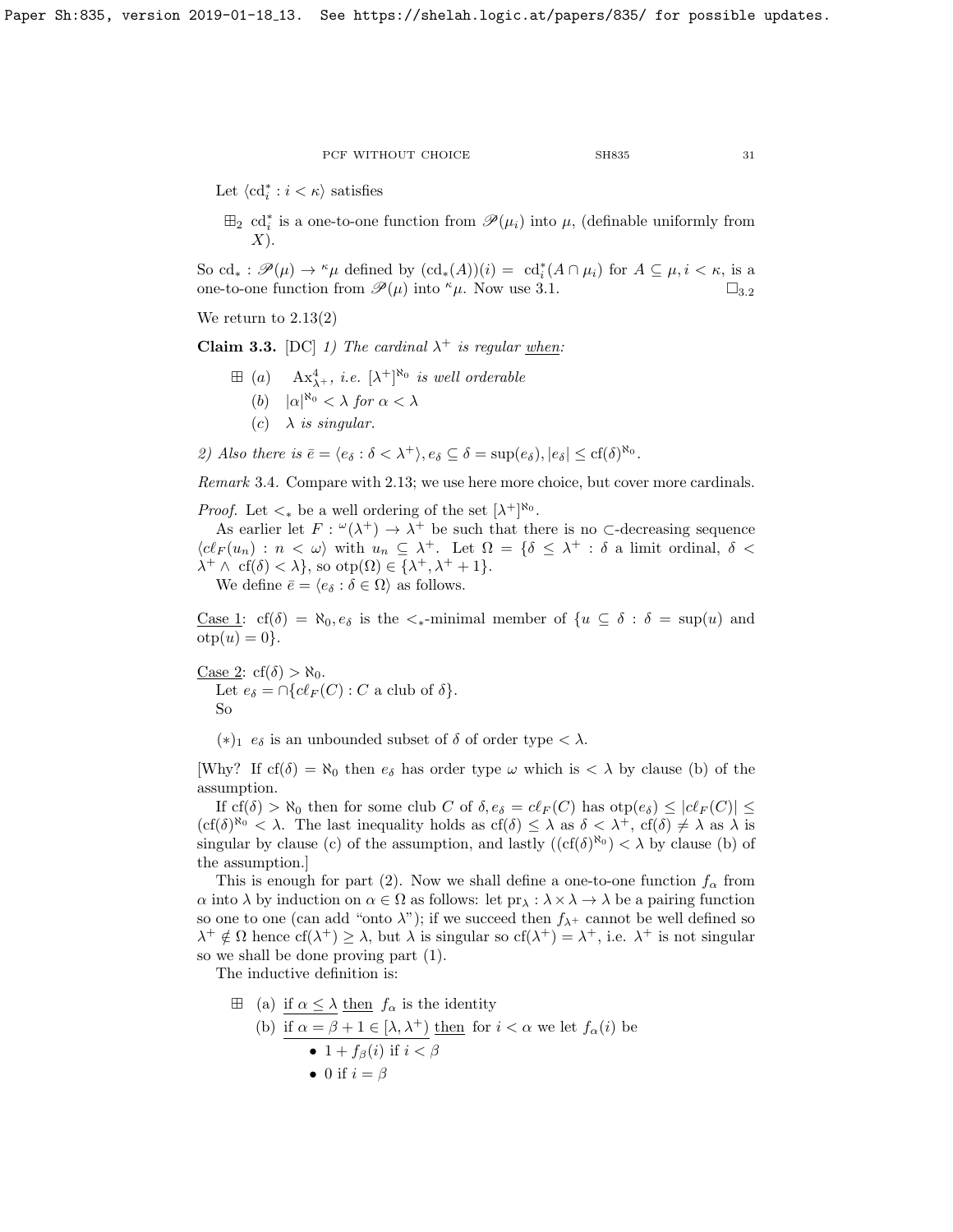(c) if  $\alpha \in \Omega$  so  $\alpha$  is a limit ordinal,  $e_{\alpha} \subseteq \alpha = \sup(e_{\alpha})$ ,  $e_{\alpha}$  of cardinality  $\langle \lambda \rangle$  and we let  $f_{\alpha}$  be defined by: for  $i \langle \alpha \rangle$  we let  $f_{\alpha}(i) =$  $\mathrm{pr}_{\lambda}(f_{\min(e_{\alpha}\setminus (i+1))}(i), \mathrm{otp}(e_{\alpha}\cap i)).$ 

We later add:

<span id="page-31-1"></span>Claim 3.5. [ZFC] Assume  $\mu > \kappa = \text{cf}(\mu) > \aleph_0$  and  $\mu = \mu^{\aleph_0} + 2^{2^{\kappa}}$ .

1) From some  $X \subseteq \mu$  we can define well ordering of some set  $\mathscr{G} \subseteq \kappa_{\mu}$  such that  $\kappa \mu = {\sup\{f_n : n < \omega\}} : f_n \in \mathscr{G}$  for  $n < \omega\}.$ 

2) If moreover  $2^{2^{\theta}} \leq \mu$  where  $\theta = \kappa^8$  then from some  $X \subseteq \mu$  we can define a well ordering of  $\kappa_{\mu}$ .

*Proof.* 1) Let  $X \subseteq \mu$  code  $\mathscr{P}(\mathscr{P}(\kappa)), \mathscr{P}\mu$  and  $F : \mathscr{P}\mu \to \omega$  which as in [3.1.](#page-29-1) Unlike the proof of [3.1](#page-29-1) we do not use the  $\text{cd}_i(i \lt \kappa)$  and we use the family of  $\aleph_1$ -complete filters on  $\kappa$ , the rest should be clear.

2) As  $\theta = \theta^{\aleph_0}$  there is a one-to-one onto function cd:  $\theta \to \theta$  onto  $\theta$ , and for  $i < \omega$ let  $\mathrm{cd}_i : \theta \to \theta$  be such that:

(\*)<sub>1</sub> if 
$$
cd(\eta) = \zeta
$$
, then  $cd_0(\zeta) = \ell g(\eta)$  and  $cd_{1+i}(\zeta) = \eta(i)$  for  $i < \ell g(\eta)$ .

Let D be  $\{A \subseteq \theta: \text{ for some } u \in [\theta]^{\leq \aleph_0} \text{ we have } A \supseteq \{\varepsilon < \theta: u \subseteq \{\text{cd}_i(\varepsilon): i < \omega\}\},\$ so

 $(*)_2$  D is an N<sub>1</sub>-complete filter on θ.

[Why? Should be clear.]

(\*)<sub>3</sub> for *f* ∈  $^{\theta}$ μ let *g*, *g<sub>f</sub>* be the unique function *g* with doman  $^{\theta}$  such that: • if  $\varepsilon < \kappa$  and  $i < \text{cd}_0(\varepsilon)$ , then  $\text{cd}_{1+i}(\varepsilon) < \theta \Rightarrow \text{cd}_{1+i}(g(\varepsilon)) = f(\text{cd}_{1+i}(\varepsilon))$ and  $cd_0(g(\varepsilon)) = cd_0(\varepsilon)$  and  $f(\zeta) = 0$  otherwise

[Why  $q_f$  exists? Just think.]

- (\*)<sub>4</sub> if  $f \in {}^{\theta}\mu$ ,  $\alpha = \text{rk}_D(g_f)$  and  $\mathfrak{y} = \mathfrak{y}_{g_f}$  as in the proof of [3.1](#page-29-1) for  $g_f$ , then:
	- (a) from  $g_f$   $Z_p$  we can define f (using some  $Y \subseteq \kappa$  as a parameter)
	- (b) Rang $(f) \subseteq \{ cd_{1+i}(g_f(\varepsilon)) : \varepsilon \in Z_{\mathfrak{y}} \text{ and } i < cd_0(g_f(\varepsilon)) \}.$

[Why? Clause (a) follows clause (b). Clause (b) holds as for every  $\xi < \kappa$ , the set  $\{\varepsilon < \theta : \xi \in \{\mathrm{cd}_{1+i}(\varepsilon) : i < \mathrm{cd}_0(\varepsilon)\}\}\in D.$ We continue as in the proof of [3.1.](#page-29-1)  $\square_{3.5}$  $\square_{3.5}$  $\square_{3.5}$ 

<span id="page-31-0"></span>**Conclusion 3.6.** [DC] Assume  $[\lambda]^{\aleph_0}$  is well ordered for every  $\lambda$ . 1) If  $2^{2^{\kappa}}$  is well ordered then for every  $\lambda$ ,  $[\lambda]^{\kappa}$  is well ordered.

2) For any set Y, there is a derived set  $Y_*$  so called  $\mathrm{Fil}_{\aleph_1}^4(Y)$  of power near

 $\mathscr{P}(\mathscr{P}(Y))$  such that  $\Vdash_{\text{Levv}(\aleph_0, Y)}$  "for every  $\lambda, Y\lambda$  is well ordered".

Proof. 1) By [3.1.](#page-29-1) 2) Follows easily.  $\Box_{3.6}$  $\Box_{3.6}$  $\Box_{3.6}$ 

 $\square_{3.3}$  $\square_{3.3}$  $\square_{3.3}$